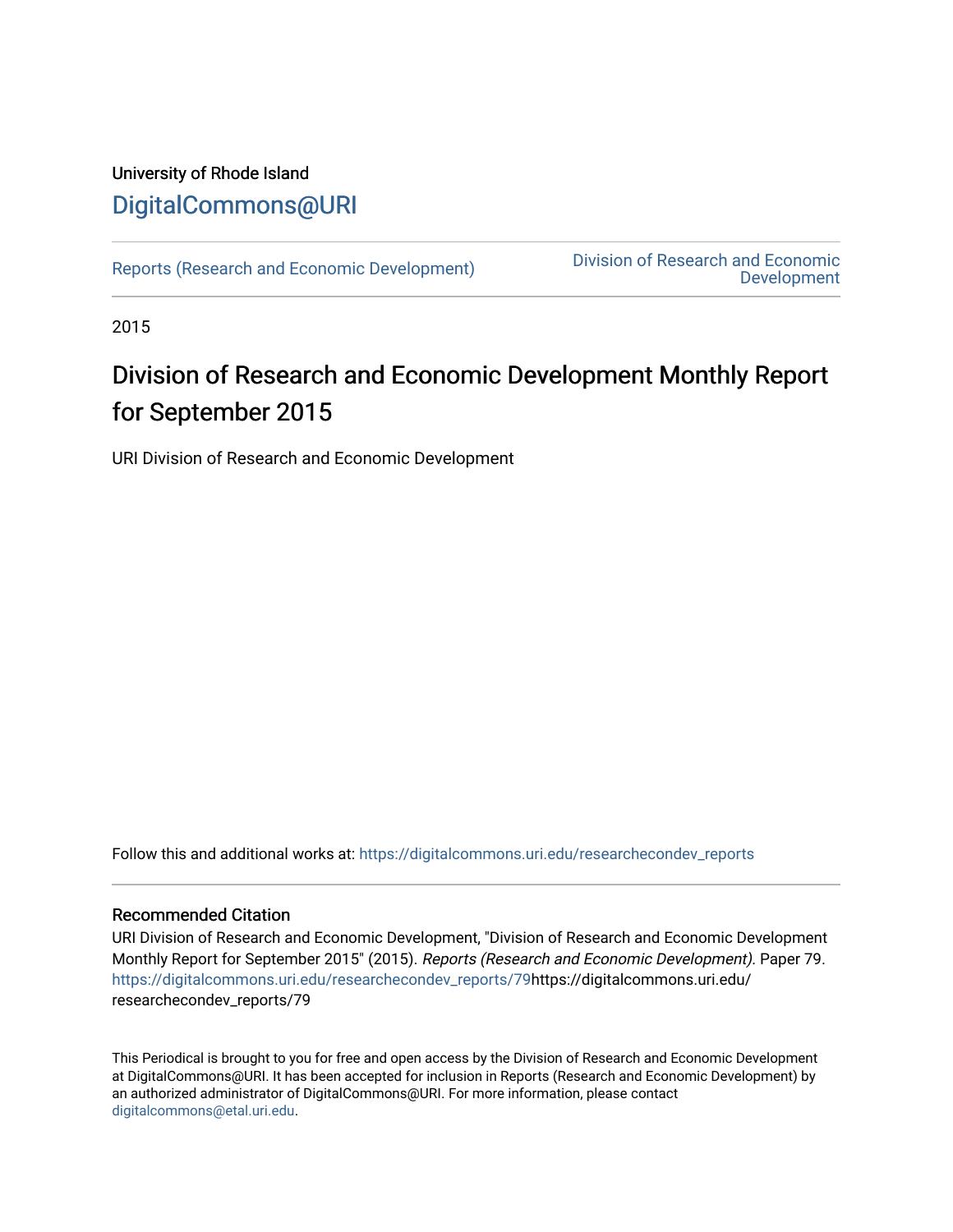|           |     |                | <b>FY12</b>     |                 |     |                | <b>FY13</b>           |                 |
|-----------|-----|----------------|-----------------|-----------------|-----|----------------|-----------------------|-----------------|
|           |     | Number         | Amount Awarded  |                 |     | <b>Number</b>  | <b>Amount Awarded</b> |                 |
| Month     |     | Count Cum. Ct. | Amount          | Cum. Amt.       |     | Count Cum. Ct. | Amount                | Cum. Amt.       |
| July      | 35  | 35             | \$3,995,132.47  | \$3,995,132.47  | 18  | 18             | \$2,130,245.92        | \$2,130,245.92  |
| August    | 53  | 88             | \$16,018,070.93 | \$20,013,203.40 | 51  | 69             | \$13,973,655.37       | \$16,103,901.29 |
| September | 51  | 139            | \$7,524,251.09  | \$27,537,454.49 | 27  | 96             | \$3,729,908.56        | \$19,833,809.85 |
| October   | 27  | 166            | \$2,640,230.72  | \$30,177,685.21 | 39  | 135            | \$6,553,741.92        | \$26,387,551.77 |
| November  | 18  | 184            | \$2,118,331.08  | \$32,296,016.29 | 24  | 159            | \$3,306,500.92        | \$29,694,052.69 |
| December  | 26  | 210            | \$7,124,885.17  | \$39,420,901.46 | 18  | 177            | \$2,790,458.11        | \$32,484,510.80 |
| January   | 30  | 240            | \$5,494,105.33  | \$44,915,006.79 | 36  | 213            | \$4,699,661.52        | \$37,184,172.32 |
| February  | 39  | 279            | \$4,939,567.93  | \$49,854,574.72 | 43  | 256            | \$6,131,201.28        | \$43,315,373.60 |
| March     | 44  | 323            | \$9,496,521.94  | \$59,351,096.66 | 36  | 292            | \$6,280,723.57        | \$49,596,097.17 |
| April     | 44  | 367            | \$5,791,581.04  | \$65,142,677.70 | 22  | 314            | \$1,799,922.54        | \$51,396,019.71 |
| May       | 36  | 403            | \$8,649,283.33  | \$73,791,961.03 | 30  | 344            | \$5,597,725.78        | \$56,993,745.49 |
| June      | 71  | 474            | \$21,212,788.30 | \$95,004,749.33 | 50  | 394            | \$19,534,036.04       | \$76,527,781.53 |
| Total     | 474 | 474            | \$95,004,749.33 | \$95,004,749.33 | 394 | 394            | \$76,527,781.53       | \$76,527,781.53 |

**Table 1. Awards processed by the Office of Sponsored Projects Review FY12 through September FY16 YTD**

|           |     |                | <b>FY14</b>           |                 |     |                | <b>FY15</b>     |                       |     |                | <b>FY16</b>     |                       |
|-----------|-----|----------------|-----------------------|-----------------|-----|----------------|-----------------|-----------------------|-----|----------------|-----------------|-----------------------|
|           |     | Number         | <b>Amount Awarded</b> |                 |     | <b>Number</b>  |                 | <b>Amount Awarded</b> |     | Number         |                 | <b>Amount Awarded</b> |
| Month     |     | Count Cum. Ct. | Amount                | Cum. Amt.       |     | Count Cum. Ct. | Amount          | Cum. Amt.             |     | Count Cum. Ct. | Amount          | Cum. Amt.             |
| July      | 39  | 39             | \$4,139,716.95        | \$4,139,716.95  | 56  | 56             | \$9,227,118.14  | \$9,227,118.14        | 35  | 35             | \$7,868,790.51  | \$7,868,790.51        |
| August    | 50  | 89             | \$10,961,168.50       | \$15,100,885.45 | 44  | 100            | \$12,358,916.05 | \$21,586,034.19       | 49  | 84             | \$11,558,067.89 | \$19,426,858.40       |
| September | 44  | 133            | \$13,495,443.00       | \$28,596,328.45 | 58  | 158            | \$11,776,851.59 | \$33,362,885.78       | 44  | 128            | \$15,388,150.42 | \$34,815,008.82       |
| October   | 30  | 163            | \$4,306,251.98        | \$32,902,580.43 | 39  | 197            | \$10,510,200.48 | \$43,873,086.26       |     |                |                 |                       |
| November  | 16  | 179            | \$3,117,236.86        | \$36,019,817.29 | 33  | 230            | \$4,682,783.59  | \$48,555,869.85       |     |                |                 |                       |
| December  | 29  | 208            | \$2,366,159.91        | \$38,385,977.20 | 23  | 253            | \$4,928,269.75  | \$53,484,139.60       |     |                |                 |                       |
| January   | 30  | 238            | \$3,780,011.56        | \$42,165,988.76 | 22  | 275            | \$2,793,419.35  | \$56,277,558.95       |     |                |                 |                       |
| February  | 30  | 268            | \$2,076,599.68        | \$44,242,588.44 | 32  | 307            | \$3,760,155.75  | \$60,037,714.70       |     |                |                 |                       |
| March     | 29  | 297            | \$4,062,350.95        | \$48,304,939.39 | 24  | 331            | \$4,106,568.17  | \$64,144,282.87       |     |                |                 |                       |
| April     | 28  | 325            | \$4,427,811.05        | \$52,732,750.44 | 32  | 363            | \$10,751,844.18 | \$74,896,127.05       |     |                |                 |                       |
| May       | 37  | 362            | \$3,839,315.32        | \$56,572,065.76 | 33  | 396            | \$5,594,823.50  | \$80,490,950.55       |     |                |                 |                       |
| June      | 34  | 396            | \$12,209,552.37       | \$68,781,618.13 | 29  | 425            | \$5,751,873.49  | \$86,242,824.04       |     |                |                 |                       |
|           |     |                |                       |                 |     |                |                 |                       |     |                |                 |                       |
| Total     | 396 | 396            | \$68,781,618.13       | \$68,781,618.13 | 425 | 425            | \$86,242,824.04 | \$86,242,824.04       | 128 | 128            | \$34,815,008.82 | \$34,815,008.82       |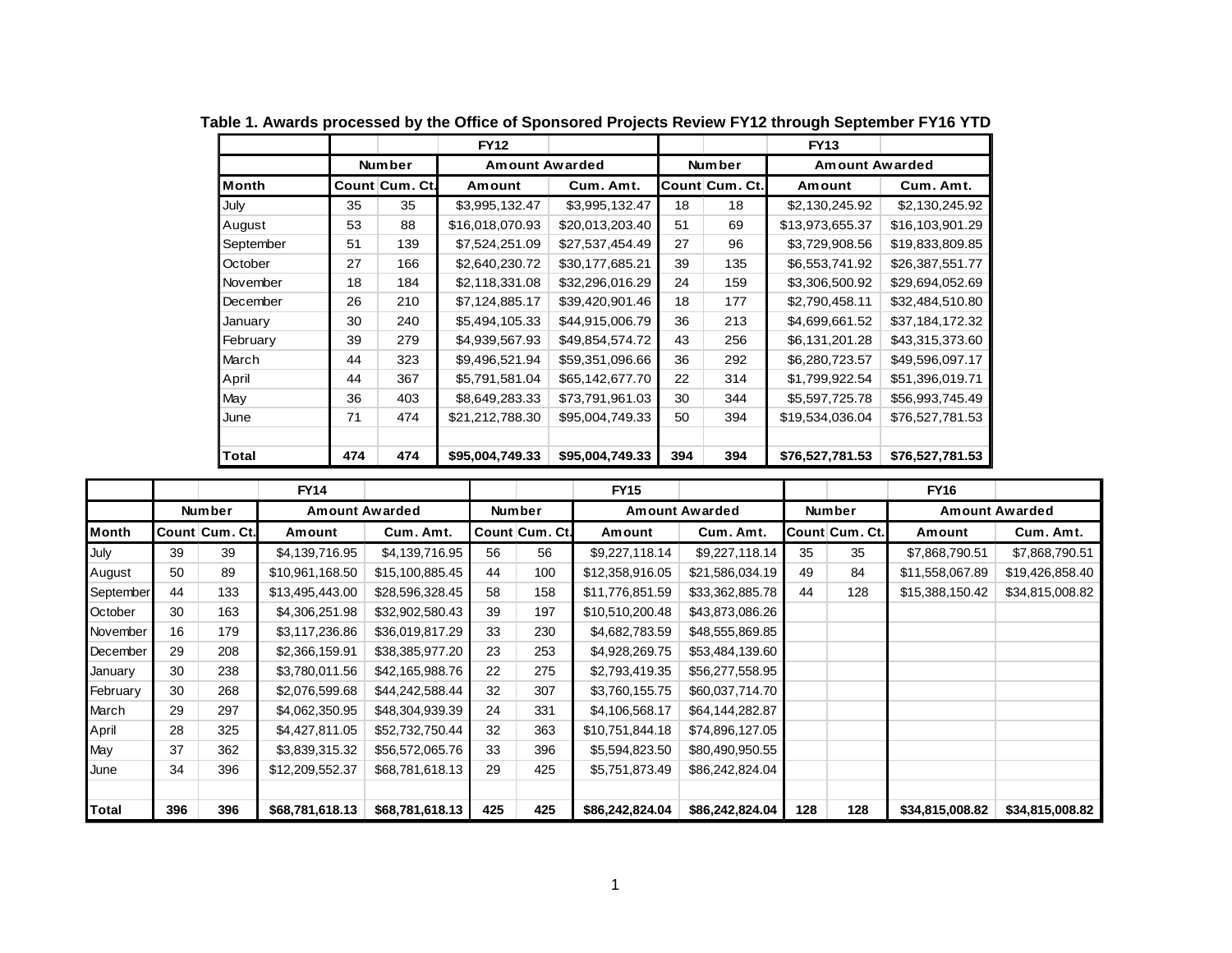

**Figure 1a. Cumulative totals of numbers of awards received FY12 through September FY16 YTD**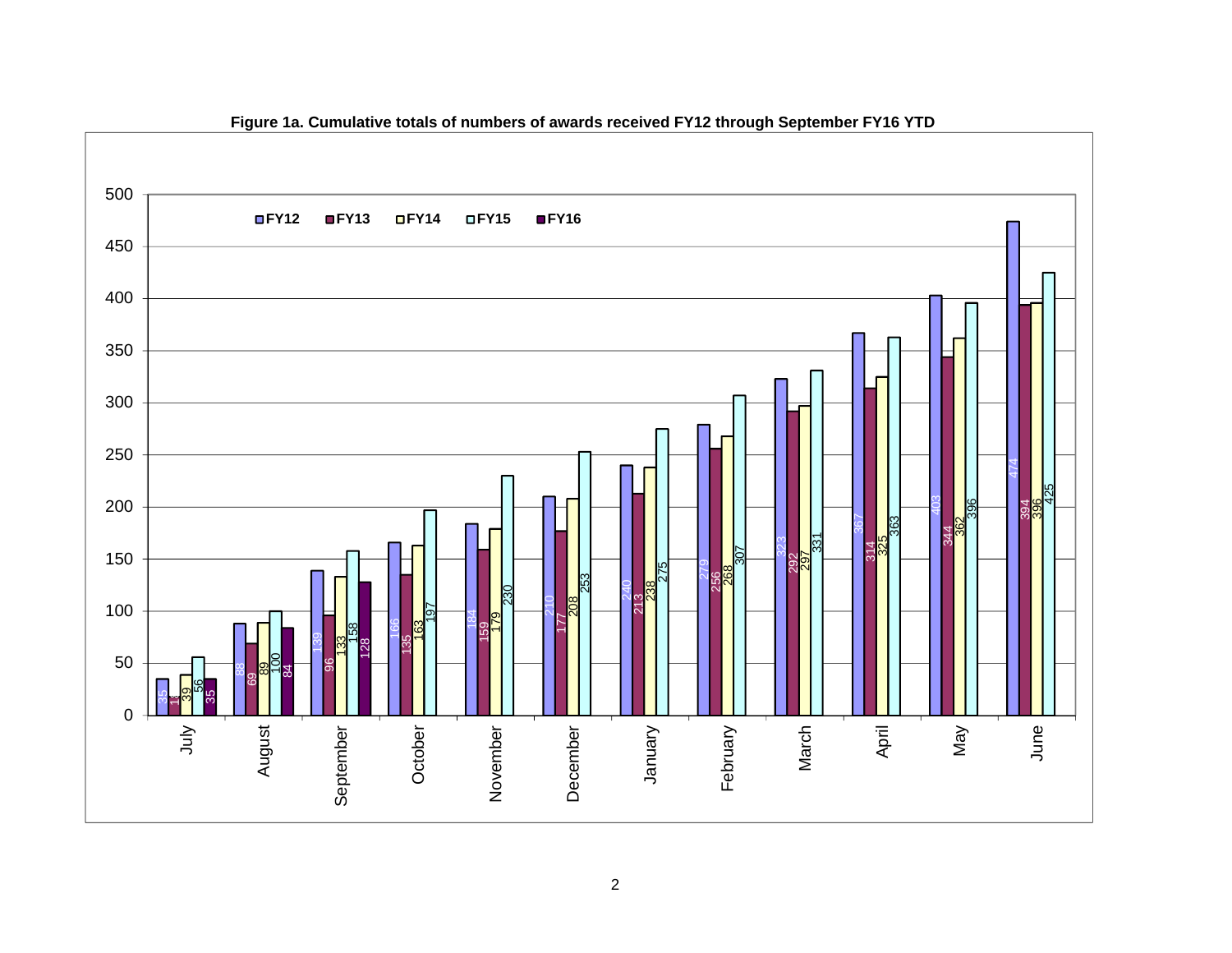

### **Figure 1b. Cumulative totals of award amounts received FY12 through September FY16 YTD**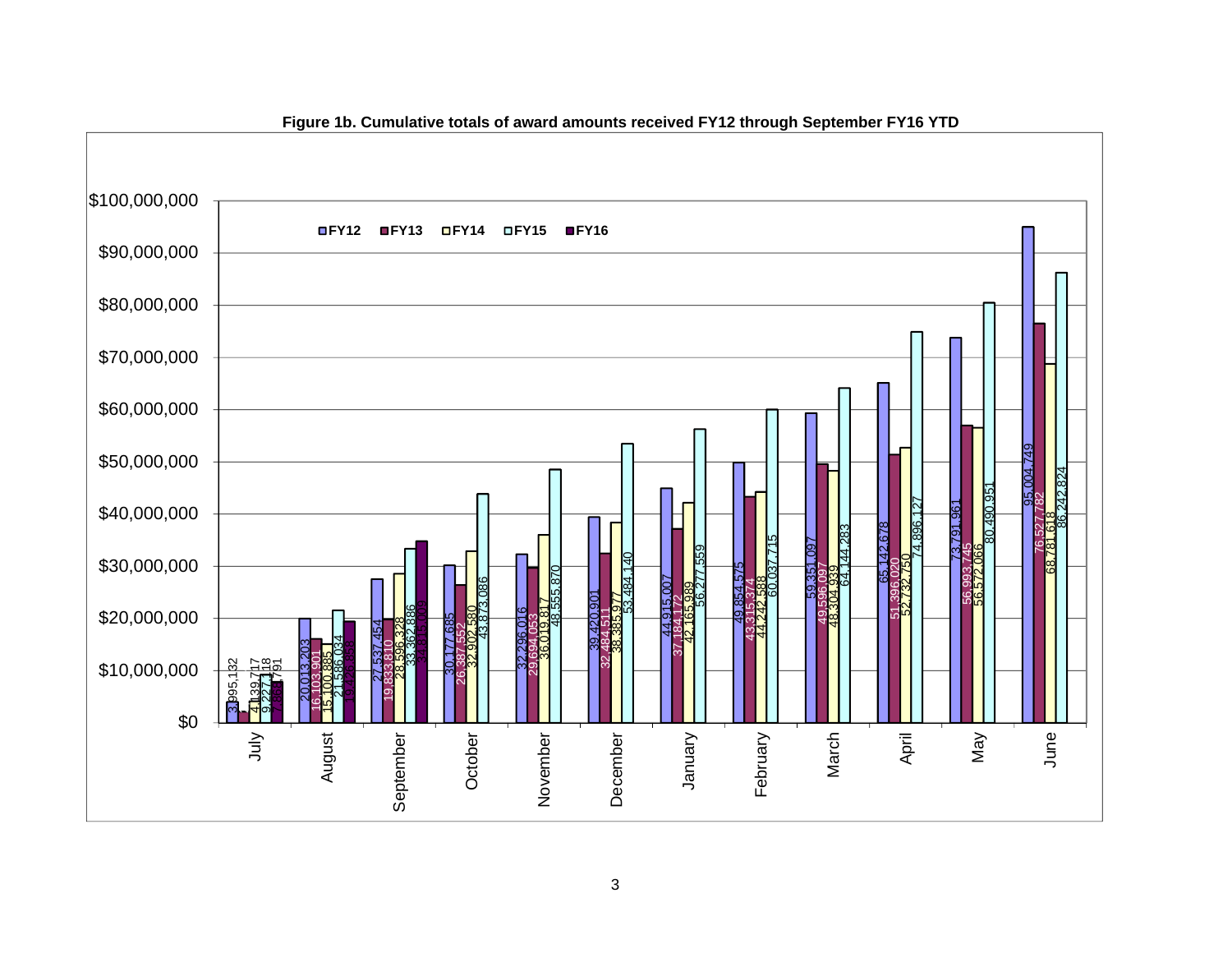**Table 2. Summary of awards received by administrative and academic units FY12 through September FY16 YTD**

| Administrative                         | <b>FY12</b>     | <b>FY13</b>     | <b>FY14</b>     | <b>FY15</b>     | FY16 YTD        | <b>Totals</b>    |
|----------------------------------------|-----------------|-----------------|-----------------|-----------------|-----------------|------------------|
| <b>PRESIDENT'S OFFICE</b>              | \$0.00          | \$0.00          | \$0.00          | \$0.00          | \$0.00          | \$0.00           |
| <b>PROVOST</b>                         | \$458,078.10    | \$11,025.46     | \$66,522.90     | \$323,892.52    | \$0.00          | \$859,518.98     |
| <b>VP, ADMINISTRATION</b>              | \$1,847,788.00  | \$486,099.64    | \$934,258.37    | \$12,176.00     | \$0.00          | \$3,280,322.01   |
| VP, RESEARCH & ECON DEV                | \$0.00          | \$6,000,000.00  | \$4,177,835.54  | \$5,781,973.31  | \$372,482.00    | \$16,332,290.85  |
| VP, STUDENT AFFAIRS                    | \$239,999.40    | \$0.00          | \$261,091.70    | \$267,287.19    | \$0.00          | \$768,378.29     |
| <b>Academic</b>                        |                 |                 |                 |                 |                 |                  |
| ARTS & SCIENCES                        | \$13,506,337.60 | \$10,217,827.48 | \$5,711,150.38  | \$11,650,177.13 | \$3,691,266.67  | \$44,776,759.26  |
| <b>BUSINESS ADMINISTRATION</b>         | \$26,200.00     | \$30,264.83     | \$72,332.00     | \$255,549.40    | \$208,154.00    | \$592,500.23     |
| <b>CONTINUING EDUCATION</b>            | \$239,999.40    | \$0.00          | \$199,568.70    | \$148,136.04    | \$0.00          | \$587,704.14     |
| <b>ENGINEERING</b>                     | \$6,004,532.53  | \$5,160,510.74  | \$3,487,206.08  | \$6,288,918.33  | \$4,399,766.34  | \$25,340,934.02  |
| <b>ENVIRONMENT &amp; LIFE SCIENCES</b> | \$26,590,123.59 | \$18,531,363.71 | \$18,991,950.49 | \$22,011,370.73 | \$6,970,582.61  | \$93,095,391.13  |
| <b>GRADUATE SCHOOL</b>                 | \$0.00          | \$922.00        | \$0.00          | \$0.00          | \$0.00          | \$922.00         |
| HUMAN SCIENCE & SERVICES               | \$3,316,524.30  | \$860,634.00    | \$3,435,616.97  | \$2,872,206.03  | \$3,453,007.01  | \$13,937,988.31  |
| <b>NURSING</b>                         | \$1,996,376.45  | \$1,038,977.00  | \$1,298,944.60  | \$686,374.90    | \$390,158.00    | \$5,410,830.95   |
| <b>OCEANOGRAPHY</b>                    | \$29,987,097.20 | \$28,261,624.70 | \$22,981,661.90 | \$25,356,628.31 | \$14,414,715.19 | \$121,001,727.30 |
| <b>PHARMACY</b>                        | \$10,456,774.36 | \$5,928,531.97  | \$6,963,909.80  | \$10,588,134.15 | \$914,877.00    | \$34,852,227.28  |
| UNIVERSITY COLLEGE                     | \$334,918.40    | \$0.00          | \$199,568.70    | \$0.00          | \$0.00          | \$534,487.10     |
| UNIVERSITY LIBRARY                     | <b>NA</b>       | NA.             | NA.             | <b>NA</b>       | <b>NA</b>       | \$0.00           |
| <b>Totals</b>                          | \$95,004,749.33 | \$76,527,781.53 | \$68,781,618.13 | \$86,242,824.04 | \$34,815,008.82 | \$361,371,981.85 |

NA - Not Applicable (unit did not exist or was in another division)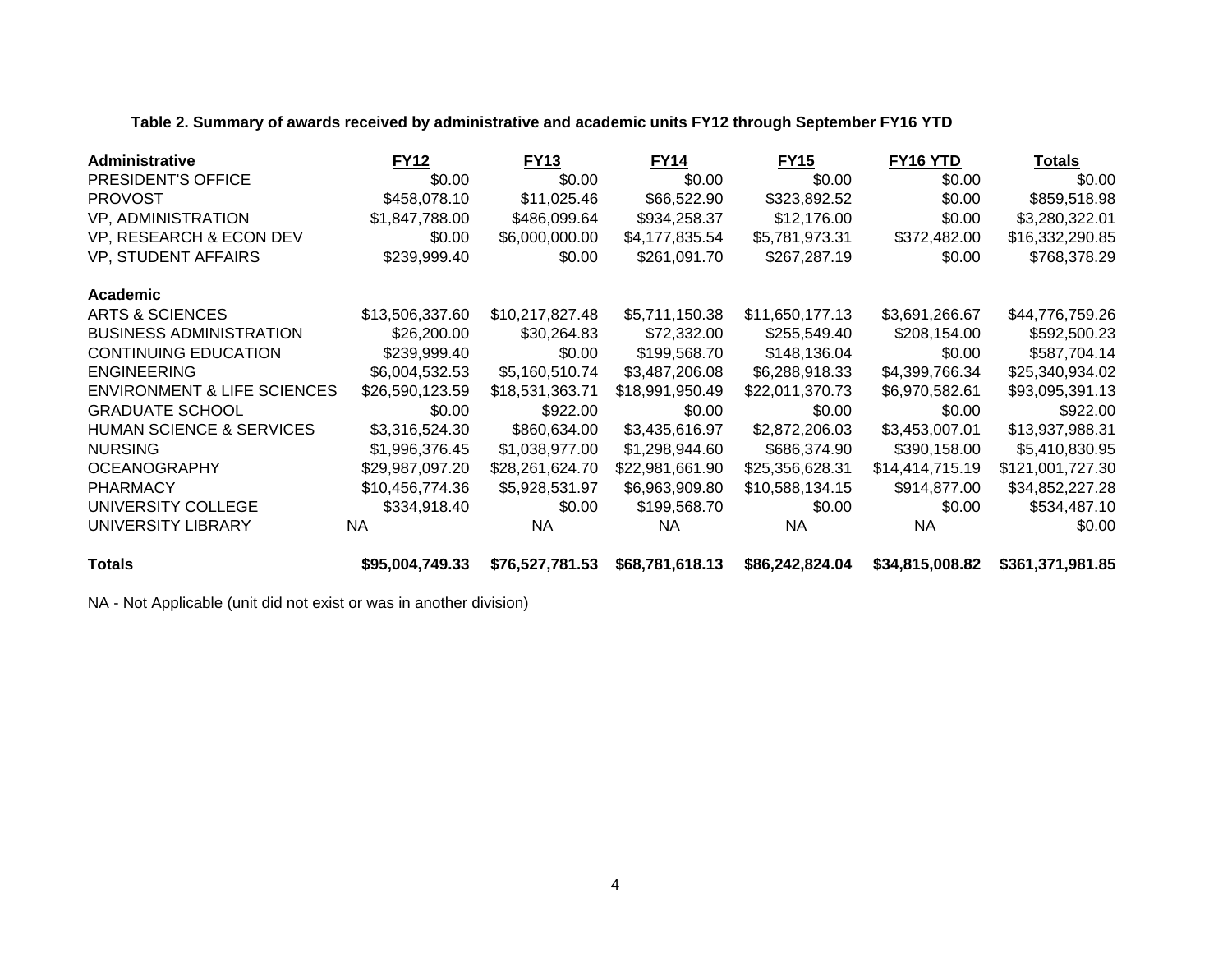**Table 2a. Awards received by departments within colleges FY12 through September FY16 YTD**

| College                                | <b>FY12</b>    | <b>FY13</b>                     | <b>FY14</b>    | <b>FY15</b>                    | FY16 YTD       | <b>Totals</b>   |
|----------------------------------------|----------------|---------------------------------|----------------|--------------------------------|----------------|-----------------|
| <b>Arts and Sciences</b>               |                | \$13,506,337.60 \$10,217,827.48 |                | \$5,711,150.38 \$11,650,177.13 | \$3,691,266.67 | \$44,300,779.26 |
| ARCHEOLOGY AND APPLIED HISTORY         | <b>NA</b>      | \$34,869.00                     | \$0.00         | \$0.00                         | \$0.00         | \$34,869.00     |
| <b>ART</b>                             | \$0.00         | \$0.00                          | \$0.00         | \$0.00                         | \$0.00         | \$0.00          |
| CANCER PREV RESEARCH CTR (PSY)         | \$4,716,924.55 | \$3,209,160.65                  | \$1,236,062.50 | \$2,138,072.90                 | \$1,432,414.00 | \$12,732,634.60 |
| <b>CHEMISTRY</b>                       | \$2,496,787.75 | \$3,734,821.70                  | \$1,860,329.55 | \$6,983,531.45                 | \$1,224,655.84 | \$16,300,126.29 |
| <b>COMMUNICATION STUDIES</b>           | \$0.00         | \$0.00                          | \$0.00         | \$0.00                         | \$0.00         | \$0.00          |
| <b>COMPUTER SCIENCE/STATISTICS</b>     | \$451,367.00   | \$1,219,627.26                  | \$159,245.55   | \$50,250.00                    | \$811,544.98   | \$2,692,034.79  |
| <b>DEAN'S OFFICE</b>                   | \$400,721.25   | \$0.00                          | \$22,302.98    | \$23,478.36                    | \$12,462.02    | \$458,964.61    |
| <b>ECONOMICS</b>                       | \$0.00         | \$0.00                          | \$0.00         | \$6,250.00                     | \$0.00         | \$6,250.00      |
| <b>ENGLISH</b>                         |                |                                 |                | \$475,980.00                   | \$0.00         |                 |
| FEINSTEIN HUNGER CTR(DEAN'S OFFICE)    | \$874,383.00   | \$850,654.00                    | \$797,488.00   | \$555,216.00                   | \$0.00         | \$3,077,741.00  |
| <b>HISTORY</b>                         | \$127,850.00   | \$145,150.00                    | \$248,515.00   | \$60,480.00                    | \$0.00         | \$581,995.00    |
| INTERNATIONAL ENGINEERING PROG         | \$22,642.95    | \$0.00                          | \$0.00         | \$0.00                         | \$0.00         | \$22,642.95     |
| <b>LANGUAGES</b>                       | \$1,690,588.10 | \$249,610.00                    | \$419,870.00   | \$377,995.80                   | \$15,000.00    | \$2,753,063.90  |
| <b>LIBRARY AND INFORMATION STUDIES</b> | \$0.00         | \$0.00                          | \$50,000.00    | \$0.00                         | \$0.00         | \$50,000.00     |
| <b>MATHEMATICS</b>                     | \$52,945.00    | \$245,849.87                    | \$108,832.55   | \$0.00                         | \$0.00         | \$407,627.42    |
| <b>PHYSICS</b>                         | \$1,294,192.00 | \$403,189.00                    | \$504,034.50   | \$219,162.00                   | \$0.00         | \$2,420,577.50  |
| POLITICAL SCIENCE                      |                |                                 |                | \$162,083.60                   | \$0.00         | \$162,083.60    |
| PSYCHOLOGY (EXCLUDES CPRC)             | \$1,332,244.00 | \$71,983.00                     | \$229,627.00   | \$521,318.02                   | \$100,194.20   | \$2,255,366.22  |
| SOCIOLOGY/ANTHROPOLOGY                 | \$45,692.00    | \$8,491.00                      | \$30,118.75    | \$4,898.00                     | \$0.00         | \$89,199.75     |
| <b>THEATRE</b>                         | \$0.00         | \$0.00                          | \$0.00         | \$0.00                         | \$0.00         | \$0.00          |
| <b>WOMEN'S STUDIES</b>                 | \$0.00         | \$0.00                          | \$0.00         | \$0.00                         | \$0.00         | \$0.00          |
| <b>WRITING AND RHETORIC</b>            | <b>NA</b>      | \$44,422.00                     | \$44,724.00    | \$71,461.00                    | \$94,995.63    | \$255,602.63    |
| <b>Business Administration</b>         | \$26,200.00    | \$30,264.83                     | \$72,332.00    | \$255,549.40                   | \$208,154.00   | \$592,500.23    |
| <b>ACCOUNTING</b>                      | \$0.00         | \$0.00                          | \$0.00         | \$0.00                         | \$0.00         | \$0.00          |
| <b>DEAN'S OFFICE</b>                   | \$0.00         | \$0.00                          | \$0.00         | \$234,712.00                   | \$208,154.00   | \$442,866.00    |
| <b>FACULTY - INSTRUCTION</b>           | \$26,200.00    | \$30,264.83                     | \$72,332.00    | \$20,837.40                    | \$0.00         | \$149,634.23    |
| MANAGEMENT                             | \$0.00         | \$0.00                          | \$0.00         | \$0.00                         | \$0.00         | \$0.00          |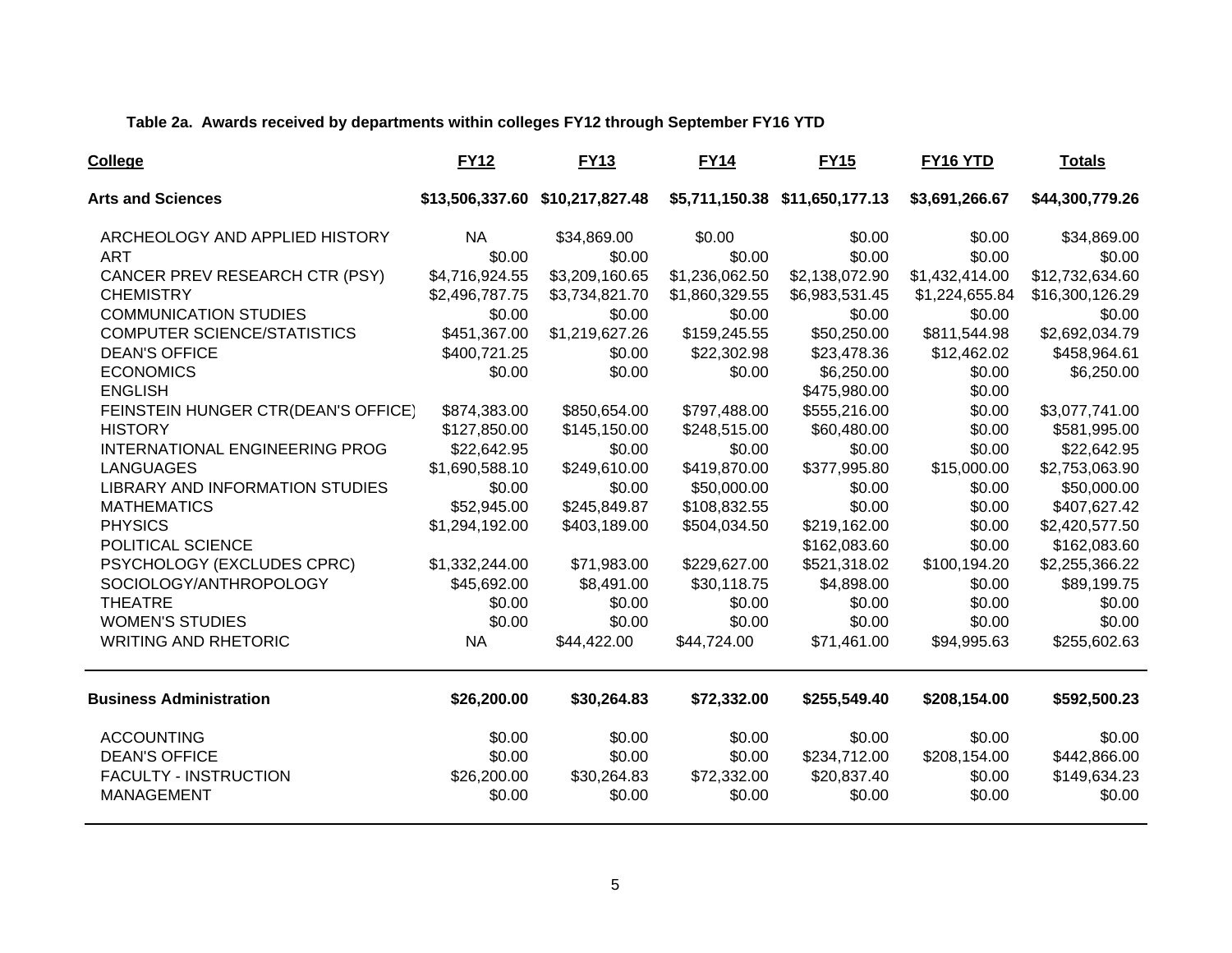| <b>College</b>                                                                                                                                                                                                                                                                              | <b>FY12</b>                                                                                                                                                       | <b>FY13</b>                                                                                                                                                             | <b>FY14</b>                                                                                                                                                | <b>FY15</b>                                                                                                                                          | <b>FY16 YTD</b>                                                                                                                  | <b>Totals</b>                                                                                                                                                                |
|---------------------------------------------------------------------------------------------------------------------------------------------------------------------------------------------------------------------------------------------------------------------------------------------|-------------------------------------------------------------------------------------------------------------------------------------------------------------------|-------------------------------------------------------------------------------------------------------------------------------------------------------------------------|------------------------------------------------------------------------------------------------------------------------------------------------------------|------------------------------------------------------------------------------------------------------------------------------------------------------|----------------------------------------------------------------------------------------------------------------------------------|------------------------------------------------------------------------------------------------------------------------------------------------------------------------------|
| <b>Continuing Education</b>                                                                                                                                                                                                                                                                 | \$239,999.40                                                                                                                                                      | \$0.00                                                                                                                                                                  | \$199,568.70                                                                                                                                               | \$148,136.04                                                                                                                                         | \$0.00                                                                                                                           | \$587,704.14                                                                                                                                                                 |
| <b>Engineering</b>                                                                                                                                                                                                                                                                          | \$6,004,532.53                                                                                                                                                    | \$5,160,510.74                                                                                                                                                          | \$3,487,206.08                                                                                                                                             | \$6,288,918.33                                                                                                                                       | \$4,399,766.34                                                                                                                   | \$25,340,934.02                                                                                                                                                              |
| <b>CHEMICAL ENGINEERING</b><br>CIVIL/ENVIRONMENTAL ENGINEERING<br><b>DEAN'S OFFICE</b><br><b>ELECTRICAL ENGINEERING</b><br><b>ENGINEERING COMPUTER CTR</b><br>INTERNATIOANAL ENG PROGRAM<br>MECHANICAL & INDUSTRIAL SYS EGR<br><b>OCEAN ENGINEERING</b>                                     | \$1,361,773.51<br>\$300,522.00<br>\$65,999.00<br>\$1,721,659.56<br>\$1,678,626.21<br>\$875,952.25                                                                 | \$630,281.44<br>\$710,021.53<br>\$0.00<br>\$1,751,239.87<br>\$1,442,279.23<br>\$626,688.67                                                                              | \$1,017,782.78<br>\$679,694.60<br>\$107,273.00<br>\$221,001.00<br>\$42,572.00<br>\$350,143.00<br>\$1,068,739.70                                            | \$1,074,733.90<br>\$358,795.80<br>\$65,999.00<br>\$2,903,823.72<br>\$0.00<br>\$17,692.80<br>\$580,837.00<br>\$1,287,036.11                           | \$287,692.12<br>\$39,630.00<br>\$319,912.80<br>\$3,081,871.20<br>\$0.00<br>\$15,000.00<br>\$0.00<br>\$655,660.22                 | \$4,372,263.75<br>\$2,088,663.93<br>\$559,183.80<br>\$9,679,595.35<br>\$42,572.00<br>\$32,692.80<br>\$4,051,885.44<br>\$4,514,076.95                                         |
| <b>Environment and Life Sciences</b>                                                                                                                                                                                                                                                        | \$26,590,123.59                                                                                                                                                   | \$18,531,363.71                                                                                                                                                         | \$18,991,950.49                                                                                                                                            | \$22,011,370.73                                                                                                                                      | \$6,970,582.61                                                                                                                   | \$93,095,391.13                                                                                                                                                              |
| <b>BIOLOGICAL SCIENCES</b><br>CELL AND MOLECULAR BIOLOGY<br><b>CELLS ACADEMIC UNIT 1</b><br><b>CELLS ACADEMIC UNIT 2</b><br><b>CELLS ACADEMIC UNIT 3</b>                                                                                                                                    | \$820,875.90<br>\$9,061,495.57                                                                                                                                    | \$1,999,526.20<br>\$5,851,712.00                                                                                                                                        | \$1,205,548.39<br>\$7,148,772.86<br>\$8,000.00                                                                                                             | \$375,221.00<br>\$430,581.00<br>\$2,802,573.20<br>\$3,711,630.60<br>\$5,610,346.02                                                                   | \$0.00<br>\$0.00<br>\$1,676,957.36<br>\$2,236,003.39<br>\$2,524,796.66                                                           | \$4,401,171.49<br>\$22,492,561.43<br>\$4,479,530.56<br>\$5,947,633.99<br>\$8,143,142.68                                                                                      |
| <b>COMMUNITY PLANNING/AREA DEVEL</b><br><b>COOPERATIVE EXTENSION</b><br><b>DEAN'S OFFICE</b><br>ENV & NAT RESOURCE ECONOMICS<br>FISHERIES, ANIMAL & VET SCIENCE<br><b>GEOSCIENCES</b><br><b>MARINE AFFAIRS</b><br>NATURAL RESOURCES SCIENCE<br>NUTRITION AND FOOD SCIENCES<br>PLANT SCIENCE | \$0.00<br>\$840,103.00<br>\$3,412,524.00<br>\$133,915.79<br>\$1,054,268.52<br>\$6,072,649.00<br>\$92,447.00<br>\$2,510,809.59<br>\$1,009,287.81<br>\$1,581,747.41 | \$78,020.84<br>\$1,007,000.18<br>\$3,088,215.00<br>\$127,166.00<br>\$1,450,456.60<br>\$1,314,837.49<br>\$123,508.00<br>\$1,459,896.00<br>\$1,031,710.00<br>\$999,315.40 | \$0.00<br>\$303,615.00<br>\$1,671,668.43<br>\$780,131.00<br>\$958,878.97<br>\$566,452.87<br>\$3,837.00<br>\$3,014,274.22<br>\$2,847,405.50<br>\$483,366.25 | \$0.00<br>\$88,676.75<br>\$832,098.15<br>\$570,754.00<br>\$543,847.68<br>\$1,090,333.26<br>\$0.00<br>\$3,753,730.07<br>\$2,132,969.00<br>\$68,610.00 | \$0.00<br>\$0.00<br>\$91,719.00<br>\$0.00<br>\$16,540.20<br>\$16,000.00<br>\$0.00<br>\$184,263.00<br>\$199,208.00<br>\$25,095.00 | \$78,020.84<br>\$2,239,394.93<br>\$9,096,224.58<br>\$1,611,966.79<br>\$4,023,991.97<br>\$9,060,272.62<br>\$219,792.00<br>\$10,922,972.88<br>\$7,220,580.31<br>\$3,158,134.06 |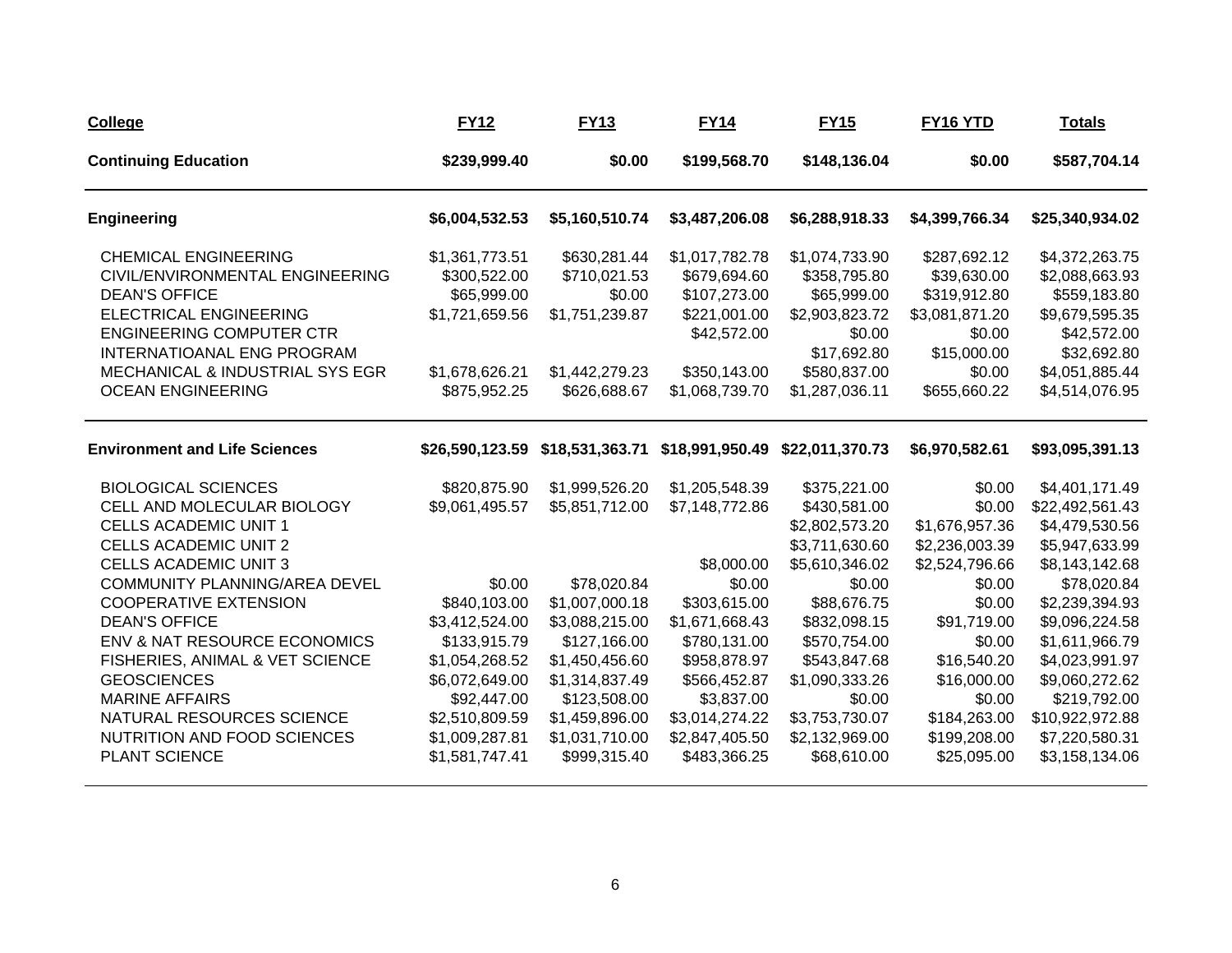| <b>College</b>                             | <b>FY12</b>     | <b>FY13</b>    | <b>FY14</b>                                     | <b>FY15</b>                    | FY <sub>16</sub> YTD | <b>Totals</b>    |
|--------------------------------------------|-----------------|----------------|-------------------------------------------------|--------------------------------|----------------------|------------------|
| <b>Graduate School</b>                     | \$0.00          | \$922.00       | \$0.00                                          | \$0.00                         | \$0.00               | \$922.00         |
| <b>Human Science and Services</b>          | \$3,316,524.30  | \$860,634.00   | \$3,435,616.97                                  | \$2,872,206.03                 | \$3,453,007.01       | \$13,937,988.31  |
| <b>CENTER FOR HUMAN SERVICES</b>           | \$0.00          | \$0.00         | \$524,558.00                                    | \$237,256.00                   | \$237,256.00         | \$999,070.00     |
| <b>COMMUNICATIVE DISORDERS</b>             | \$0.00          | \$0.00         | \$0.00                                          | \$0.00                         | \$0.00               | \$0.00           |
| <b>DEAN'S OFFICE</b>                       | \$955,527.00    | \$232,908.00   | \$588,623.00                                    | \$319,709.00                   | \$0.00               | \$2,096,767.00   |
| <b>EDUCATION</b>                           | \$939,834.00    | \$535,658.00   | \$1,552,868.92                                  | \$1,595,163.01                 | \$1,822,638.01       | \$6,446,161.94   |
| <b>GERONTOLOGY</b>                         | \$864,295.30    | \$0.00         | \$267,077.10                                    | \$521,900.80                   | \$552,500.00         | \$2,205,773.20   |
| HUMAN DEV/COUNSEL/FAM STUDIES              | \$216,144.00    | \$92,068.00    | \$116,886.00                                    | \$109,355.00                   | \$42,500.00          | \$576,953.00     |
| KINGSTON CHILD DEVELOPMENT CTR             |                 |                | \$7,162.95                                      | \$930.22                       | \$0.00               | \$8,093.17       |
| <b>KINESIOLOGY</b>                         | \$0.00          | \$0.00         | \$0.00                                          | \$0.00                         | \$0.00               | \$0.00           |
| PHYSICAL THERAPY                           | \$340,724.00    | \$0.00         | \$341,442.00                                    | \$87,892.00                    | \$798,113.00         | \$1,568,171.00   |
| TEXTILES/FASHION MERCHAND/DESIGN           | \$0.00          | \$0.00         | \$36,999.00                                     | \$0.00                         | \$0.00               | \$36,999.00      |
| <b>Nursing</b>                             | \$1,996,376.45  | \$1,038,977.00 | \$1,298,944.60                                  | \$686,374.90                   | \$390,158.00         | \$5,410,830.95   |
| Oceanography                               | \$29,987,097.20 |                | \$28,261,624.70 \$22,981,661.90 \$25,356,628.31 |                                | \$14,414,715.19      | \$121,001,727.30 |
| <b>Pharmacy</b>                            | \$10,456,774.36 | \$5,928,531.97 |                                                 | \$6,963,909.80 \$10,588,134.15 | \$914,877.00         | \$34,852,227.28  |
| <b>BIOMEDICAL &amp; PHARMACEUTICAL SCI</b> | \$5,743,988.01  | \$5,029,978.72 | \$5,544,086.00                                  | \$6,227,116.75                 | \$765,621.00         | \$23,310,790.48  |
| <b>CRIME LAB</b>                           | \$77,228.21     | \$27,172.25    | \$33,092.00                                     | \$30,770.75                    | \$0.00               | \$168,263.21     |
| <b>DEAN'S OFFICE</b>                       | \$0.00          | \$0.00         | \$0.00                                          | \$0.00                         | \$0.00               | \$0.00           |
| <b>ELDERLY MEDICATION</b>                  | \$0.00          | \$0.00         | \$0.00                                          | \$0.00                         | \$0.00               | \$0.00           |
| LIVING RITE/HEALTH POLICY                  | \$3,161,892.60  | \$0.00         | \$811,359.00                                    | \$2,988,425.40                 | \$0.00               | \$6,961,677.00   |
| PHARMACY PRACTICE                          | \$1,473,665.54  | \$871,381.00   | \$575,372.80                                    | \$1,341,821.25                 | \$149,256.00         | \$4,411,496.59   |
|                                            |                 |                |                                                 |                                |                      |                  |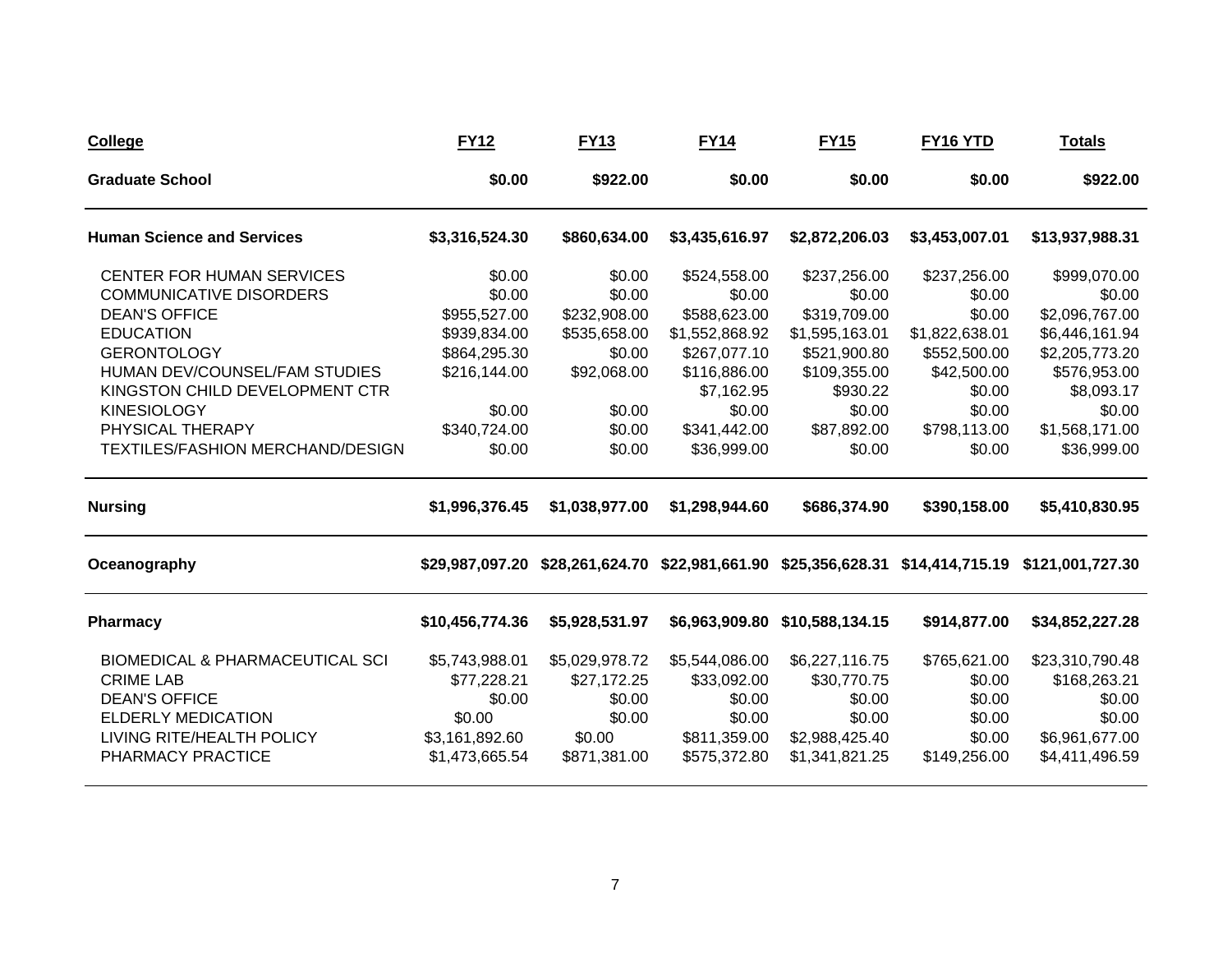| <b>College</b>            | <b>FY12</b>  | <b>FY13</b> | <b>FY14</b>  | <b>FY15</b> | FY16 YTD  | <u>Totals</u> |
|---------------------------|--------------|-------------|--------------|-------------|-----------|---------------|
| <b>University College</b> | \$334,918.40 | \$0.00      | \$199,568.70 | \$0.00      | \$0.00    | \$534,487.10  |
| <b>University Library</b> | <b>NA</b>    | <b>NA</b>   | <b>NA</b>    | <b>NA</b>   | <b>NA</b> | \$0.00        |

NA - Not Applicable (unit did not exist or was in another division)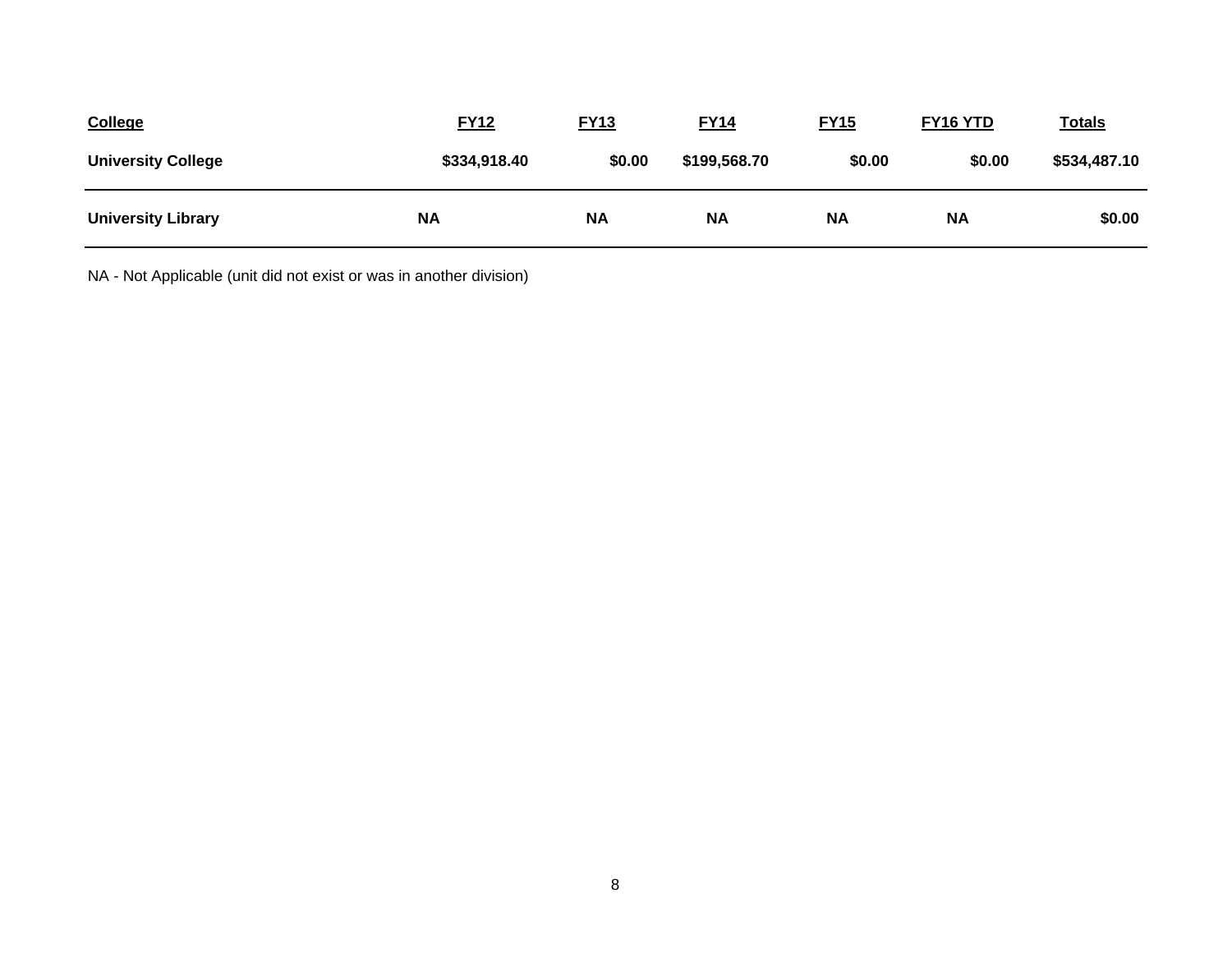# **Table 2b. Awards received by units within administrative divisions FY12 through September FY16 YTD**

| <b>Administrative Unit</b>                                                                                                                | <b>FY12</b>                                | <b>FY13</b>                               | <b>FY14</b>                                     | <b>FY15</b>                                                | FY16 YTD                                       | <b>Totals</b>                                                   |
|-------------------------------------------------------------------------------------------------------------------------------------------|--------------------------------------------|-------------------------------------------|-------------------------------------------------|------------------------------------------------------------|------------------------------------------------|-----------------------------------------------------------------|
| <b>President's Office</b>                                                                                                                 | \$0.00                                     | \$0.00                                    | \$0.00                                          | \$0.00                                                     | \$0.00                                         | \$0.00                                                          |
| <b>Provost</b>                                                                                                                            | \$458,078.10                               | \$11,025.46                               | \$66,522.90                                     | \$323,892.52                                               | \$0.00                                         | \$859,518.98                                                    |
| <b>ADVANCE OFFICE</b><br><b>LABOR RESEARCH CENTER</b><br>NETWORK AND TELECOM SERVICES<br><b>PROVOST</b>                                   | \$0.00<br>\$0.00<br>\$0.00<br>\$458,078.10 | \$0.00<br>\$11,025.46<br>\$0.00<br>\$0.00 | \$0.00<br>\$0.00<br>\$0.00<br>\$66,522.90       | \$0.00<br>\$134,101.60<br>\$0.00<br>\$189,790.92           | \$0.00<br>\$0.00<br>\$0.00<br>\$0.00           | \$0.00<br>\$145,127.06<br>\$0.00<br>\$714,391.92                |
| UNIVERSITY LIBRARY                                                                                                                        | \$0.00                                     | \$0.00                                    | \$0.00                                          | \$0.00                                                     | \$0.00                                         | \$0.00                                                          |
| <b>VP, Administration</b>                                                                                                                 | \$1,847,788.00                             | \$486,099.64                              | \$934,258.37                                    | \$12,176.00                                                | \$0.00                                         | \$349,415.00                                                    |
| <b>TRANSPORTATION CENTER</b><br>VICE PRESIDENT FOR ADMINISTRATION                                                                         | \$1,522,497.00<br>\$325,291.00             | \$474,151.64<br>\$11,948.00               | \$934,258.37<br>\$0.00                          | <b>NA</b><br>\$12,176.00                                   | <b>NA</b><br>\$0.00                            | \$2,930,907.01<br>\$349,415.00                                  |
| VP, Research & Economic Development                                                                                                       | \$0.00                                     | \$6,000,000.00                            | \$4,177,835.54                                  | \$5,781,973.31                                             | \$372,482.00                                   | \$10,332,290.85                                                 |
| SMALL BUSINESS DEVELOPMENT CTR<br><b>VICE PRESIDENT FOR RESEARCH</b><br><b>TRANSPORTATION CENTER</b>                                      |                                            |                                           | \$172,400.00<br>\$4,005,435.54                  | \$1,090,101.00<br>\$4,011,596.00<br>\$680,276.31           | \$0.00<br>\$0.00<br>\$372,482.00               | \$1,262,501.00<br>\$8,017,031.54<br>\$1,052,758.31              |
| <b>VP, Student Affairs</b>                                                                                                                | \$239,999.40                               | \$0.00                                    | \$261,091.70                                    | \$267,287.19                                               | \$0.00                                         | \$768,378.29                                                    |
| <b>CAMPUS LIFE</b><br><b>HEALTH SERVICES</b><br><b>STUDENT LIFE</b><br><b>TALENT DEVELOPMENT</b><br><b>VICE PRESIDENT STUDENT AFFAIRS</b> | \$0.00<br>\$0.00<br>\$0.00<br>\$239,999.40 | \$0.00<br>\$0.00<br>\$0.00<br>\$0.00      | \$0.00<br>\$0.00<br>\$61,523.00<br>\$199,568.70 | \$0.00<br>\$0.00<br>\$0.00<br>\$142,343.19<br>\$124,944.00 | \$0.00<br>\$0.00<br>\$0.00<br>\$0.00<br>\$0.00 | \$0.00<br>\$0.00<br>\$61,523.00<br>\$581,911.29<br>\$124,944.00 |

NA - Not Applicable (unit did not exist or was in another division)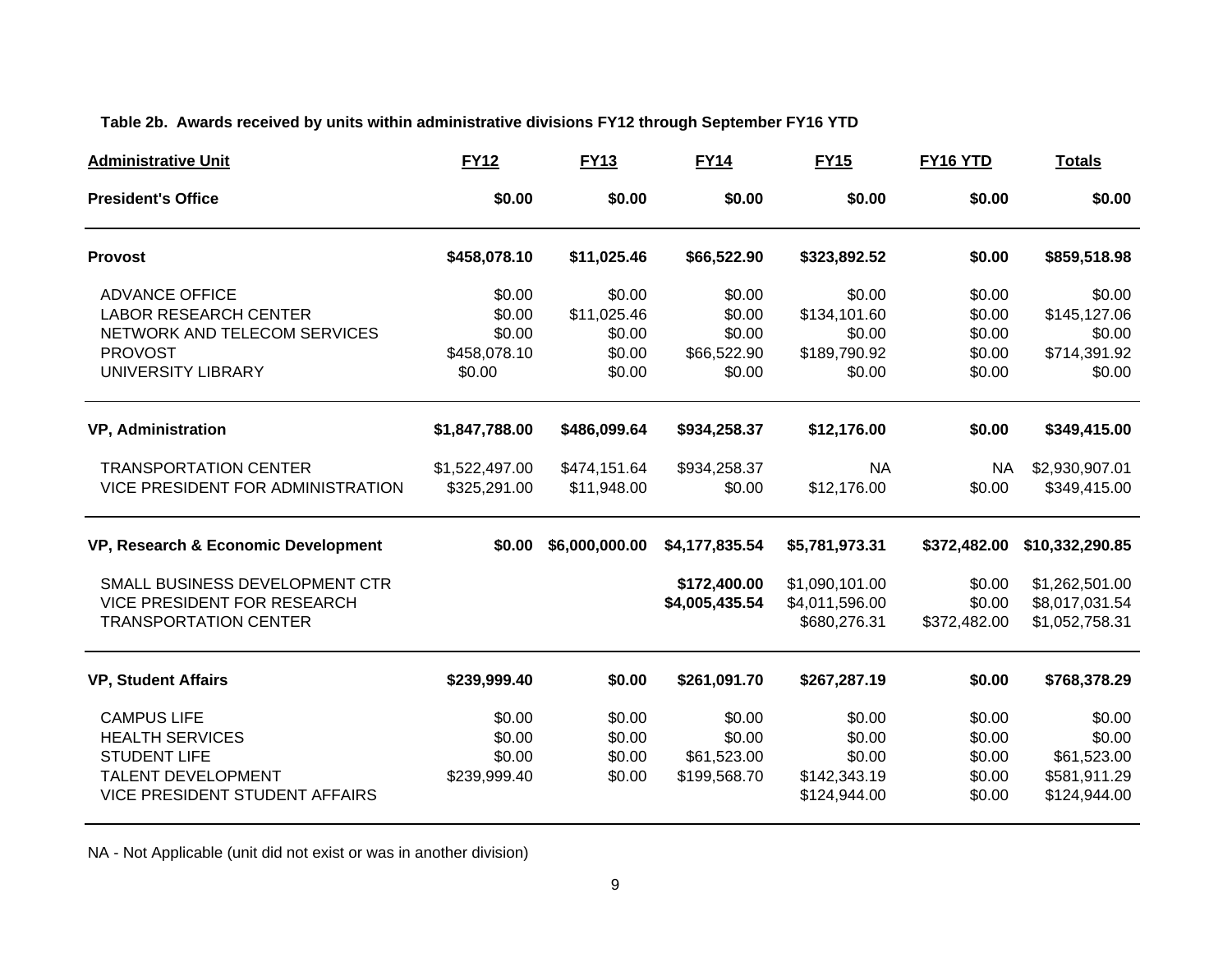# **DIVISION OF RESEARCH AND ECONOMIC DEVELOPMENT**

# **Awards for College of Arts & Sciences**

**From: 7/1/2015 To: 9/30/2015**

**Investigator Award Total: \$3,691,266.67**

#### **Cancer Prevention Res. Ctr**

| <b>AWARD DATE</b> | <b>AWARD ID</b> | <b>SPONSOR</b>                                  | <b>INVESTIGATOR</b> | <b>ROLE</b> | <b>AWARD AMT</b> | <b>CREDIT</b> | <b>PORTION AMT</b> | <b>TITLE</b>                                                                     | <b>BEGIN DATE</b> | <b>END DATE</b> |
|-------------------|-----------------|-------------------------------------------------|---------------------|-------------|------------------|---------------|--------------------|----------------------------------------------------------------------------------|-------------------|-----------------|
|                   |                 |                                                 |                     |             |                  |               |                    |                                                                                  |                   |                 |
| 7/1/2015          | AWD03206        | US Dep of Health<br>& Human Srvcs               | Lebeau,Rebecca M    | <b>AWPI</b> | 648082           | 100           | \$648,082.00       | CONTRACEPTIVE AWARENESS AND REPRODUCTIVE<br><b>EDUCATION</b>                     | 7/1/2015          | 6/30/2016       |
| 7/20/2015         | AWD04804        | RI Dept of<br>Behavioral<br>Healthcare, Develo  | Paiva, Andrea       | AWPI        | 84221            | 100           | \$84,221.00        | <b>BHDDH School Survey</b>                                                       | 7/1/2015          | 6/30/2016       |
| 8/12/2015         | AWD04267        | National Institute Rossi, Joseph S<br>of Health |                     | AWPI        | 76750            | 100           | \$76,750.00        | Analyzing Mechanisms of Cancer Risk Behavior<br>Changes Over Time                | 6/1/2015          | 5/31/2016       |
| 7/21/2015         | AWD03528        | US Dep of Health<br>& Human Srvcs               | Stein, Lynda        | <b>AWPI</b> | 610860           | 100           | \$610,860.00       | Alcohol Screening and Brief Intervention in Juvenile<br>Justice: Filling the Gap | 6/1/2015          | 5/31/2016       |
| 7/27/2015         | AWD04810        | <b>Community Care</b><br>Alliance               | Stein, Lynda        | AWPI        | 12501            | 100           | \$12,501.00        | Healthy Transitions - Community Care Alliance                                    | 1/1/2015          | 12/31/2015      |

### **Chemistry**

| <b>AWARD DATE</b> | <b>AWARD ID</b> | <b>SPONSOR</b>                        | <b>INVESTIGATOR</b>  | <b>ROLE</b> | <b>AWARD AMT</b> | <b>CREDIT</b> | <b>PORTION AMT</b> | <b>TITLE</b>                                                                           | <b>BEGIN DATE</b> | <b>END DATE</b> |
|-------------------|-----------------|---------------------------------------|----------------------|-------------|------------------|---------------|--------------------|----------------------------------------------------------------------------------------|-------------------|-----------------|
|                   |                 |                                       |                      |             |                  |               |                    |                                                                                        |                   |                 |
| 9/2/2015          | AWD04673        | <b>National Science</b><br>Foundation | Deboef, Brenton      | <b>AWPI</b> | 202993           | 12.5          | \$25,374.12        | MRI: Acquisition of a 400 MHz NMR for Chemical and 9/1/2015<br><b>Forensic Science</b> |                   | 8/31/2018       |
| 9/2/2015          | AWD04673        | National Science<br>Foundation        | Euler, William       | <b>WCPI</b> | 202993           | 12.5          | \$25,374.12        | MRI: Acquisition of a 400 MHz NMR for Chemical and 9/1/2015<br><b>Forensic Science</b> |                   | 8/31/2018       |
| 9/2/2015          | AWD04673        | National Science<br>Foundation        | Kiesewetter, Matthew | <b>WCPI</b> | 202993           | 12.5          | \$25,374.12        | MRI: Acquisition of a 400 MHz NMR for Chemical and 9/1/2015<br><b>Forensic Science</b> |                   | 8/31/2018       |
| 9/2/2015          | AWD04673        | National Science<br>Foundation        | Levine, Mindy        | <b>WCPI</b> | 202993           | 12.5          | \$25,374.12        | MRI: Acquisition of a 400 MHz NMR for Chemical and 9/1/2015<br><b>Forensic Science</b> |                   | 8/31/2018       |
| 9/2/2015          | AWD04673        | <b>National Science</b><br>Foundation | Lucht, Brett         | <b>WCPI</b> | 202993           | 12.5          | \$25,374.12        | MRI: Acquisition of a 400 MHz NMR for Chemical and 9/1/2015<br><b>Forensic Science</b> |                   | 8/31/2018       |
| 9/21/2015         | AWD04874        | <b>Brown University</b>               | Lucht, Brett         | <b>WCPI</b> | 15000            | 50            | \$7,500.00         | Development of Safe, High Capacity, Lithium Ion<br><b>Batteries</b>                    | 6/1/2015          | 12/31/2015      |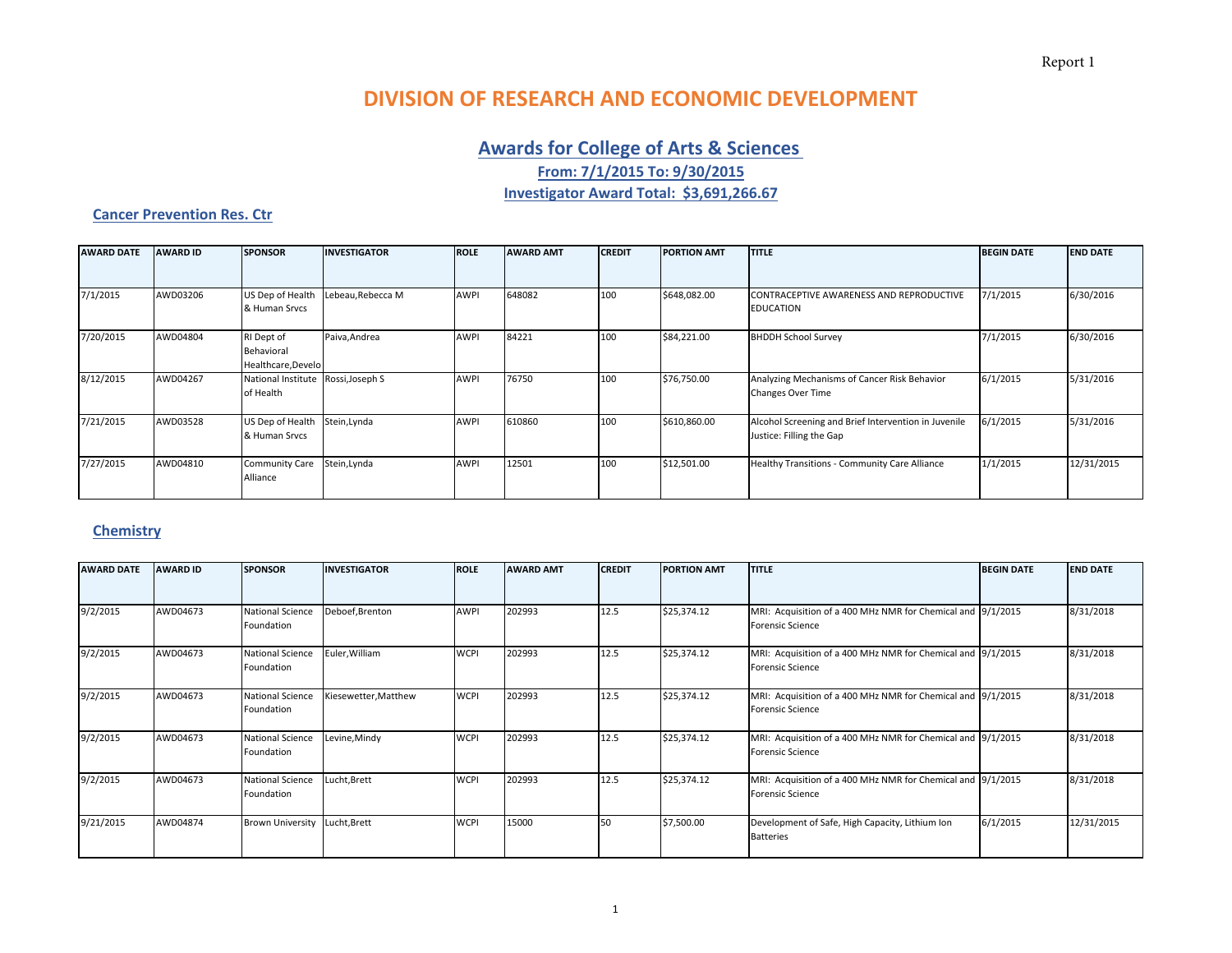| 9/2/2015  | AWD04673 | <b>National Science</b><br>Foundation                  | Oxley, Jimmie   | <b>WCPI</b> | 202993 | 12.5 | \$25,374.12  | MRI: Acquisition of a 400 MHz NMR for Chemical and 9/1/2015<br><b>Forensic Science</b> |           | 8/31/2018  |
|-----------|----------|--------------------------------------------------------|-----------------|-------------|--------|------|--------------|----------------------------------------------------------------------------------------|-----------|------------|
| 9/30/2015 | AWD04398 | US Department of Oxley, Jimmie<br>Homeland<br>Security |                 | <b>AWPI</b> | 489537 | 150  | \$244,768.50 | Advanced Swabs for Near-Field Sampling                                                 | 8/20/2015 | 12/31/2015 |
| 9/15/2015 | AWD03809 | Northeastern<br>University                             | Oxley, Jimmie C | <b>AWPI</b> | 550000 | 100  | \$550,000.00 | AWARENESS AND LOCALIZATION OF EXPLOSIVES-<br><b>RELATED THREATS (ALERT)</b>            | 8/25/2013 | 6/30/2016  |
| 9/2/2015  | AWD04673 | <b>National Science</b><br>Foundation                  | Smith, James    | <b>WCPI</b> | 202993 | 12.5 | \$25,374.12  | MRI: Acquisition of a 400 MHz NMR for Chemical and 9/1/2015<br><b>Forensic Science</b> |           | 8/31/2018  |
| 9/30/2015 | AWD04398 | US Department of Smith, James<br>Homeland<br>Security  |                 | <b>WCPI</b> | 489537 | 150  | \$244.768.50 | Advanced Swabs for Near-Field Sampling                                                 | 8/20/2015 | 12/31/2015 |

### **Computer Science**

| <b>AWARD DATE</b> | <b>AWARD ID</b> | <b>SPONSOR</b>                                   | <b>INVESTIGATOR</b> | <b>ROLE</b> | <b>AWARD AMT</b> | <b>CREDIT</b>   | <b>PORTION AMT</b> | <b>ITITLE</b>                                  | <b>BEGIN DATE</b> | <b>IEND DATE</b> |
|-------------------|-----------------|--------------------------------------------------|---------------------|-------------|------------------|-----------------|--------------------|------------------------------------------------|-------------------|------------------|
| 9/22/2015         | AWD04800        | National Science Fay-Wolfe, Victor<br>Foundation |                     | <b>AWP</b>  | 2386897          | 13 <sup>d</sup> | \$811,544.98       | STEM+C: Computing-Based Science Investigations | 9/15/2015         | 8/31/2018        |

#### **Dean Arts & Sciences**

| <b>AWARD DATE</b> | <b>AWARD ID</b> | <b>SPONSOR</b> | <b>INVESTIGATOR</b> | <b>ROLE</b> | <b>AWARD AMT</b> | <b>CREDIT</b> | <b>PORTION AMT</b> | <b>ITITLE</b>                                            | <b>BEGIN DATE</b> | <b>END DATE</b> |
|-------------------|-----------------|----------------|---------------------|-------------|------------------|---------------|--------------------|----------------------------------------------------------|-------------------|-----------------|
|                   |                 |                |                     |             |                  |               |                    |                                                          |                   |                 |
|                   |                 |                |                     |             |                  |               |                    |                                                          |                   |                 |
| 9/15/2015         | AWD03760        | Woods Hole Oce | Puggioni, Gavino    | <b>OTH</b>  | 36653            |               | \$12,462.02        | PHYSICAL PROCESSES ASSOCIATED WITH SEA SURFACE 8/30/2013 |                   | 2/29/2016       |
|                   |                 | Institution    |                     |             |                  |               |                    | TERMPERATURE GRADIENTS AND COUPLED                       |                   |                 |
|                   |                 |                |                     |             |                  |               |                    | ATMOSPHERIC BOUNDARY LAYER                               |                   |                 |

### **Languages**

| <b>AWARD DATE</b> | <b>AWARD ID</b> | <b>SPONSOR</b>        | <b>INVESTIGATOR</b> | <b>IROLE</b> | <b>AWARD AMT</b> | <b>CREDIT</b> | <b>PORTION AMT</b> | <b>ITITLE</b>                                                 | <b>BEGIN DATE</b> | <b>END DATE</b> |
|-------------------|-----------------|-----------------------|---------------------|--------------|------------------|---------------|--------------------|---------------------------------------------------------------|-------------------|-----------------|
|                   |                 |                       |                     |              |                  |               |                    |                                                               |                   |                 |
| 9/14/2015         | AWD04264        | The Japan             | Hedderich, Norbert  | <b>WCPI</b>  | 30000            |               | \$15,000.00        | Japan Foundation Salary Assistance Program for Full- 7/1/2015 |                   | 6/30/2016       |
|                   |                 | <b>Foundation Los</b> |                     |              |                  |               |                    | Time Lecturer of Japanese                                     |                   |                 |
|                   |                 | Angeles               |                     |              |                  |               |                    |                                                               |                   |                 |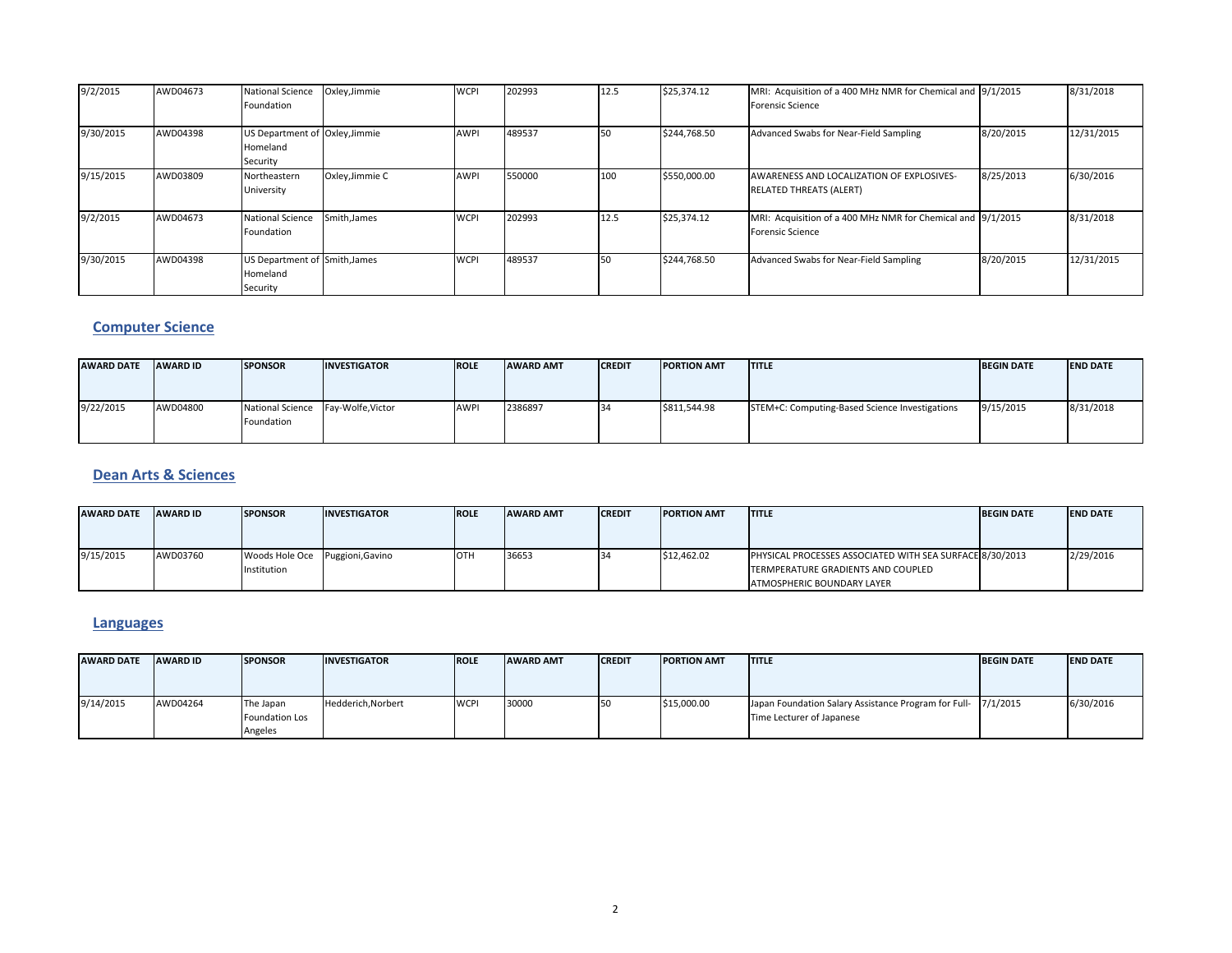# **Psychology**

| <b>AWARD DATE</b> | <b>AWARD ID</b> | <b>SPONSOR</b>                                 | <b>INVESTIGATOR</b> | <b>ROLE</b> | <b>AWARD AMT</b> | <b>CREDIT</b> | <b>PORTION AMT</b> | <b>ITITLE</b>                                                                                                               | <b>BEGIN DATE</b> | <b>END DATE</b> |
|-------------------|-----------------|------------------------------------------------|---------------------|-------------|------------------|---------------|--------------------|-----------------------------------------------------------------------------------------------------------------------------|-------------------|-----------------|
|                   |                 |                                                |                     |             |                  |               |                    |                                                                                                                             |                   |                 |
| 8/12/2015         | AWD04675        | <b>National Science</b><br>Foundation          | Collyer, Charles    | <b>WCPI</b> | 282112           | 110           | \$28,211.20        | NRI: Collab. Research: Controlling Crowd Dynamics by 9/1/2015<br>Dynamically Interacting Robots for Emergency<br>Evacuation |                   | 8/31/2018       |
| 7/20/2015         | AWD03357        | RI Dept of<br>Behavioral<br>Healthcare, Develo | Florin, Paul R      | <b>AWPI</b> | 71983            | 100           | \$71,983.00        | Evaluation and technical assistance services to BHDDH 7/1/2011                                                              |                   | 6/30/2016       |

#### **Writing & Rhetoric**

| <b>AWARD DATE</b> | <b>AWARD ID</b> | <b>ISPONSOR</b>                                | <b>INVESTIGATOR</b> | <b>ROLE</b> | <b>AWARD AMT</b> | <b>ICREDIT</b> | <b>PORTION AMT</b> | <b>ITITLE</b>                                                                                            | <b>BEGIN DATE</b> | <b>END DATE</b> |
|-------------------|-----------------|------------------------------------------------|---------------------|-------------|------------------|----------------|--------------------|----------------------------------------------------------------------------------------------------------|-------------------|-----------------|
|                   |                 |                                                |                     |             |                  |                |                    |                                                                                                          |                   |                 |
| 8/13/2015         | AWD04850        | National Science Reynolds, Nedra<br>Foundation |                     | <b>WCPI</b> | 499977           |                | \$94,995.63        | NRT-IGE: Science Writing and Rhetorical Training: A<br>New Model for Developing Graduate Science Writers | 9/1/2015          | 8/31/2018       |

# **Awards for College of Business Administration**

**From: 7/1/2015 To: 9/30/2015**

**Investigator Award Total: \$208,154.00**

#### **Dean‐Coll‐Bus‐Adm**

| <b>AWARD DATE</b> | <b>AWARD ID</b> | <b>SPONSOR</b> | <b>INVESTIGATOR</b> | <b>ROLE</b> | <b>AWARD AMT</b> | <b>CREDIT</b> | <b>PORTION AMT</b> | <b>ITITLE</b>                                                | <b>BEGIN DATE</b> | <b>END DATE</b> |
|-------------------|-----------------|----------------|---------------------|-------------|------------------|---------------|--------------------|--------------------------------------------------------------|-------------------|-----------------|
|                   |                 |                |                     |             |                  |               |                    |                                                              |                   |                 |
| 7/15/2015         | AWD04873        | <b>SEC</b>     | Beckman, Judy       | <b>AWP</b>  | 208154           | 100           | \$208,154.00       | Academic Fellow, SEC Office of the Chief Accountant 8/1/2015 |                   | 7/31/2016       |
|                   |                 |                |                     |             |                  |               |                    |                                                              |                   |                 |
|                   |                 |                |                     |             |                  |               |                    |                                                              |                   |                 |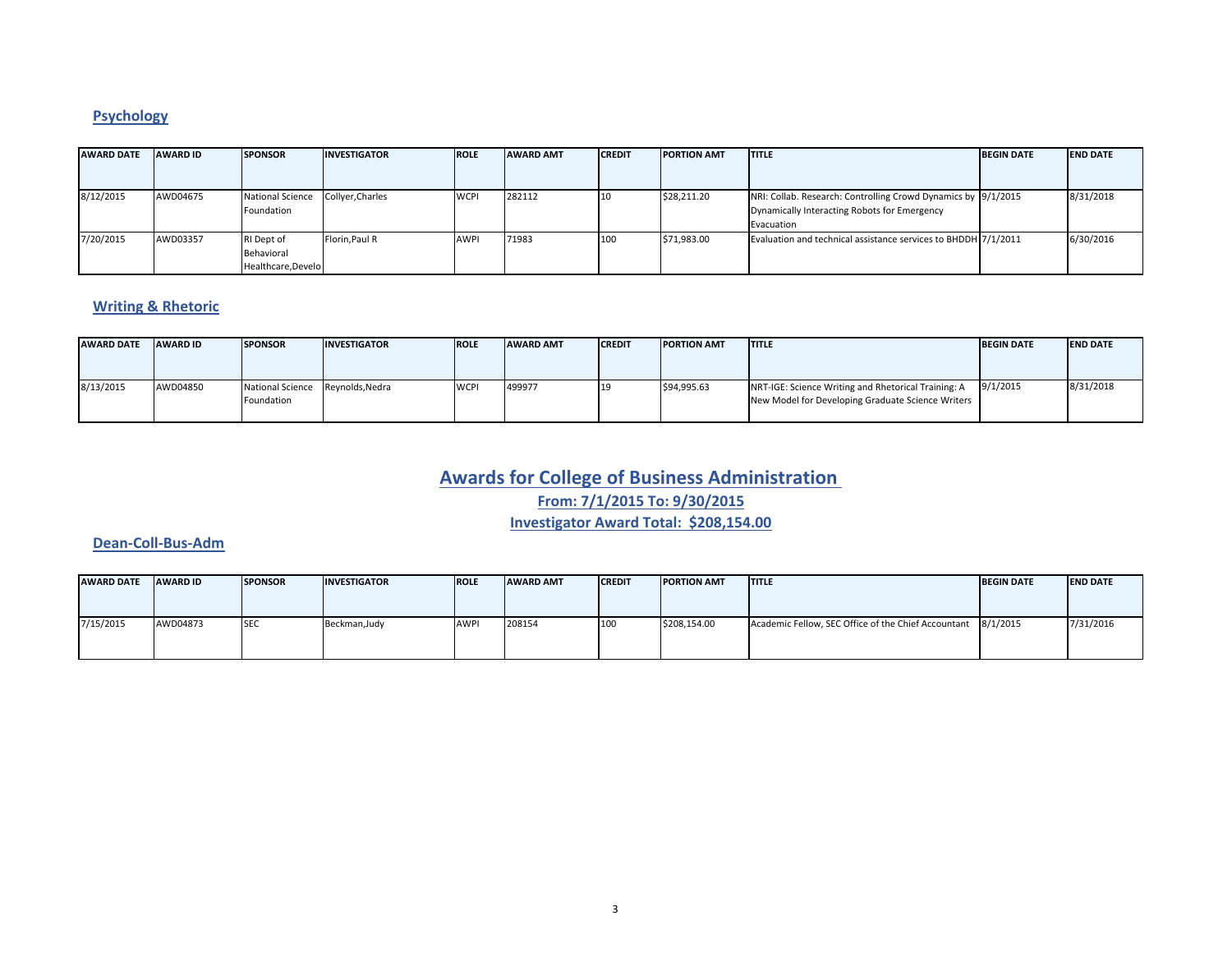# **Awards for College of Engineering From: 7/1/2015 To: 9/30/2015 Investigator Award Total: \$4,399,766.34**

### **Chemical Engineering**

| <b>AWARD DATE</b> | <b>AWARD ID</b> | <b>SPONSOR</b>                          | <b>INVESTIGATOR</b> | <b>ROLE</b> | <b>AWARD AMT</b> | <b>CREDIT</b> | <b>PORTION AMT</b> | <b>TITLE</b>                                                                                                          | <b>BEGIN DATE</b> | <b>END DATE</b> |
|-------------------|-----------------|-----------------------------------------|---------------------|-------------|------------------|---------------|--------------------|-----------------------------------------------------------------------------------------------------------------------|-------------------|-----------------|
|                   |                 |                                         |                     |             |                  |               |                    |                                                                                                                       |                   |                 |
| 7/23/2015         | AWD03990        | Procter & Gamble Bose, Arijit           |                     | <b>AWPI</b> | 60000            | 100           | \$60,000.00        | Direct Imaging of Transient Nanostructures                                                                            | 12/5/2013         | 6/30/2016       |
| 9/21/2015         | AWD04874        | <b>Brown University</b>                 | Bose, Arijit        | <b>AWPI</b> | 15000            | 50            | \$7,500.00         | Development of Safe, High Capacity, Lithium Ion<br><b>Batteries</b>                                                   | 6/1/2015          | 12/31/2015      |
| 8/13/2015         | AWD04571        | <b>National Science</b><br>Foundation   | Bothun, Geoffrey    | <b>AWPI</b> | 189868           | 100           | \$189,868.00       | Collab. Research: Continuous Culture with Bio-<br>Inspired Extractive Fermentation to Enhance Butanol<br>Fermentation | 9/1/2015          | 8/31/2018       |
| 9/2/2015          | AWD04673        | <b>National Science</b><br>Foundation   | Bothun, Geoffrey    | <b>WCPI</b> | 202993           | 12.5          | \$25,374.12        | MRI: Acquisition of a 400 MHz NMR for Chemical and 9/1/2015<br><b>Forensic Science</b>                                |                   | 8/31/2018       |
| 8/6/2015          | AWD04949        | Naval Undersea<br><b>Warfare Center</b> | Brown, Richard      | AWPI        | 2480             | 100           | \$2,480.00         | Compatibility of Foam with Organics                                                                                   | 8/1/2015          | 10/1/2015       |
| 8/6/2015          | AWD04831        | Naval Undersea<br><b>Warfare Center</b> | Brown, Richard      | <b>AWPI</b> | 2470             | 100           | \$2,470.00         | Microstructural Analysis of Welded 302 Stainless Steel 8/1/2015                                                       |                   | 9/1/2015        |

### **Civil and Environmental Engine**

| <b>AWARD DATE</b> | <b>AWARD ID</b> | <b>SPONSOR</b>               | <b>INVESTIGATOR</b> | <b>IROLE</b> | <b>AWARD AMT</b> | <b>ICREDIT</b> | <b>PORTION AMT</b> | <b>ITITLE</b>                                         | <b>BEGIN DATE</b> | <b>END DATE</b> |
|-------------------|-----------------|------------------------------|---------------------|--------------|------------------|----------------|--------------------|-------------------------------------------------------|-------------------|-----------------|
|                   |                 |                              |                     |              |                  |                |                    |                                                       |                   |                 |
|                   |                 |                              |                     |              |                  |                |                    |                                                       |                   |                 |
| 9/18/2015         | AWD04972        | Brown University Akanda, Ali |                     | <b>AWPI</b>  | 39630            | 100            | \$39,630.00        | Applications of Remote Sensing for Monitoring and     | 9/1/2015          | 8/31/2016       |
|                   |                 |                              |                     |              |                  |                |                    | Assessing Vulnerability of Mega City Slums to Disease |                   |                 |
|                   |                 |                              |                     |              |                  |                |                    | and Flooding                                          |                   |                 |

### **Dean Engineering**

| <b>AWARD DATE</b> | <b>AWARD ID</b> | <b>SPONSOR</b>          | <b>INVESTIGATOR</b> | <b>ROLE</b> | <b>AWARD AMT</b> | <b>CREDIT</b> | <b>PORTION AMT</b> | <b>ITITLE</b>                                                 | <b>BEGIN DATE</b> | <b>END DATE</b> |
|-------------------|-----------------|-------------------------|---------------------|-------------|------------------|---------------|--------------------|---------------------------------------------------------------|-------------------|-----------------|
|                   |                 |                         |                     |             |                  |               |                    |                                                               |                   |                 |
| 8/12/2015         | AWD04675        | <b>National Science</b> | He, Haibo           | <b>AWPI</b> | 282112           |               | \$253,900.80       | NRI: Collab. Research: Controlling Crowd Dynamics by 9/1/2015 |                   | 8/31/2018       |
|                   |                 | Foundation              |                     |             |                  |               |                    | Dynamically Interacting Robots for Emergency                  |                   |                 |
|                   |                 |                         |                     |             |                  |               |                    | Evacuation                                                    |                   |                 |
| 8/13/2015         | AWD03552        | University of           | Wright, Raymond M   | <b>AWPI</b> | 66012            | 100           | \$66,012.00        | Northeast alliance for LSAMP at URI                           | 9/1/2015          | 8/31/2016       |
|                   |                 | Massachusetts,          |                     |             |                  |               |                    |                                                               |                   |                 |
|                   |                 | Amherst                 |                     |             |                  |               |                    |                                                               |                   |                 |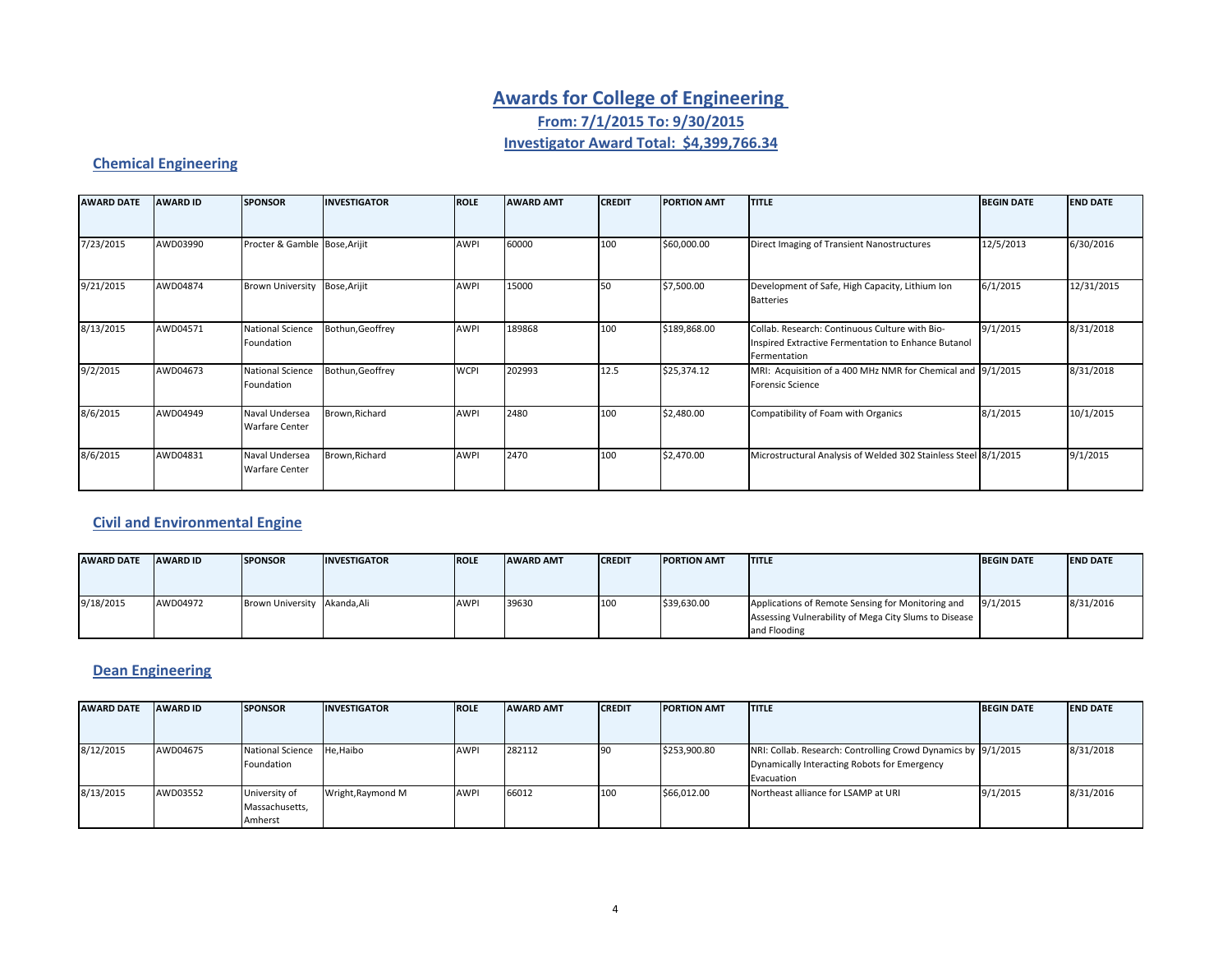### **Elec, Computer & Bio Engr**

| <b>AWARD DATE</b> | <b>AWARD ID</b> | <b>SPONSOR</b>                        | <b>INVESTIGATOR</b> | <b>ROLE</b> | <b>AWARD AMT</b> | <b>CREDIT</b> | <b>PORTION AMT</b> | <b>TITLE</b>                                                                                                                                               | <b>BEGIN DATE</b> | <b>END DATE</b> |
|-------------------|-----------------|---------------------------------------|---------------------|-------------|------------------|---------------|--------------------|------------------------------------------------------------------------------------------------------------------------------------------------------------|-------------------|-----------------|
|                   |                 |                                       |                     |             |                  |               |                    |                                                                                                                                                            |                   |                 |
| 8/3/2015          | AWD04693        | <b>National Science</b><br>Foundation | Besio, Walter       | AWPI        | 2999888          | 65            | \$1,949,927.20     | RII Track -2 FEC: Innovative, Broadly Accessible Tools<br>for Brain Imaging, Decoding, and Modulation                                                      | 8/1/2015          | 7/31/2019       |
| 7/29/2015         | AWD04310        | US Dept of<br>Interior                | He, Haibo           | <b>WCPI</b> | 49770            | 16            | \$7,963.20         | CI - Electromagnetic Field Impacts on Elasmobranch<br>(sharks, rays, and skates) and American Lobster<br>Movement and Migration from Direct Current Cables | 9/24/2014         | 9/23/2016       |
| 9/15/2015         | AWD04712        | Metron, Inc.                          | Kay, Steven         | AWPI        | 53320            | 100           | \$53,320.00        | High Quality/Low Dimensional Data for Sensor<br>Integration                                                                                                | 9/11/2015         | 4/28/2016       |
| 8/3/2015          | AWD04693        | <b>National Science</b><br>Foundation | Kennedy, Stephen    | <b>WCPI</b> | 2999888          | 15            | \$449,983.20       | RII Track -2 FEC: Innovative, Broadly Accessible Tools<br>for Brain Imaging, Decoding, and Modulation                                                      | 8/1/2015          | 7/31/2019       |
| 8/3/2015          | AWD04693        | <b>National Science</b><br>Foundation | Mankodiya, Kunal    | <b>WCPI</b> | 2999888          | 20            | \$599,977.60       | RII Track -2 FEC: Innovative, Broadly Accessible Tools<br>for Brain Imaging, Decoding, and Modulation                                                      | 8/1/2015          | 7/31/2019       |
| 8/17/2015         | AWD04825        | Venturewell                           | Mankodiya, Kunal    | AWPI        | 20700            | 100           | \$20,700.00        | Wearable Internet of Things                                                                                                                                | 8/1/2015          | 12/31/2017      |

#### **International Engineering Prog**

| <b>AWARD DATE</b> | <b>AWARD ID</b> | <b>SPONSOR</b> | <b>INVESTIGATOR</b> | <b>ROLE</b> | <b>AWARD AMT</b> | <b>CREDIT</b> | <b>PORTION AMT</b> | <b>ITITLE</b>                                                 | <b>BEGIN DATE</b> | <b>END DATE</b> |
|-------------------|-----------------|----------------|---------------------|-------------|------------------|---------------|--------------------|---------------------------------------------------------------|-------------------|-----------------|
|                   |                 |                |                     |             |                  |               |                    |                                                               |                   |                 |
|                   |                 |                |                     |             |                  |               |                    |                                                               |                   |                 |
| 9/14/2015         | AWD04264        | The Japan      | Berka, Sigrid       | <b>AWP</b>  | 30000            |               | \$15,000.00        | Japan Foundation Salary Assistance Program for Full- 7/1/2015 |                   | 6/30/2016       |
|                   |                 | Foundation Los |                     |             |                  |               |                    | Time Lecturer of Japanese                                     |                   |                 |
|                   |                 | Angeles        |                     |             |                  |               |                    |                                                               |                   |                 |

#### **Ocean Engineering**

| <b>AWARD DATE</b> | <b>AWARD ID</b> | <b>SPONSOR</b>                 | <b>INVESTIGATOR</b> | <b>ROLE</b> | <b>AWARD AMT</b> | <b>CREDIT</b> | <b>PORTION AMT</b> | <b>ITITLE</b>                                                                                                               | <b>BEGIN DATE</b> | <b>END DATE</b> |
|-------------------|-----------------|--------------------------------|---------------------|-------------|------------------|---------------|--------------------|-----------------------------------------------------------------------------------------------------------------------------|-------------------|-----------------|
| 7/27/2015         | AWD03260        | <b>US Geological</b><br>Survey | Baxter, Christopher | <b>AWP</b>  | 16780.44         |               | \$8.390.22         | SUBMARINE LANDSLIDES OF THE US ATLANTIC<br>CONTINENTAL MARGIN: INVESTIGATION OF<br>GEOTECHNICAL AND PHYSICAL PROPERTIES AND | 7/27/2015         | 11/30/2015      |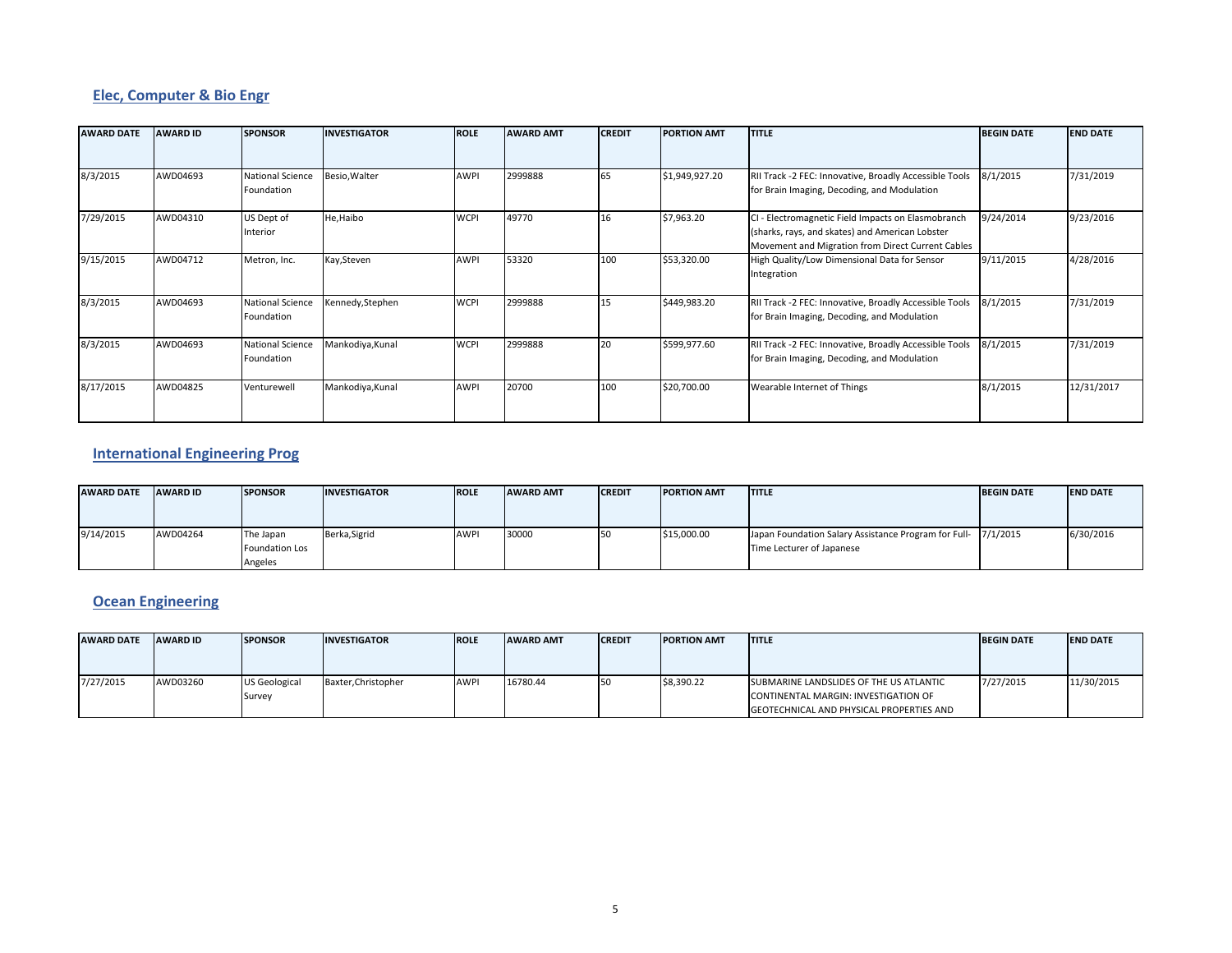| 8/3/2015  | AWD04710 | <b>National Science</b><br>Foundation | Grilli, Stephan     | <b>AWPI</b> | 319688 | 100 | \$319,688.00 | Collab. Research: Development, Experimental<br>Validation and Case Studies, of the Next Generation of<br>Landslide Tsunami Models for Coastal Hazard | 9/1/2015  | 8/31/2018 |
|-----------|----------|---------------------------------------|---------------------|-------------|--------|-----|--------------|------------------------------------------------------------------------------------------------------------------------------------------------------|-----------|-----------|
| 9/8/2015  | AWD04910 | <b>RI Coastal Res</b><br>Mgt.Council  | Hashemi, S. M. Reza | <b>AWPI</b> | 149883 | 100 | \$149,883.00 | Integrated Watershed and River Modeling Study of<br>the Pawtuxet River, RI                                                                           | 9/1/2015  | 2/28/2017 |
| 8/25/2015 | AWD04935 | HDR / e2M                             | Miller, James       | AWPI        | 120101 | 50  | \$60,050.50  | Noise Measurements During Block Island Wind Farm<br>Construction                                                                                     | 7/27/2015 | 2/28/2016 |
| 8/31/2015 | AWD04743 | <b>Brown University</b>               | Miller, James       | AWPI        | 57598  | 50  | \$28,799.00  | Remote Sensing of Sub-Surface Structure of<br><b>Extreterrestrial Bodies Using Laser Doppler</b><br>Velocimetry Measurements of Rayleigh Waves       | 6/1/2015  | 10/1/2015 |
| 8/25/2015 | AWD04935 | HDR / e2M                             | Potty, Gopu         | <b>WCPI</b> | 120101 | 50  | \$60,050.50  | Noise Measurements During Block Island Wind Farm<br>Construction                                                                                     | 7/27/2015 | 2/28/2016 |
| 8/31/2015 | AWD04743 | <b>Brown University</b>               | Potty, Gopu         | <b>WCPI</b> | 57598  | 50  | \$28,799.00  | Remote Sensing of Sub-Surface Structure of<br>Extreterrestrial Bodies Using Laser Doppler<br>Velocimetry Measurements of Rayleigh Waves              | 6/1/2015  | 10/1/2015 |

# **Awards for College of Environmental Life Sciences From: 7/1/2015 To: 9/30/2015 Investigator Award Total: \$6,970,582.61**

#### **CELS Academic Unit 1**

| <b>AWARD DATE</b> | <b>AWARD ID</b> | <b>SPONSOR</b>                              | <b>INVESTIGATOR</b>                    | <b>ROLE</b> | <b>AWARD AMT</b> | <b>CREDIT</b> | <b>PORTION AMT</b> | <b>TITLE</b>                                                                                 | <b>BEGIN DATE</b> | <b>END DATE</b> |
|-------------------|-----------------|---------------------------------------------|----------------------------------------|-------------|------------------|---------------|--------------------|----------------------------------------------------------------------------------------------|-------------------|-----------------|
|                   |                 |                                             |                                        |             |                  |               |                    |                                                                                              |                   |                 |
| 9/23/2015         | AWD04951        | US Department of Alm, Steven<br>Agriculture |                                        | <b>AWPI</b> | 206000           | 100           | \$206,000.00       | Risk Management and Crop Insurance Education for<br>Rhode Island Growers 2015-16             | 9/30/2015         | 9/30/2016       |
| 9/18/2015         | AWD04437        | Agriculture                                 | US Department of Casagrande, Richard A | <b>AWPI</b> | 161000           | 100           | \$161,000.00       | Extension Implementation Program for Rhode Island:<br>Continuing a Tradition of Success      | 9/1/2014          | 8/31/2016       |
| 7/13/2015         | AWD04916        | Agriculture                                 | US Department of Gomez-Chiarri, Marta  | <b>AWPI</b> | 990              | 100           | \$990.00           | 2015-2016 USDA Research Support Agreement                                                    | 7/1/2015          | 6/30/2016       |
| 9/22/2015         | AWD04916        | Agriculture                                 | US Department of Gomez-Chiarri, Marta  | <b>AWPI</b> | 5808.88          | 100           | \$5,808.88         | 2015-2016 USDA Research Support Agreement                                                    | 7/1/2015          | 6/30/2016       |
| 9/28/2015         | AWD05028        | Agriculture                                 | US Department of Gomez-Chiarri, Marta  | <b>AWPI</b> | 50000            | 100           | \$50,000.00        | Defining Disease Resistant and Tolerant Phenotypes<br>Among Selectively Bred Oyster Families | 9/1/2015          | 8/30/2017       |
| 9/28/2015         | AWD05003        | Harvard<br>University                       | Gomez-Chiarri, Marta                   | <b>WCPI</b> | 375000           | 33            | \$123,750.00       | Biocontrol of Early Mortality Syndrome in Farm Raised 9/1/2015<br>Shrimp                     |                   | 8/31/2018       |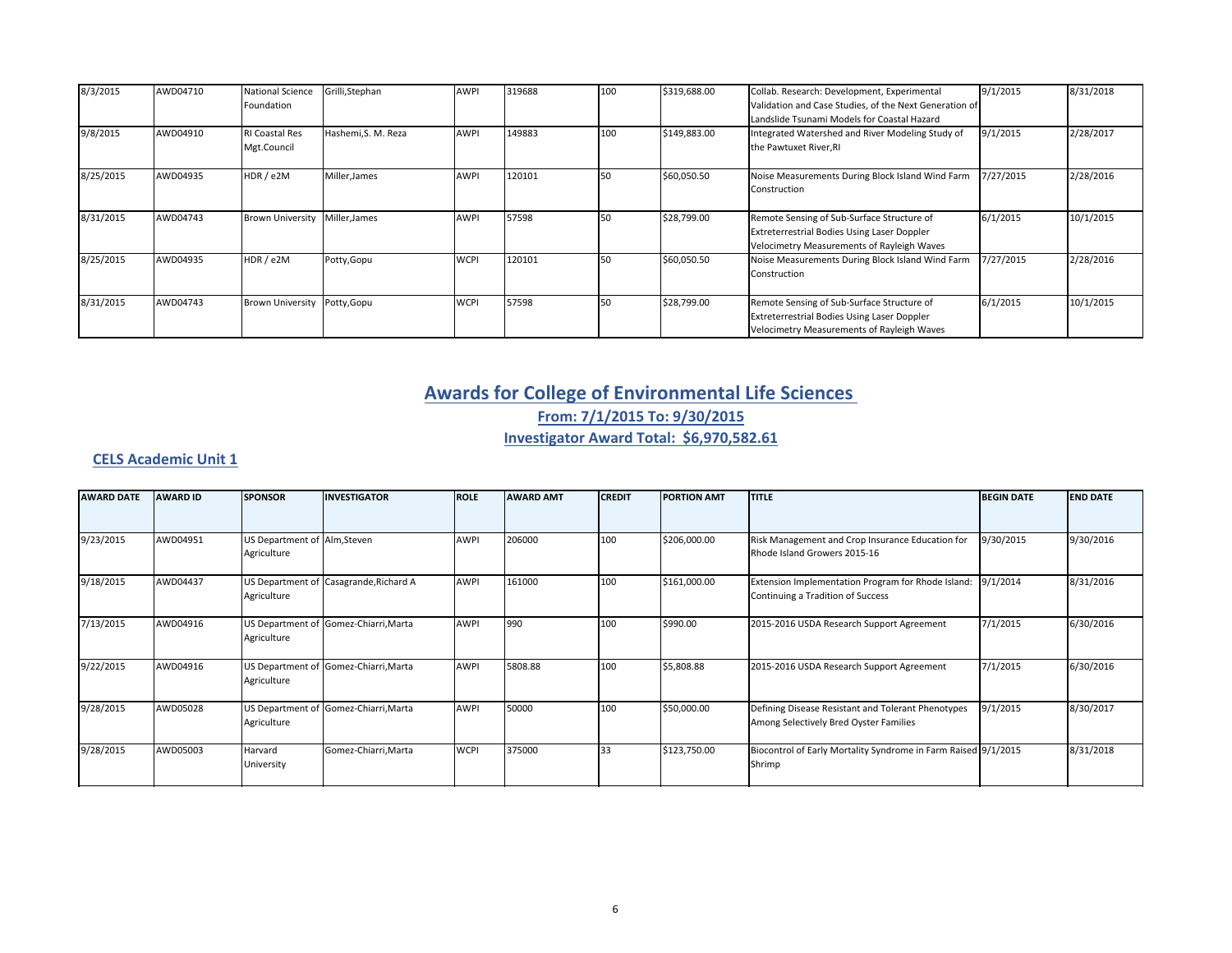| 9/15/2015 | AWD05015 | US Department of Kirby, John D<br>Agriculture    |                      | <b>AWPI</b> | 385353 | 100 | \$385,353.00 | EFNEP FY2016                                                                                                                       | 10/1/2015 | 9/30/2017  |
|-----------|----------|--------------------------------------------------|----------------------|-------------|--------|-----|--------------|------------------------------------------------------------------------------------------------------------------------------------|-----------|------------|
| 9/22/2015 | AWD05029 | US Department of Kirby, John D<br>Agriculture    |                      | <b>AWPI</b> | 4000   | 100 | \$4,000.00   | <b>FY16 Animal Health</b>                                                                                                          | 10/1/2015 | 9/30/2017  |
| 8/13/2015 | AWD04850 | National Science<br>Foundation                   | Lofgren, Ingrid      | <b>AWPI</b> | 499977 | 24  | \$119,994.48 | NRT-IGE: Science Writing and Rhetorical Training: A<br>New Model for Developing Graduate Science Writers                           | 9/1/2015  | 8/31/2018  |
| 8/24/2015 | AWD04606 | National Institute Mather, Thomas<br>of Health   |                      | <b>AWPI</b> | 527661 | 100 | \$527,661.00 | Preventing Lyme Disease Exposure Among Outdoor<br>Workers                                                                          | 9/1/2015  | 8/31/2019  |
| 9/16/2015 | AWD04807 | Cornell University Sebelia, Linda                |                      | <b>AWPI</b> | 49881  | 100 | \$49,881.00  | Empowering Urban School Children to Increase Fruit<br>and Vegetable Consumption through EFNEP Enhanced<br><b>PES Inverventions</b> | 7/1/2015  | 8/31/2016  |
| 7/8/2015  | AWD04799 | University of<br>Connecticut<br><b>STORRS</b>    | Tewksbury, Elizabeth | <b>AWPI</b> | 4000   | 100 | \$4,000.00   | Biological Control of the Lily Leaf Beetle (Lilioceris lilii) 4/1/2005                                                             |           | 12/31/2015 |
| 8/19/2015 | AWD03966 | <b>Brown University</b>                          | Tovar,Alison         | <b>AWPI</b> | 28938  | 100 | \$28,938.00  | Improving nutrition and physical activity<br>environments in home-based child care                                                 | 8/1/2014  | 5/31/2016  |
| 8/28/2015 | AWD04700 | RI Office of Energy Venturini, Kate<br>Resources |                      | <b>AWPI</b> | 9581   | 100 | \$9,581.00   | 2015 RI Clean Transportation Energy Initiative                                                                                     | 7/1/2015  | 12/31/2015 |

#### **CELS Academic Unit 2**

| <b>AWARD DATE</b> | <b>AWARD ID</b> | <b>SPONSOR</b>                        | <b>INVESTIGATOR</b> | <b>ROLE</b> | <b>AWARD AMT</b> | <b>CREDIT</b> | <b>PORTION AMT</b> | <b>TITLE</b>                                                                                                      | <b>BEGIN DATE</b> | <b>END DATE</b> |
|-------------------|-----------------|---------------------------------------|---------------------|-------------|------------------|---------------|--------------------|-------------------------------------------------------------------------------------------------------------------|-------------------|-----------------|
| 9/21/2015         | AWD04871        | US Dept of<br>Interior                | August, Peter       | <b>AWPI</b> | 188397           | 25            | \$47,099.25        | CI - Resource Based Geospatial and Enterprise GIS<br>Supplort to the NER of the NPS FY15                          | 9/1/2015          | 9/30/2016       |
| 7/28/2015         | AWD04428        | AmericaView                           | August, Peter V     | <b>WCPI</b> | 23500            | 25            | \$5,875.00         | CI - AmericaView Affiliate Development Grant<br>Opportunity                                                       | 9/16/2014         | 6/30/2016       |
| 7/28/2015         | AWD04428        | AmericaView                           | Bonynge, Gregory H  | <b>WCPI</b> | 23500            | 25            | \$5,875.00         | CI - AmericaView Affiliate Development Grant<br>Opportunity                                                       | 9/16/2014         | 6/30/2016       |
| 8/6/2015          | AWD04654        | Teri Unviversity                      | Boving, Thomas      | <b>AWPI</b> | 60000            | 100           | \$60,000.00        | Improving Access to Safe Water Using Riverbank<br>Technology                                                      | 1/1/2015          | 12/31/2017      |
| 7/10/2015         | AWD04224        | University of<br>Colorado Boulder     | Cardace, Dawn       | <b>AWPI</b> | 38677            | 100           | \$38,677.00        | Rock Powered Life: Revealing Mechanisms of Energy<br>Transfer from the Lithosphere to the Biosphere               | 4/29/2015         | 12/31/2019      |
| 8/3/2015          | AWD04775        | <b>National Science</b><br>Foundation | Cardace, Dawn       | <b>WCPI</b> | 311994           | 150           | \$155,997.00       | GEOPATHS-Impact: Improving Geoscience Education<br>Pathways through Engaging Scientific and Career<br>Experiences | 9/15/2016         | 8/31/2018       |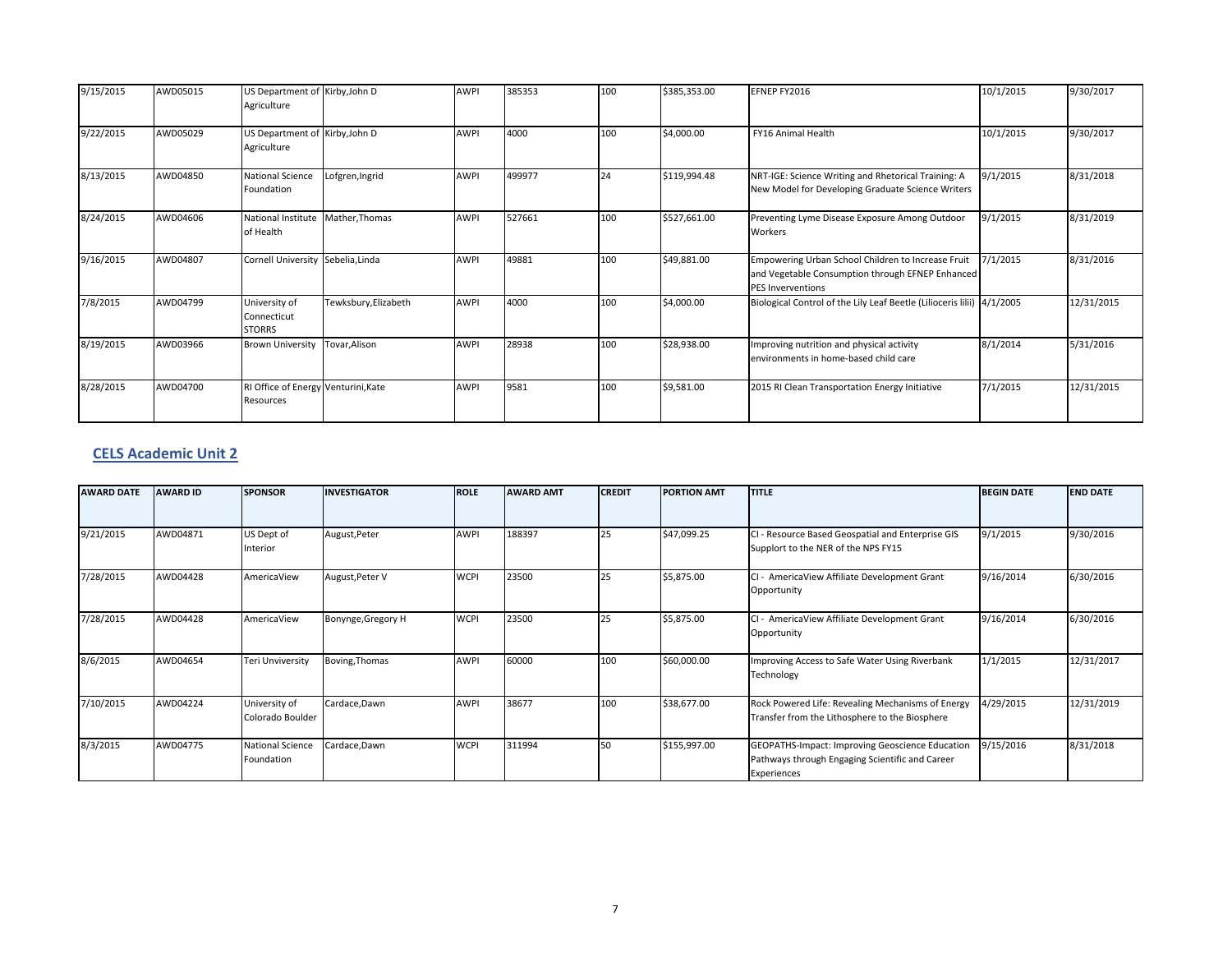| 9/18/2015 | AWD04224 | University of<br>Colorado Boulder              | Cardace, Dawn        | AWPI        | 45937  | 100 | \$45,937.00  | Rock Powered Life: Revealing Mechanisms of Energy<br>Transfer from the Lithosphere to the Biosphere                                                                           | 4/29/2015 | 12/31/2019 |
|-----------|----------|------------------------------------------------|----------------------|-------------|--------|-----|--------------|-------------------------------------------------------------------------------------------------------------------------------------------------------------------------------|-----------|------------|
| 9/23/2015 | AWD04994 | Brown University                               | Cardace, Dawn        | AWPI        | 32891  | 100 | \$32,891.00  | Tackling the Astrobiological Potential of Hydrothermal 9/1/2015<br>Processes: Comparing Distributions of Minerals and<br>Organics in Earth's Seabed Hydrothermal Deposits and |           | 8/31/2016  |
| 9/21/2015 | AWD04871 | US Dept of<br>Interior                         | Cressman, Jessica A. | <b>WCPI</b> | 188397 | 25  | \$47,099.25  | CI - Resource Based Geospatial and Enterprise GIS<br>Supplort to the NER of the NPS FY15                                                                                      | 9/1/2015  | 9/30/2016  |
| 9/21/2015 | AWD04871 | US Dept of<br>Interior                         | Duhaime, Roland      | <b>WCPI</b> | 188397 | 25  | \$47,099.25  | CI - Resource Based Geospatial and Enterprise GIS<br>Supplort to the NER of the NPS FY15                                                                                      | 9/1/2015  | 9/30/2016  |
| 9/21/2015 | AWD04594 | National Science<br>Foundation                 | Gold, Arthur         | <b>WCPI</b> | 500000 | 10  | \$50,000.00  | CI - CNH-S: Poverty Traps and Mangrove Ecosystem<br>Services in Coastal Tanzania                                                                                              | 9/15/2015 | 8/31/2017  |
| 8/13/2015 | AWD04850 | National Science<br>Foundation                 | Gottschalk, Carolynn | <b>WCPI</b> | 499977 | 19  | \$94,995.63  | NRT-IGE: Science Writing and Rhetorical Training: A<br>New Model for Developing Graduate Science Writers                                                                      | 9/1/2015  | 8/31/2018  |
| 9/21/2015 | AWD04594 | National Science<br>Foundation                 | Guilfoos, Todd       | <b>WCPI</b> | 500000 | 15  | \$75,000.00  | CI - CNH-S: Poverty Traps and Mangrove Ecosystem<br>Services in Coastal Tanzania                                                                                              | 9/15/2015 | 8/31/2017  |
| 8/13/2015 | AWD04850 | National Science<br>Foundation                 | Karraker, Nancy      | <b>WCPI</b> | 499977 | 19  | \$94,995.63  | NRT-IGE: Science Writing and Rhetorical Training: A<br>New Model for Developing Graduate Science Writers                                                                      | 9/1/2015  | 8/31/2018  |
| 8/20/2015 | AWD04985 | US Dept of<br>Interior                         | Karraker, Nancy      | AWPI        | 93800  | 100 | \$93,800.00  | CI - Inventory of Amphibians and Reptiles at Colonial<br>National Historical Park                                                                                             | 8/14/2015 | 6/30/2017  |
| 9/15/2015 | AWD05014 | US Department of Kirby, John D<br>Agriculture  |                      | <b>AWPI</b> | 46280  | 100 | \$46,280.00  | Renewable Resources 2016                                                                                                                                                      | 10/1/2015 | 9/30/2017  |
| 7/28/2015 | AWD04428 | AmericaView                                    | Labash, Charles      | <b>WCPI</b> | 23500  | 25  | \$5,875.00   | CI - AmericaView Affiliate Development Grant<br>Opportunity                                                                                                                   | 9/16/2014 | 6/30/2016  |
| 9/21/2015 | AWD04871 | US Dept of<br>Interior                         | Labash, Charles      | <b>WCPI</b> | 188397 | 25  | \$47,099.25  | CI - Resource Based Geospatial and Enterprise GIS<br>Supplort to the NER of the NPS FY15                                                                                      | 9/1/2015  | 9/30/2016  |
| 8/13/2015 | AWD04850 | National Science<br>Foundation                 | Mcwilliams, Scott    | <b>WCPI</b> | 499977 | 19  | \$94,995.63  | NRT-IGE: Science Writing and Rhetorical Training: A<br>New Model for Developing Graduate Science Writers                                                                      | 9/1/2015  | 8/31/2018  |
| 8/3/2015  | AWD04775 | National Science<br>Foundation                 | Savage, Brian        | AWPI        | 311994 | 50  | \$155,997.00 | GEOPATHS-Impact: Improving Geoscience Education<br>Pathways through Engaging Scientific and Career<br>Experiences                                                             | 9/15/2016 | 8/31/2018  |
| 8/17/2015 | AWD04458 | National Science<br>Foundation                 | Savage, Brian        | <b>AWPI</b> | 322415 | 70  | \$225,690.50 | Origin and Deformation of the Ontong Java Plateau                                                                                                                             | 8/15/2015 | 7/31/2018  |
| 8/7/2015  | AWD04898 | US Department of Sproul, Thomas<br>Agriculture |                      | <b>AWPI</b> | 228000 | 100 | \$228,000.00 | A Behavioral Experimental Assessment of Multi-Year<br>Commitments and Faram Risk Management in the<br>2014 Agricultural Act                                                   | 7/1/2015  | 9/1/2017   |
| 9/14/2015 | AWD04918 | US Department of Stolt, Mark<br>Agriculture    |                      | <b>AWPI</b> | 83350  | 100 | \$83,350.00  | Coastal Soil Systems for a Changing Climate                                                                                                                                   | 9/9/2015  | 9/30/2017  |
| 9/21/2015 | AWD04594 | National Science<br>Foundation                 | Torell, Elin         | <b>WCPI</b> | 500000 |     | \$25,000.00  | CI - CNH-S: Poverty Traps and Mangrove Ecosystem<br>Services in Coastal Tanzania                                                                                              | 9/15/2015 | 8/31/2017  |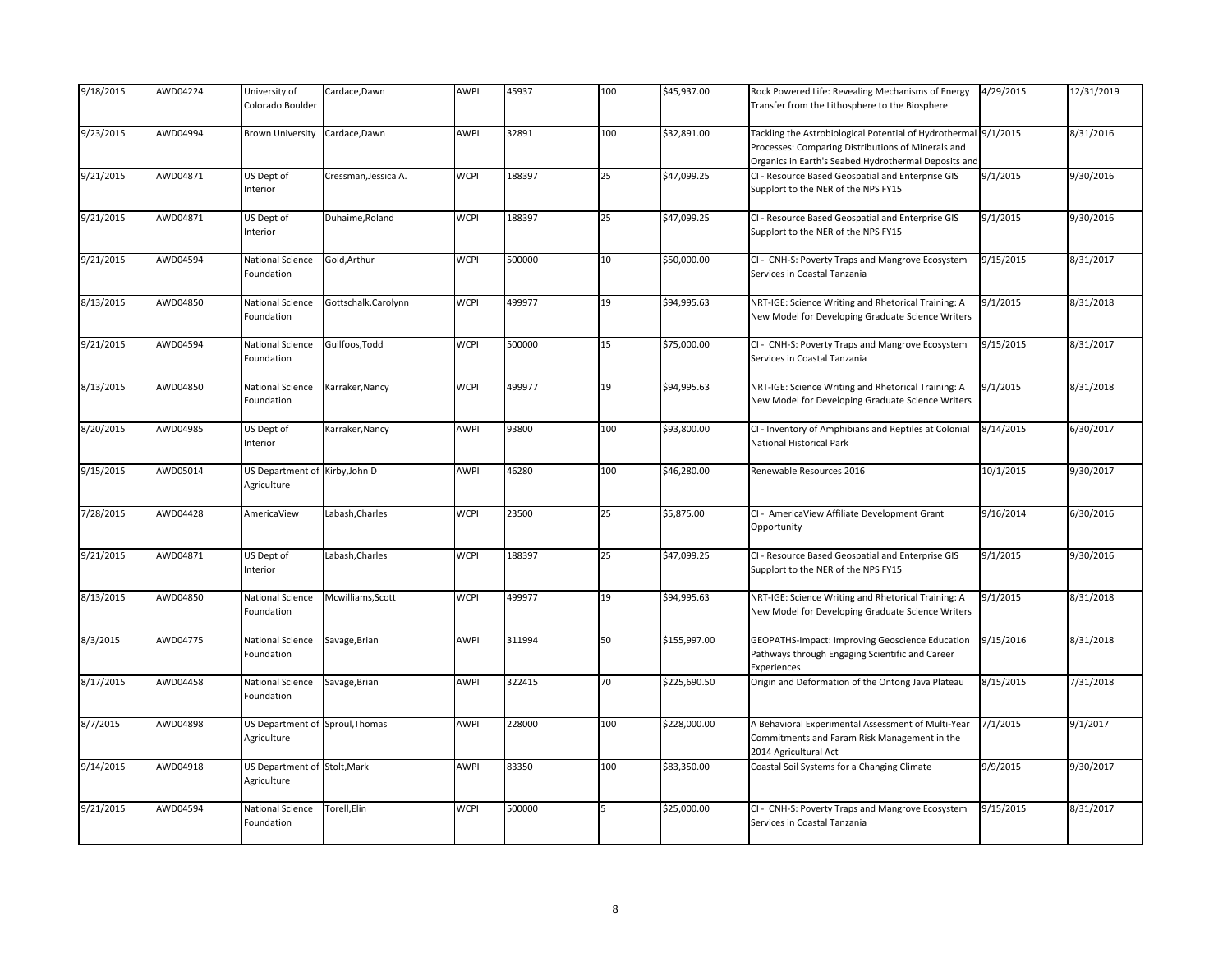| 9/21/2015 | AWD04594 | <b>National Science</b><br>Foundation | Uchida, Emi       | <b>AWPI</b> | 500000 |     | \$200,000.00 | CI - CNH-S: Poverty Traps and Mangrove Ecosystem<br>Services in Coastal Tanzania                                                                 | 9/15/2015 | 8/31/2017 |
|-----------|----------|---------------------------------------|-------------------|-------------|--------|-----|--------------|--------------------------------------------------------------------------------------------------------------------------------------------------|-----------|-----------|
| 8/1/2015  | AWD04781 | US Dept of<br>Commerce NOAA           | Uchida, Hirotsugu | <b>AWPI</b> | 72500  | 100 | \$72,500.00  | Carr-Harris Sea Grant Marine Resource Economics:<br>Econometric Models of Community Resilience and<br>Regional Effects of Fishery Management: An | 8/1/2015  | 7/31/2017 |
| 9/21/2015 | AWD04594 | <b>National Science</b><br>Foundation | Uchida, Hirotsugu | <b>WCPI</b> | 500000 |     | \$150,000.00 | CI - CNH-S: Poverty Traps and Mangrove Ecosystem<br>Services in Coastal Tanzania                                                                 | 9/15/2015 | 8/31/2017 |
| 7/28/2015 | AWD04428 | AmericaView                           | Wang, Yegiao      | <b>AWPI</b> | 23500  |     | \$5,875.00   | CI - AmericaView Affiliate Development Grant<br>Opportunity                                                                                      | 9/16/2014 | 6/30/2016 |

#### **CELS Academic Unit 3**

| <b>AWARD DATE</b> | <b>AWARD ID</b> | <b>SPONSOR</b>                                        | <b>INVESTIGATOR</b> | <b>ROLE</b> | <b>AWARD AMT</b> | <b>CREDIT</b> | <b>PORTION AMT</b> | <b>TITLE</b>                                                                                                               | <b>BEGIN DATE</b> | <b>END DATE</b> |
|-------------------|-----------------|-------------------------------------------------------|---------------------|-------------|------------------|---------------|--------------------|----------------------------------------------------------------------------------------------------------------------------|-------------------|-----------------|
| 7/3/2015          | AWD04876        | National Institute<br>of Health                       | De Groot.Anne       | <b>AWPI</b> | 8000             | 100           | \$8,000.00         | Vaccine Renaissance Conference at the Institute for<br>Immunology and Informatics                                          | 7/1/2015          | 6/30/2016       |
| 8/3/2015          | AWD04237        | <b>National Science</b><br>Foundation                 | Kausch, Albert P    | <b>AWPI</b> | 1040819          | 100           | \$1,040,819.00     | Transforming Cereal Genomics: Toolng up for<br><b>Empowered Cereal Crop Phenotyping Platforms</b>                          | 8/1/2015          | 7/31/2019       |
| 8/31/2015         | AWD04773        | <b>National Science</b><br>Foundation                 | Lane, Christopher   | <b>AWPI</b> | 1204036          | 100           | \$1,204,036.00     | GoLife: Bringing the Diverse Microbial Clade<br>Stramenopila + Alveolata + Rhizaria (SAR) into a<br>Modern Genomic Content | 9/1/2015          | 8/31/2020       |
| 9/28/2015         | AWD05003        | Harvard<br>University                                 | Nelson, David       | <b>AWPI</b> | 375000           | 34            | \$127,500.00       | Biocontrol of Early Mortality Syndrome in Farm Raised 9/1/2015<br>Shrimp                                                   |                   | 8/31/2018       |
| 8/28/2015         | AWD03994        | Pennsylvania<br><b>State University</b>               | Roberts.Alison      | <b>AWPI</b> | 75002            | 100           | \$75,002.00        | CENTER FOR LIGNOCFLLULOSE STRUCTURE AND<br><b>FORMATION (CLSF)</b>                                                         | 8/1/2014          | 7/31/2016       |
| 8/11/2015         | AWD04971        | <b>CHEROKEE</b><br><b>NATION</b><br><b>TECHNOLOGY</b> | Rothman, Alan       | <b>AWPI</b> | 7040.5           | 100           | \$7,040.50         | Development of Immunology Research Agenda To<br>Support the WRAIR                                                          | 8/1/2015          | 9/30/2015       |
| 8/26/2015         | AWD04778        | <b>CHEROKEE</b><br><b>NATION</b><br><b>TECHNOLOGY</b> | Rothman, Alan       | <b>AWPI</b> | 62399.16         | 100           | \$62,399.16        | Homotypic and Heterotypic Antibody Characterization 6/8/2015<br>in Response to Vaccination                                 |                   | 6/7/2016        |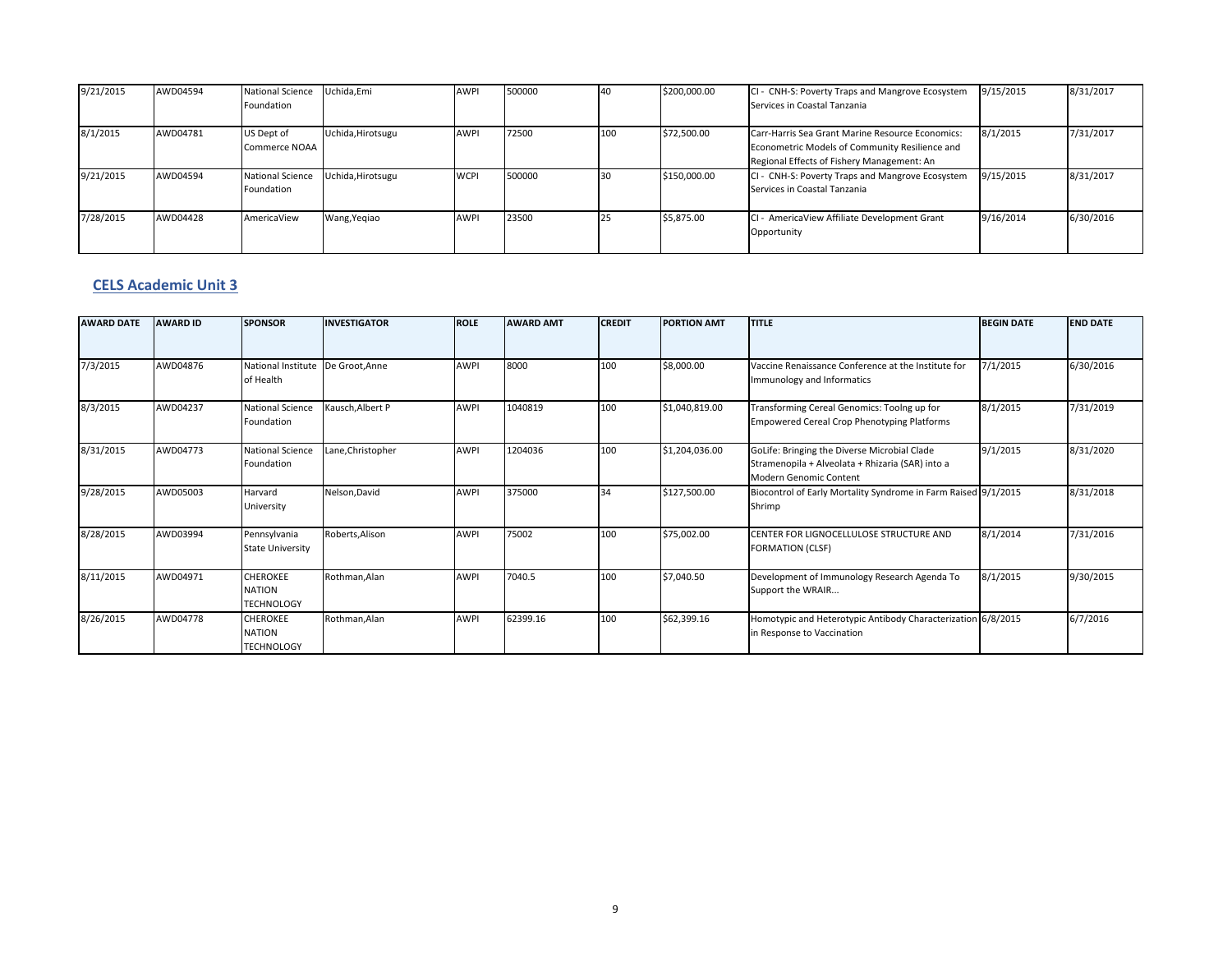#### **Dean Environment Life Science**

| <b>AWARD DATE</b> | <b>AWARD ID</b> | <b>SPONSOR</b>                | <b>INVESTIGATOR</b>                  | <b>IROLE</b> | <b>AWARD AMT</b> | <b>CREDIT</b> | <b>PORTION AMT</b> | <b>ITITLE</b>                | <b>BEGIN DATE</b> | <b>END DATE</b> |
|-------------------|-----------------|-------------------------------|--------------------------------------|--------------|------------------|---------------|--------------------|------------------------------|-------------------|-----------------|
| 9/22/2015         | AWD05033        | Agriculture                   | US Department of Rhodes III, Richard | AWPI         | 81719            | 100           | \$81,719.00        | FY 16 McIntire Stennis       | 10/1/2015         | 9/30/2017       |
| 9/1/2015          | AWD04991        | <b>USDA Forest</b><br>Service | Sheely, Deborah                      | <b>AWPI</b>  | 10000            | 100           | \$10,000.00        | Farm Bill Producer Education | 8/31/2015         | 12/31/2015      |

#### **Fish‐Animal‐Vet‐Science**

| <b>AWARD DATE</b> | <b>AWARD ID</b> | <b>SPONSOR</b> | <b>INVESTIGATOR</b>                    | <b>ROLE</b> | <b>AWARD AMT</b> | <b>CREDIT</b> | <b>PORTION AMT</b> | <b>ITITLE</b>                                                      | <b>BEGIN DATE</b> | <b>END DATE</b> |
|-------------------|-----------------|----------------|----------------------------------------|-------------|------------------|---------------|--------------------|--------------------------------------------------------------------|-------------------|-----------------|
| 8/28/2015         | AWD04129        | Agriculture    | US Department of Rhodes III, Richard C | <b>WCPI</b> | 165402.05        | 10            | \$16,540.20        | CI- WEST AFRICA ANALYTICAL SUPPORT SERVICES<br>AND EVALUATIONS FOR | 3/1/2014          | 3/19/2019       |

### **Food Science And Nutrition**

| <b>AWARD DATE</b> | <b>AWARD ID</b> | <b>SPONSOR</b>                                   | <b>NVESTIGATOR</b> | <b>ROLE</b> | <b>AWARD AMT</b> | <b>CREDIT</b> | <b>PORTION AMT</b> | <b>ITITLE</b>                                                                                                                                                  | <b>BEGIN DATE</b> | <b>END DATE</b> |
|-------------------|-----------------|--------------------------------------------------|--------------------|-------------|------------------|---------------|--------------------|----------------------------------------------------------------------------------------------------------------------------------------------------------------|-------------------|-----------------|
|                   |                 |                                                  |                    |             |                  |               |                    |                                                                                                                                                                |                   |                 |
| 9/8/2015          | AWD04998        | University of<br>Vermont                         | Pivarnik, Lori     | <b>AWPI</b> | 48408            |               | \$36,306.00        | Defining and Overcoming Economic Factors Hindering 2/15/2015<br>Adoption of Food Safety Practices by Small and<br>Medium Sized Farms in the New England Region |                   | 2/14/2018       |
| 9/8/2015          | AWD04998        | University of<br>Vermont                         | Richard, Nicole    | <b>WCPI</b> | 48408            |               | \$12,102.00        | Defining and Overcoming Economic Factors Hindering 2/15/2015<br>Adoption of Food Safety Practices by Small and<br>Medium Sized Farms in the New England Region |                   | 2/14/2018       |
| 9/29/2015         | AWD03778        | US Department of Sebelia, Linda M<br>Agriculture |                    | <b>AWPI</b> | 135000           | 100           | \$135,000.00       | CELS: INTEGRATING NUTRITION EDUCATION INTO<br>PROVIDENCE FULL SERVICE SCHOOLS IN PROVIDENCE                                                                    | 9/1/2013          | 8/31/2016       |
| 9/3/2015          | AWD04265        | <b>Tufts University</b>                          | Tovar, Alison      | <b>AWPI</b> | 15800            | 100           | \$15,800.00        | System Science to Guide Whole-of-Community<br>Childhood Obesity Interventions                                                                                  | 4/30/2015         | 4/30/2016       |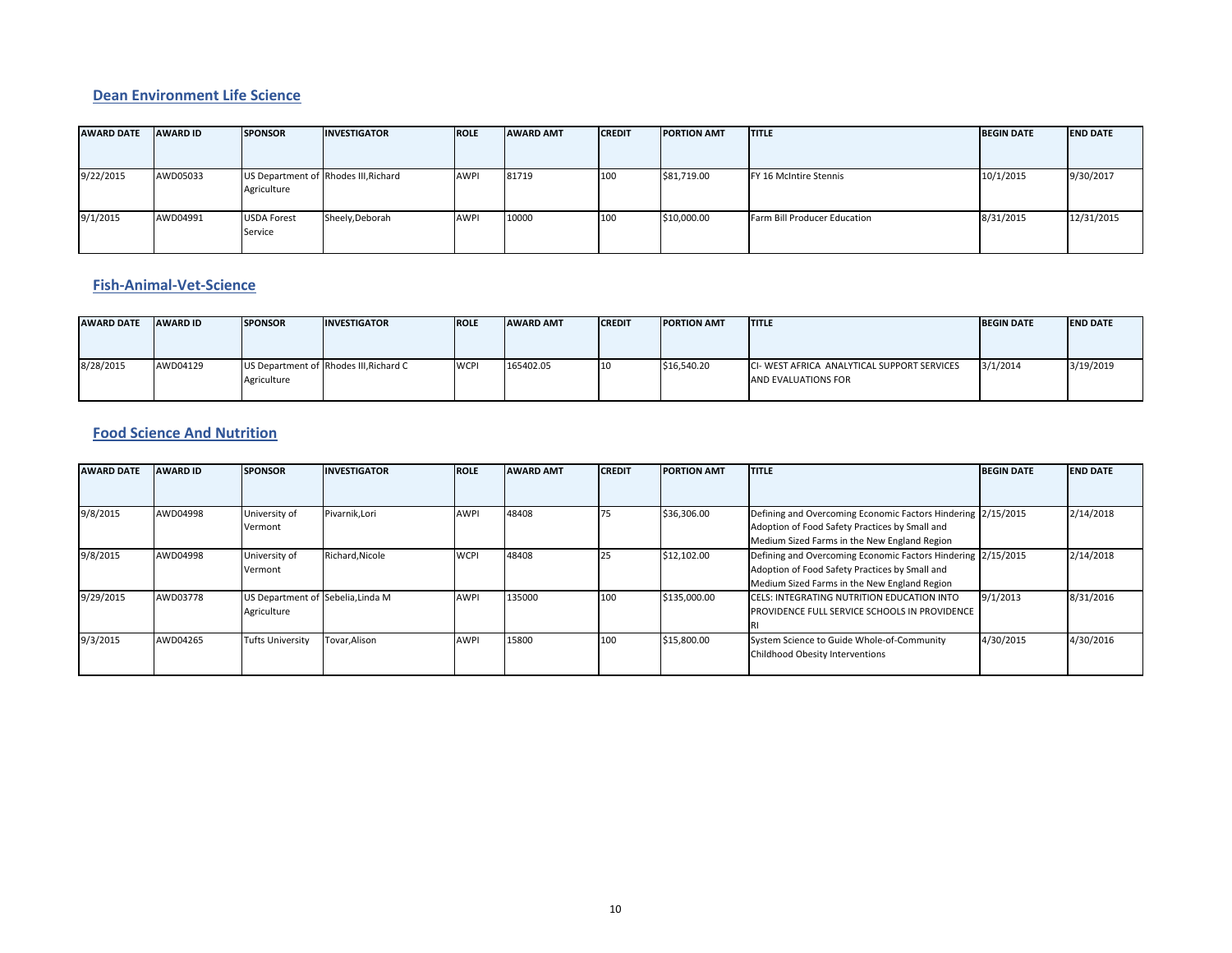#### **Geosciences**

| <b>AWARD DATE</b> | <b>AWARD ID</b> | <b>SPONSOR</b>                              | <b>INVESTIGATOR</b> | <b>ROLE</b>       | <b>AWARD AMT</b> | <b>CREDIT</b> | <b>PORTION AMT</b> | <b>ITITLE</b>                                                         | <b>BEGIN DATE</b> | <b>END DATE</b> |
|-------------------|-----------------|---------------------------------------------|---------------------|-------------------|------------------|---------------|--------------------|-----------------------------------------------------------------------|-------------------|-----------------|
| 8/31/2015         | AWD03597        | <b>RI Emergency</b><br>Management<br>Agency | Boothroyd, Jon C    | IWCP <sup>I</sup> | 40000            |               | \$16,000.00        | CI- RI SHORELINE SPECIAL AREA MANAGEMENT PLAN 1/1/2013<br><b>SAMP</b> |                   | 12/30/2016      |

#### **Natural Res. Science**

| <b>AWARD DATE</b> | <b>AWARD ID</b> | <b>SPONSOR</b>            | <b>INVESTIGATOR</b>  | <b>ROLE</b> | <b>AWARD AMT</b> | <b>CREDIT</b> | <b>PORTION AMT</b> | <b>TITLE</b>                                                   | <b>BEGIN DATE</b> | <b>END DATE</b> |
|-------------------|-----------------|---------------------------|----------------------|-------------|------------------|---------------|--------------------|----------------------------------------------------------------|-------------------|-----------------|
|                   |                 |                           |                      |             |                  |               |                    |                                                                |                   |                 |
| 7/21/2015         | AWD04098        | McLaughlin                | August, Peter V      | <b>AWPI</b> | 2275             | 34            | \$773.50           | CI - FY2014 GIS Support to NUWC - 3rd Task Order               | 3/19/2014         | 3/16/2015       |
|                   |                 | Research                  |                      |             |                  |               |                    |                                                                |                   |                 |
| 9/29/2015         | AWD04098        | Corporation<br>McLaughlin | August, Peter V      | <b>AWPI</b> | 11988            | 34            | \$4,075.92         | CI - FY2014 GIS Support to NUWC - 3rd Task Order               | 1/6/2015          | 12/31/2015      |
|                   |                 | Research                  |                      |             |                  |               |                    |                                                                |                   |                 |
|                   |                 | Corporation               |                      |             |                  |               |                    |                                                                |                   |                 |
| 7/21/2015         | AWD04098        | McLaughlin                | Damon, Christopher P | <b>WCPI</b> | 2275             | 33            | \$750.75           | CI - FY2014 GIS Support to NUWC - 3rd Task Order               | 3/19/2014         | 3/16/2015       |
|                   |                 | Research                  |                      |             |                  |               |                    |                                                                |                   |                 |
|                   |                 | Corporation               |                      |             |                  |               |                    |                                                                |                   |                 |
| 9/29/2015         | AWD04098        | McLaughlin                | Damon, Christopher P | <b>WCPI</b> | 11988            | 33            | \$3,956.04         | CI - FY2014 GIS Support to NUWC - 3rd Task Order               | 1/6/2015          | 12/31/2015      |
|                   |                 | Research                  |                      |             |                  |               |                    |                                                                |                   |                 |
|                   |                 | Corporation               |                      |             |                  |               |                    |                                                                |                   |                 |
| 7/27/2015         | AWD04305        | RI Dept. of               | Gold, Arthur J       | <b>WCPI</b> | 170000           | 33            | \$56,100.00        | CI - Storm Water Phase II Public Outreach, Education, 2/1/2015 |                   | 1/31/2016       |
|                   |                 | Transportation            |                      |             |                  |               |                    | Involvement and Participation                                  |                   |                 |
| 7/27/2015         | AWD04305        | RI Dept. of               | Joubert, Lorraine B  | <b>AWPI</b> | 170000           | 34            | \$57,800.00        | CI - Storm Water Phase II Public Outreach, Education, 2/1/2015 |                   | 1/31/2016       |
|                   |                 | Transportation            |                      |             |                  |               |                    | Involvement and Participation                                  |                   |                 |
| 7/21/2015         | AWD04098        | McLaughlin                | Labash, Charles      | <b>WCPI</b> | 2275             | 33            | \$750.75           | CI - FY2014 GIS Support to NUWC - 3rd Task Order               | 3/19/2014         | 3/16/2015       |
|                   |                 | Research                  |                      |             |                  |               |                    |                                                                |                   |                 |
|                   |                 | Corporation               |                      |             |                  |               |                    |                                                                |                   |                 |
| 9/29/2015         | AWD04098        | McLaughlin                | Labash, Charles      | <b>WCPI</b> | 11988            | 33            | \$3,956.04         | CI - FY2014 GIS Support to NUWC - 3rd Task Order               | 1/6/2015          | 12/31/2015      |
|                   |                 | Research                  |                      |             |                  |               |                    |                                                                |                   |                 |
|                   |                 | Corporation               |                      |             |                  |               |                    |                                                                |                   |                 |
| 7/27/2015         | AWD04305        | RI Dept. of               | Philo.Lisa           | <b>WCPI</b> | 170000           | 33            | \$56,100.00        | CI - Storm Water Phase II Public Outreach. Education. 2/1/2015 |                   | 1/31/2016       |
|                   |                 | Transportation            |                      |             |                  |               |                    | Involvement and Participation                                  |                   |                 |

#### **Plant Science**

| <b>AWARD DATE</b> | <b>AWARD ID</b> | <b>SPONSOR</b> | <b>INVESTIGATOR</b>                   | <b>ROLE</b> | <b>AWARD AMT</b> | <b>CREDIT</b> | <b>PORTION AMT</b> | <b>ITITLE</b>                      | <b>BEGIN DATE</b> | <b>END DATE</b> |
|-------------------|-----------------|----------------|---------------------------------------|-------------|------------------|---------------|--------------------|------------------------------------|-------------------|-----------------|
| 9/29/2015         | AWD03567        |                | Cornell University Faubert, Heather H | AWPI        | 22060            | 100           | \$22,060.00        | Northeast plant diagnostic network | 7/15/2012         | 7/14/2016       |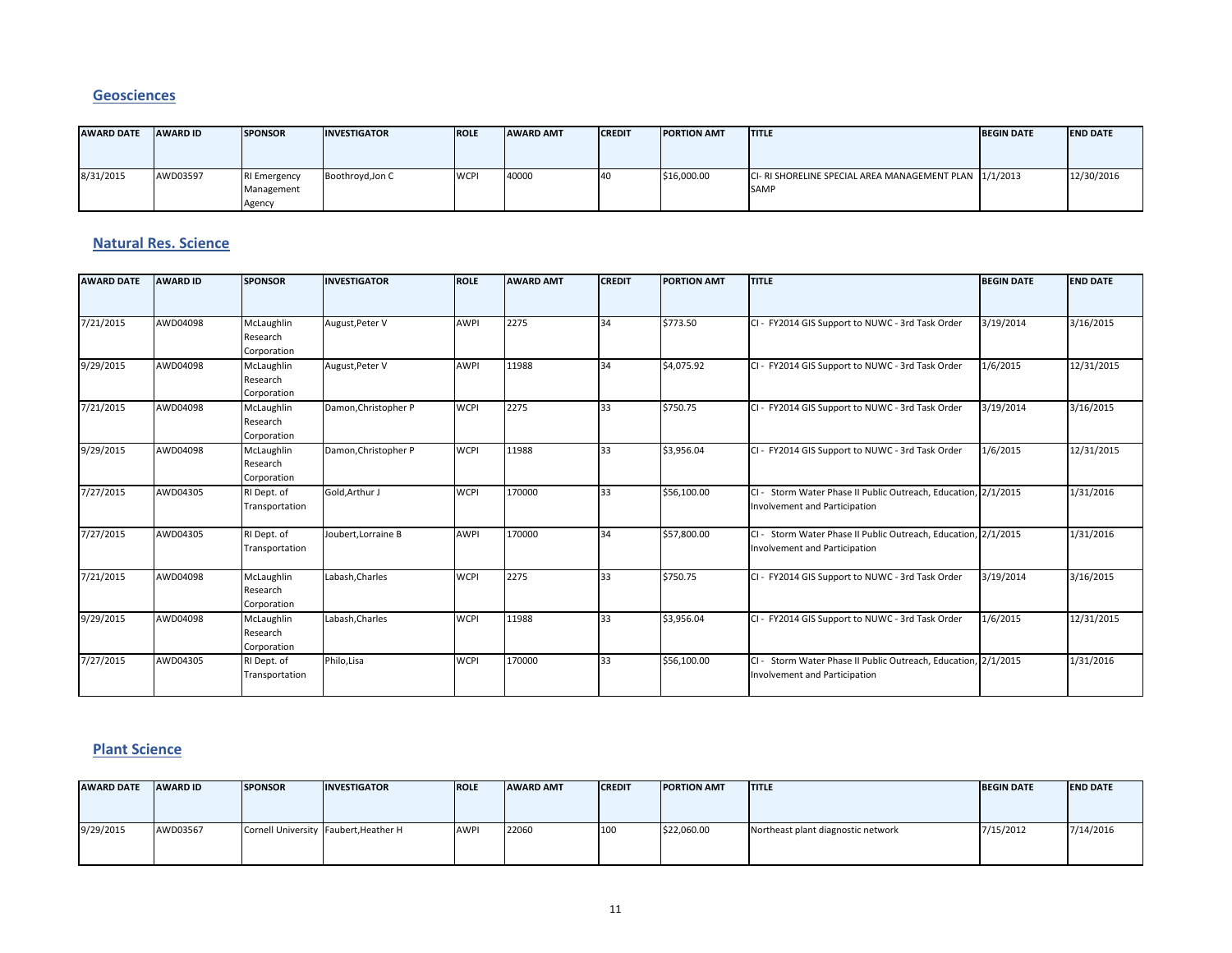| 8/17/2015 | AWD04074 | <b>University of</b> | Radin, Andrew | <b>AWPI</b> | 303 | 110( | \$3,035.00 | w England Fruit and Vegetable Scouting Network<br><b>New</b> | 4/1/2014 | 2/28/2016 |
|-----------|----------|----------------------|---------------|-------------|-----|------|------------|--------------------------------------------------------------|----------|-----------|
|           |          | Massachusetts,       |               |             |     |      |            |                                                              |          |           |
|           |          | Amhers               |               |             |     |      |            |                                                              |          |           |

# **Awards for College of Human Science and Services**

**From: 7/1/2015 To: 9/30/2015**

**Investigator Award Total: \$3,453,007.01**

### **Center for Human Services**

| <b>AWARD DATE</b> | <b>AWARD ID</b> | <b>SPONSOR</b> | <b>INVESTIGATOR</b>               | <b>IROLE</b> | <b>AWARD AMT</b> | <b>CREDIT</b> | <b>PORTION AMT</b> | <b>ITITLE</b>                               | <b>BEGIN DATE</b> | <b>END DATE</b> |
|-------------------|-----------------|----------------|-----------------------------------|--------------|------------------|---------------|--------------------|---------------------------------------------|-------------------|-----------------|
| 8/17/2015         | AWD04861        | Services       | RI Dept of Human Mathews, Deborah | <b>AWPI</b>  | 237256           | 100           | \$237,256.00       | RI DHS Training and Consult Initiative FY16 | 7/1/2015          | 12/31/2015      |

# **Gerontology**

| <b>AWARD DATE</b> | <b>AWARD ID</b> | <b>SPONSOR</b>                  | <b>INVESTIGATOR</b> | <b>IROLE</b> | <b>AWARD AMT</b> | <b>CREDIT</b> | <b>PORTION AMT</b> | <b>ITITLE</b>                            | <b>BEGIN DATE</b> | <b>IEND DATE</b> |
|-------------------|-----------------|---------------------------------|---------------------|--------------|------------------|---------------|--------------------|------------------------------------------|-------------------|------------------|
|                   |                 |                                 |                     |              |                  |               |                    |                                          |                   |                  |
|                   |                 |                                 |                     |              |                  |               |                    |                                          |                   |                  |
| 9/29/2015         | AWD04748        | US Dep of Health Clark, Phillip |                     | <b>AWPI</b>  | 850000           | 165           | \$552,500.00       | Geriatrics Workforce Enhancement Program | 7/1/2015          | 6/30/2016        |
|                   |                 | & Human Srycs                   |                     |              |                  |               |                    |                                          |                   |                  |
|                   |                 |                                 |                     |              |                  |               |                    |                                          |                   |                  |

#### **Human Development & Family Stu**

| <b>AWARD DATE</b> | <b>AWARD ID</b> | <b>SPONSOR</b>                                  | <b>INVESTIGATOR</b> | <b>ROLE</b>       | <b>AWARD AMT</b> | <b>CREDIT</b> | <b>PORTION AMT</b> | <b>ITITLE</b>                            | <b>BEGIN DATE</b> | <b>END DATE</b> |
|-------------------|-----------------|-------------------------------------------------|---------------------|-------------------|------------------|---------------|--------------------|------------------------------------------|-------------------|-----------------|
|                   |                 |                                                 |                     |                   |                  |               |                    |                                          |                   |                 |
| 9/29/2015         | AWD04748        | US Dep of Health Leedahl, Skye<br>& Human Srvcs |                     | IWCP <sup>I</sup> | 850000           |               | \$42,500.00        | Geriatrics Workforce Enhancement Program | 7/1/2015          | 6/30/2016       |

### **Physical Therapy**

| <b>AWARD DATE</b> | <b>AWARD ID</b> | <b>SPONSOR</b>                                  | <b>INVESTIGATOR</b> | <b>ROLE</b> | <b>AWARD AMT</b> | <b>CREDIT</b> | <b>PORTION AMT</b> | <b>ITITLE</b>                                                                          | <b>BEGIN DATE</b> | <b>END DATE</b> |
|-------------------|-----------------|-------------------------------------------------|---------------------|-------------|------------------|---------------|--------------------|----------------------------------------------------------------------------------------|-------------------|-----------------|
|                   |                 |                                                 |                     |             |                  |               |                    |                                                                                        |                   |                 |
| 7/7/2015          | AWD04860        | RI Dept of<br>Behavioral<br>Healthcare, Develo  | Hulme, Janice       | <b>AWP</b>  | 355883           | 100           | \$355,883.00       | URI/RI BHDDH Collab. Agreement for RICLAS Physical 7/1/2015<br><b>Therapy Services</b> |                   | 6/30/2017       |
| 9/29/2015         | AWD04748        | US Dep of Health Hulme, Janice<br>& Human Srvcs |                     | <b>WCPI</b> | 850000           |               | \$42,500.00        | Geriatrics Workforce Enhancement Program                                               | 7/1/2015          | 6/30/2016       |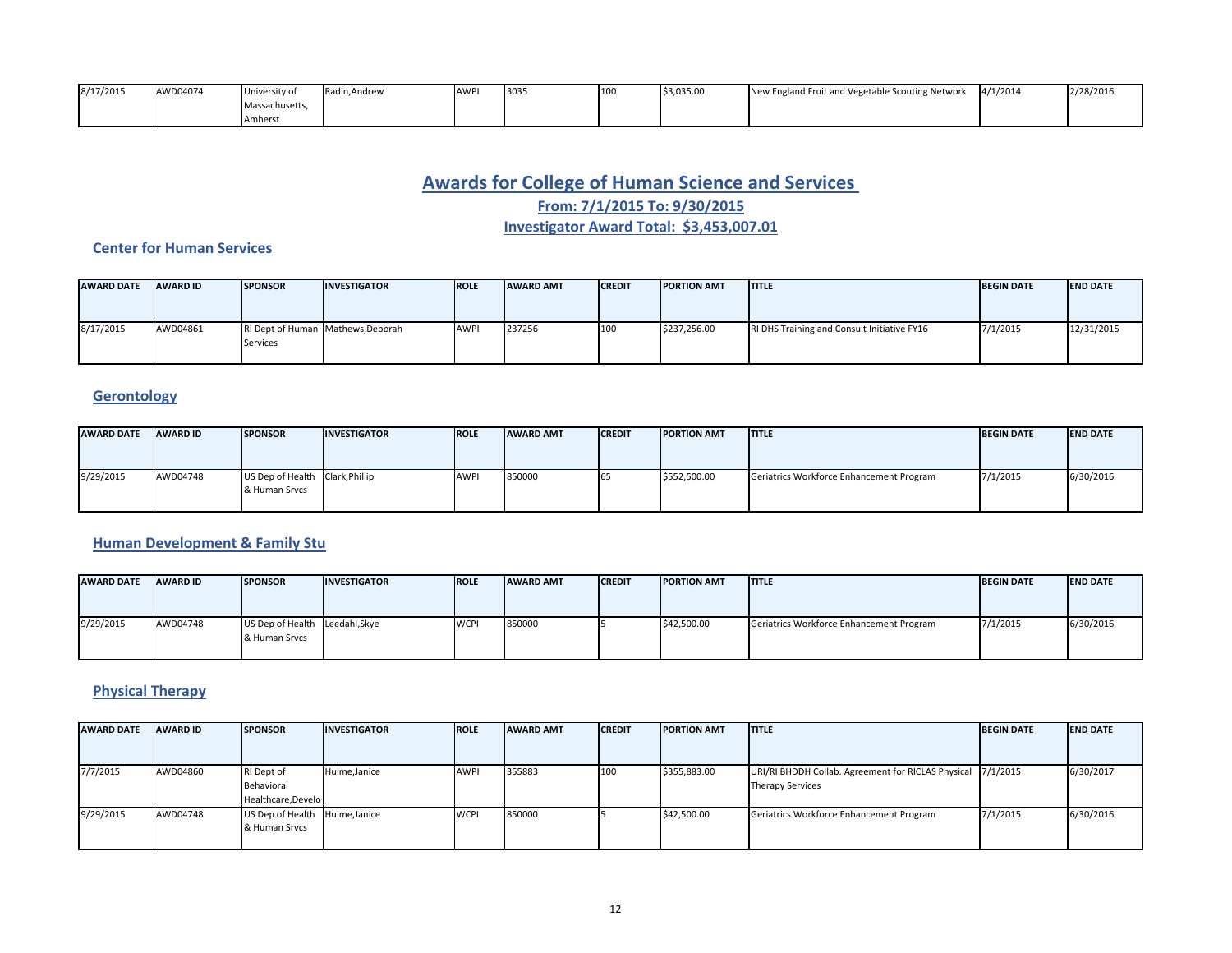| 7/7/2015  | AWD03720 | RI Dept of<br>Behavioral<br>Healthcare.Develo  | Hulme, Janice B | <b>AWPI</b> | 15000  | 100 | \$15,000.00  | URI/BHDDH coll agreement for RICLAS physical<br>therapy services | 7/1/2013  | 6/30/2015 |
|-----------|----------|------------------------------------------------|-----------------|-------------|--------|-----|--------------|------------------------------------------------------------------|-----------|-----------|
| 8/18/2015 | AWD04735 | US Dep of Health Roush, Susan<br>& Human Srvcs |                 | AWPI        | 384730 | 100 | \$384.730.00 | 2014-2016 RI Developmental Disabilities Council                  | 10/1/2014 | 9/30/2016 |

#### **School of Education**

| <b>AWARD DATE</b> | <b>AWARD ID</b> | <b>SPONSOR</b>                        | <b>INVESTIGATOR</b> | <b>ROLE</b> | <b>AWARD AMT</b> | <b>CREDIT</b> | <b>PORTION AMT</b> | <b>ITITLE</b>                                    | <b>BEGIN DATE</b> | <b>END DATE</b> |
|-------------------|-----------------|---------------------------------------|---------------------|-------------|------------------|---------------|--------------------|--------------------------------------------------|-------------------|-----------------|
| 9/22/2015         | AWD04800        | <b>National Science</b><br>Foundation | Fogleman Jr, Jay A  | <b>WCPI</b> | 2386897          |               | \$787,676.01       | STEM+C: Computing-Based Science Investigations   | 9/15/2015         | 8/31/2018       |
| 9/3/2015          | AWD00964        | Gems-Net<br><b>Districts</b>          | Young, Betty        | AWPI        | 1034962          | 100           | \$1,034,962.00     | <b>GEMS NET Professional Development Project</b> | 9/15/2015         | 8/31/2018       |

# **Awards for College of Nursing From: 7/1/2015 To: 9/30/2015 Investigator Award Total: \$390,158.00**

#### **Dean Nursing**

| <b>AWARD DATE</b> | <b>AWARD ID</b> | <b>SPONSOR</b>                                                 | <b>INVESTIGATOR</b> | <b>ROLE</b> | <b>AWARD AMT</b> | <b>CREDIT</b> | <b>PORTION AMT</b> | <b>ITITLE</b>                                                                                 | <b>BEGIN DATE</b> | <b>END DATE</b> |
|-------------------|-----------------|----------------------------------------------------------------|---------------------|-------------|------------------|---------------|--------------------|-----------------------------------------------------------------------------------------------|-------------------|-----------------|
| 7/8/2015          | AWD04708        | R.I. Department of Burbank, Patricia<br><b>Elderly Affairs</b> |                     | <b>AWPI</b> | 22770            | 100           | \$22,770.00        | Building Long-Term Sustainability in State Lifespan<br><b>Respite Programs</b>                | 1/1/2015          | 8/31/2015       |
| 9/29/2015         | AWD04748        | US Dep of Health<br>& Human Srvcs                              | Burbank, Patricia   | <b>WCPI</b> | 850000           |               | \$42,500.00        | Geriatrics Workforce Enhancement Program                                                      | 7/1/2015          | 6/30/2016       |
| 7/13/2015         | AWD04696        | US Dep of Health<br>& Human Srvcs                              | Coppa, Denise       | <b>AWPI</b> | 282388           | 100           | \$282,388.00       | URI College of Nursing Academic Practice Partnership 7/1/2015<br>(Advanced Nursing Education) |                   | 6/30/2018       |
| 9/29/2015         | AWD04748        | US Dep of Health<br>& Human Srvcs                              | Martins, Diane      | <b>WCPI</b> | 850000           |               | \$42,500.00        | Geriatrics Workforce Enhancement Program                                                      | 7/1/2015          | 6/30/2016       |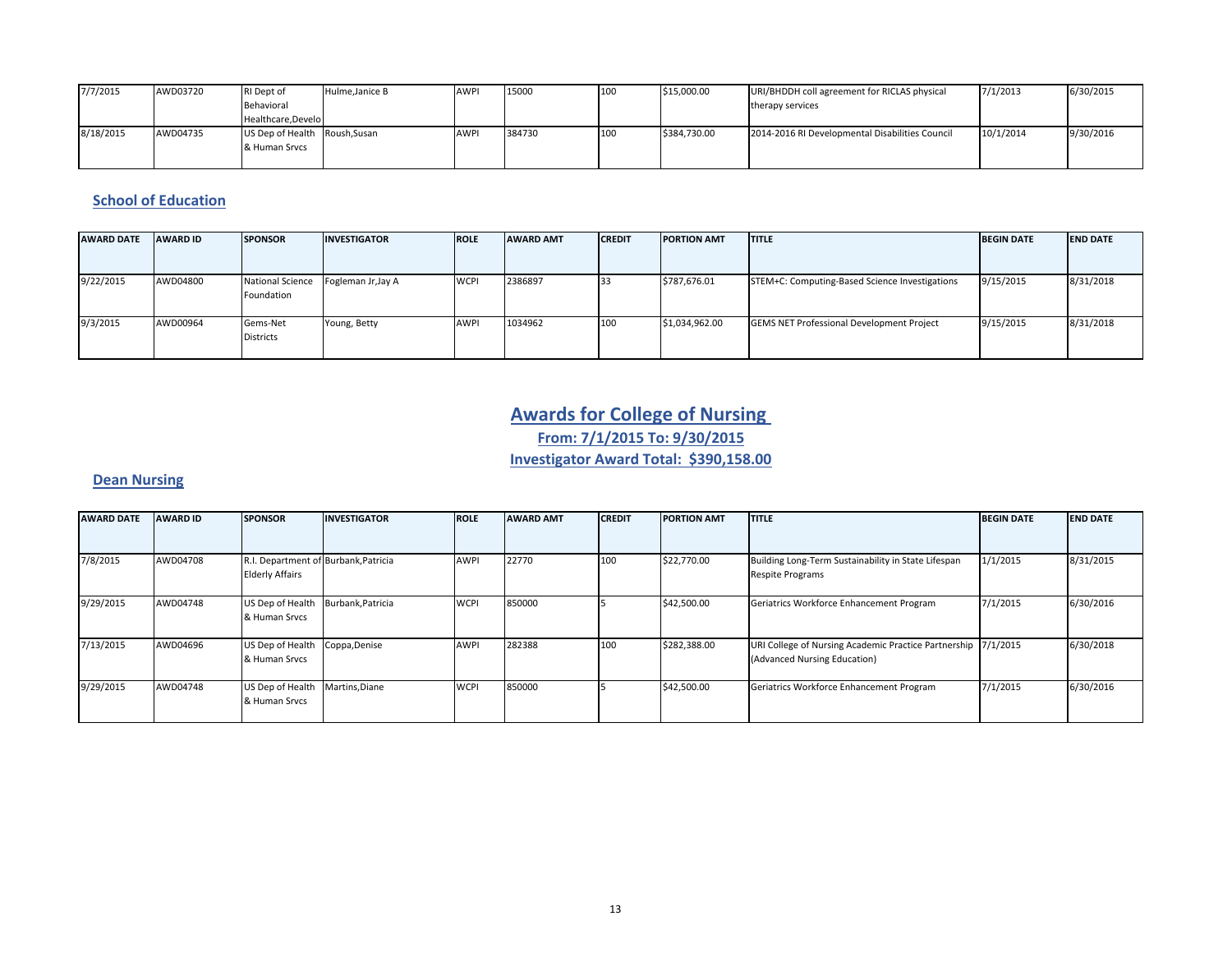# **Awards for Graduate School of Oceanography**

**From: 7/1/2015 To: 9/30/2015**

### **Investigator Award Total: \$14,414,715.19**

#### **GSO Coastal Resources Center**

| <b>AWARD DATE</b> | <b>AWARD ID</b> | <b>SPONSOR</b>                                | <b>INVESTIGATOR</b>  | <b>ROLE</b> | <b>AWARD AMT</b> | <b>CREDIT</b> | <b>PORTION AMT</b> | <b>TITLE</b>                                                                                                      | <b>BEGIN DATE</b> | <b>END DATE</b> |
|-------------------|-----------------|-----------------------------------------------|----------------------|-------------|------------------|---------------|--------------------|-------------------------------------------------------------------------------------------------------------------|-------------------|-----------------|
| 9/14/2015         | AWD04536        | US Agcy for<br>International Dev.             | Crawford, Brian      | <b>AWPI</b> | 5301643          | 50            | \$2,650,821.50     | CI - Ghana Sustainable Fisheries Management Project                                                               | 1/1/2014          | 10/31/2019      |
| 8/28/2015         | AWD04129        | US Department of Kent, Karen L<br>Agriculture |                      | <b>AWPI</b> | 165402.05        | 90            | \$148,861.84       | CI- WEST AFRICA ANALYTICAL SUPPORT SERVICES<br>AND EVALUATIONS FOR                                                | 3/1/2014          | 3/19/2019       |
| 8/19/2015         | AWD04973        | Third Sector New<br>England, Inc.             | Mccann, Jennifer     | <b>AWPI</b> | 58220            | 100           | \$58,220.00        | CI - Technical and Logistical Support for the Northeast 3/1/2015<br>Regional Ocean Council (NROC)                 |                   | 12/31/2015      |
| 8/31/2015         | AWD03597        | <b>RI Emergency</b><br>Management<br>Agency   | Mccann, Jennifer     | <b>AWPI</b> | 40000            | 60            | \$24,000.00        | CI-RI SHORELINE SPECIAL AREA MANAGEMENT PLAN 1/1/2013<br>SAMP                                                     |                   | 12/30/2016      |
| 9/14/2015         | AWD04536        | US Agcy for<br>International Dev.             | Robadue Jr, Donald   | <b>WCPI</b> | 5301643          | 150           | \$2,650,821.50     | CI - Ghana Sustainable Fisheries Management Project 1/1/2014                                                      |                   | 10/31/2019      |
| 8/17/2015         | AWD04325        | US Dept of<br>Interior                        | Robadue Jr, Donald D | <b>AWPI</b> | 125000           | 100           | \$125,000.00       | ci - Guidance for the National Park Service in<br>Conducting Vulnerability assessments in the<br>Northeast Region | 7/30/2014         | 12/31/2017      |

### **GSO Faculty**

| <b>AWARD DATE</b> | <b>AWARD ID</b> | <b>SPONSOR</b>                          | <b>INVESTIGATOR</b> | <b>ROLE</b> | <b>AWARD AMT</b> | <b>CREDIT</b> | <b>PORTION AMT</b> | <b>TITLE</b>                                                                                                                                                 | <b>BEGIN DATE</b> | <b>END DATE</b> |
|-------------------|-----------------|-----------------------------------------|---------------------|-------------|------------------|---------------|--------------------|--------------------------------------------------------------------------------------------------------------------------------------------------------------|-------------------|-----------------|
|                   |                 |                                         |                     |             |                  |               |                    |                                                                                                                                                              |                   |                 |
| 7/10/2015         | AWD04236        | <b>National Science</b><br>Foundation   | Alberts, Jonathan C | AWPI        | 811036           | 50            | \$405,518.00       | UNIVERSIEY-NATIONAL OCEANOGRAPHIC<br><b>LABORATORY SYSTEM</b>                                                                                                | 5/1/2014          | 4/30/2019       |
| 8/12/2015         | AWD04395        | <b>US Geological</b><br>Survey          | Alberts, Jonathan C | AWPI        | 29817            | 50            | \$14,908.50        | <b>USGS Participation in UNOLS</b>                                                                                                                           | 8/15/2014         | 4/30/2016       |
| 9/30/2015         | AWD04236        | <b>National Science</b><br>Foundation   | Alberts, Jonathan C | AWPI        | 137240           | 50            | \$68,620.00        | UNIVERSIEY-NATIONAL OCEANOGRAPHIC<br><b>LABORATORY SYSTEM</b>                                                                                                | 5/1/2014          | 4/30/2019       |
| 8/20/2015         | AWD04986        | Woods Hole<br>Group, Inc.               | Campbell, Robert    | AWPI        | 21992            | 100           | \$21,992.00        | CI - Formation, Extent and Fate of Phytoplankton<br>Blooms in Changing Arctic Seasonal and Perennial Ice<br>Coverage - A Study Combining Modeling, Field and | 3/11/2015         | 3/10/2016       |
| 8/6/2015          | AWD03336        | The University of<br>Texas at Austin    | Campbell, Robert G  | AWPI        | 20118            | 100           | \$20,118.00        | CI CHUKCHI SEA OFFSHORE MONITORING IN<br>DRILLING AREA (COMIDA) HANNA SHOAL ECOSYSTEM<br><b>STUDY</b>                                                        | 9/20/2011         | 8/31/2016       |
| 7/7/2015          | AWD04889        | Naval Undersea<br><b>Warfare Center</b> | Coleman, Dwight     | AWPI        | 20000            | 100           | \$20,000.00        | NUWC Collaboration with the URI Inner Space Center<br>for Educational Outreach                                                                               | 6/18/2015         | 6/17/2016       |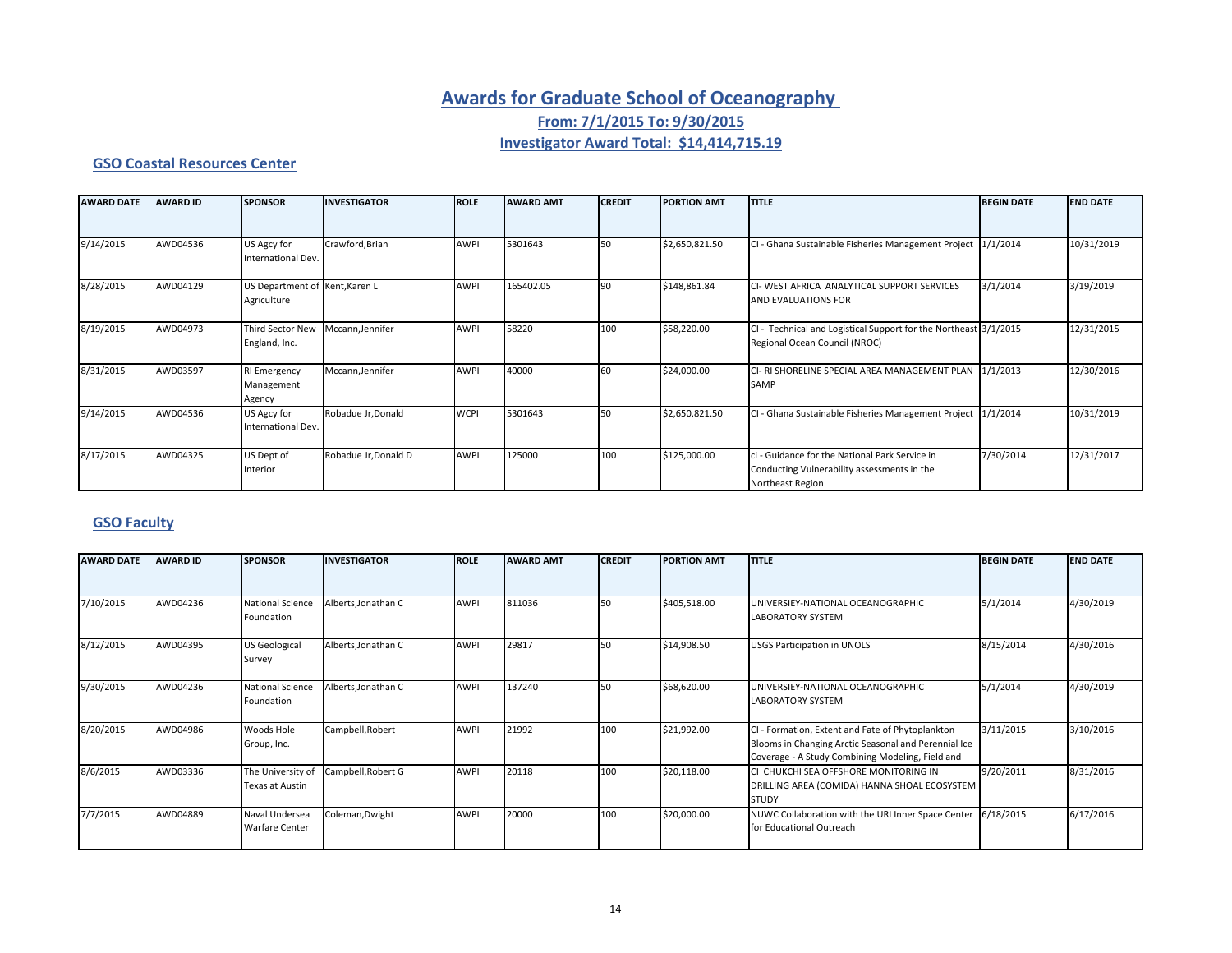| 7/16/2015 | AWD04890 | National Science<br>Foundation     | Coleman, Dwight        | AWPI        | 4725      | 100 | \$4,725.00   | Collab. Research: Establishing Community Standards<br>for Underwater Video Acquisition, Tagging, Archiving,<br>and Access                                 | 7/15/2015  | 6/30/2016 |
|-----------|----------|------------------------------------|------------------------|-------------|-----------|-----|--------------|-----------------------------------------------------------------------------------------------------------------------------------------------------------|------------|-----------|
| 8/19/2015 | AWD04863 | US Dept of<br>Commerce NOAA        | Coleman, Dwight        | AWPI        | 250000.18 | 100 | \$250,000.18 | NOAA-OER Partnership with the URI Inner Space<br>Center to Support Ocean Exploration 2015-2016                                                            | 7/1/2015   | 6/30/2017 |
| 8/7/2015  | AWD04471 | US Dept of<br>Commerce NOAA        | Collie, Jeremy         | <b>AWPI</b> | 227850    | 100 | \$227,850.00 | Robust Harvest Strategies for Responding to Climate-<br>Induced Changes in Fish Productivity                                                              | 8/1/2015   | 7/31/2017 |
| 9/15/2015 | AWD03760 | Woods Hole Oce<br>Institution      | Cornillon, Peter C     | PI          | 36653     | 66  | \$24,190.98  | PHYSICAL PROCESSES ASSOCIATED WITH SEA SURFACE 8/30/2013<br>TERMPERATURE GRADIENTS AND COUPLED<br>ATMOSPHERIC BOUNDARY LAYER                              |            | 2/29/2016 |
| 8/25/2015 | AWD04780 | National Science<br>Foundation     | D'Hondt, Steven        | <b>WCPI</b> | 319978    | 20  | \$63,995.60  | Deep North Atlantic Salinity, Density and Pre-formed<br>Nitrate During the Last Glacial Maximum                                                           | 9/1/2015   | 8/31/2017 |
| 7/30/2015 | AWD04448 | Consortium for<br>Ocean Leadership | D'Hondt, Steven L      | <b>WCPI</b> | 11945.99  | 10  | \$1,194.59   | US SCIENCE SUPPORT PROGRAM 353 CRUISE<br>PARTICIPANT JOHN KIRKPATRICK                                                                                     | 11/29/2014 | 1/31/2016 |
| 7/10/2015 | AWD04236 | National Science<br>Foundation     | Desilva, Annette M     | <b>WCPI</b> | 811036    | 50  | \$405,518.00 | UNIVERSIEY-NATIONAL OCEANOGRAPHIC<br>LABORATORY SYSTEM                                                                                                    | 5/1/2014   | 4/30/2019 |
| 8/12/2015 | AWD04395 | <b>US Geological</b><br>Survey     | Desilva, Annette M     | <b>WCPI</b> | 29817     | 50  | \$14,908.50  | <b>USGS Participation in UNOLS</b>                                                                                                                        | 8/15/2014  | 4/30/2016 |
| 9/30/2015 | AWD04236 | National Science<br>Foundation     | Desilva, Annette M     | <b>WCPI</b> | 137240    | 50  | \$68,620.00  | UNIVERSIEY-NATIONAL OCEANOGRAPHIC<br><b>LABORATORY SYSTEM</b>                                                                                             | 5/1/2014   | 4/30/2019 |
| 9/21/2015 | AWD04733 | National Science<br>Foundation     | Donohue, Kathleen      | <b>WCPI</b> | 80927     | 50  | \$40,463.50  | Collab. Research: The Oleander Project High<br>Resolution Observations of the Dynamic Ocean<br>Between New Jersey and Bermuda                             | 9/15/2015  | 8/31/2020 |
| 8/12/2015 | AWD03487 | National Science<br>Foundation     | Durbin, Edward         | AWPI        | 29999     | 25  | \$7,499.75   | CI-COLLABORATIVE RESEARCH: SEASON TROPHIC<br>ROLE OF EUPHAUSIA (STRES)                                                                                    | 9/19/2013  | 7/31/2016 |
| 8/3/2015  | AWD03861 | US Dept of<br>Commerce NOAA        | Ginis, Isaac           | ΡI          | 60190     | 50  | \$30,095.00  | IMPROVING NOAA'S HWRF PREDICTION SYSTEM<br>THROUGH NEW ADVANCEMENTS IN THE OCEAN<br>MODEL COMPONENT AND AIR-SEA WAVE COUPLIING                            | 1/1/2014   | 6/30/2016 |
| 8/25/2015 | AWD04780 | National Science<br>Foundation     | Graham, Rebecca        | <b>WCPI</b> | 319978    | 20  | \$63,995.60  | Deep North Atlantic Salinity, Density and Pre-formed<br>Nitrate During the Last Glacial Maximum                                                           | 9/1/2015   | 8/31/2017 |
| 9/29/2015 | AWD03243 | NERACOOS                           | Hanson Jr, Alfred K    | AWPI        | 60000     | 100 | \$60,000.00  | URI Component of the Continued Development of the<br>Northeastern Coastal Ocean Observing System<br>(NERACOOS)                                            | 6/1/2012   | 5/31/2016 |
| 8/25/2015 | AWD04988 | US Dept of<br>Interior             | James-Pirri, Mary Jane | AWPI        | 20000     | 100 | \$20,000.00  | CI - Support Services and Technical Assistance for<br>National Park Service, North Atlantic Coast<br>Cooperative Ecosystem Studies Unit at the University | 8/24/2015  | 6/30/2017 |
| 7/7/2015  | AWD03857 | National Science<br>Foundation     | Kelley, Katherine A    | AWPI        | 38869     | 100 | \$38,869.00  | COLLABORATIVE RESEARCH: THE ROLE OF OXYGEN<br>FUGACITY IN CALC-ALKALINE DIFFERENTIATION AND<br>THE CREATION CRUST AT THE ALEUTIAN ARC                     | 8/1/2014   | 7/31/2017 |
| 7/13/2015 | AWD03857 | National Science<br>Foundation     | Kelley, Katherine A    | AWPI        | 71521     | 100 | \$71,521.00  | COLLABORATIVE RESEARCH: THE ROLE OF OXYGEN<br>FUGACITY IN CALC-ALKALINE DIFFERENTIATION AND<br>THE CREATION CRUST AT THE ALEUTIAN ARC                     | 8/1/2014   | 7/31/2017 |
| 7/29/2015 | AWD03334 | New England<br>Aquarium            | Kenney, Robert D       | <b>AWPI</b> | 10655     | 100 | \$10,655.00  | FIELD STUDIES OF WHALES AND SEA TURTLES FOR<br>OFFSHORE ALTERNATIVE ENERGY PLANNING IN<br><b>MASSACHUSETTS</b>                                            | 7/1/2014   | 3/31/2016 |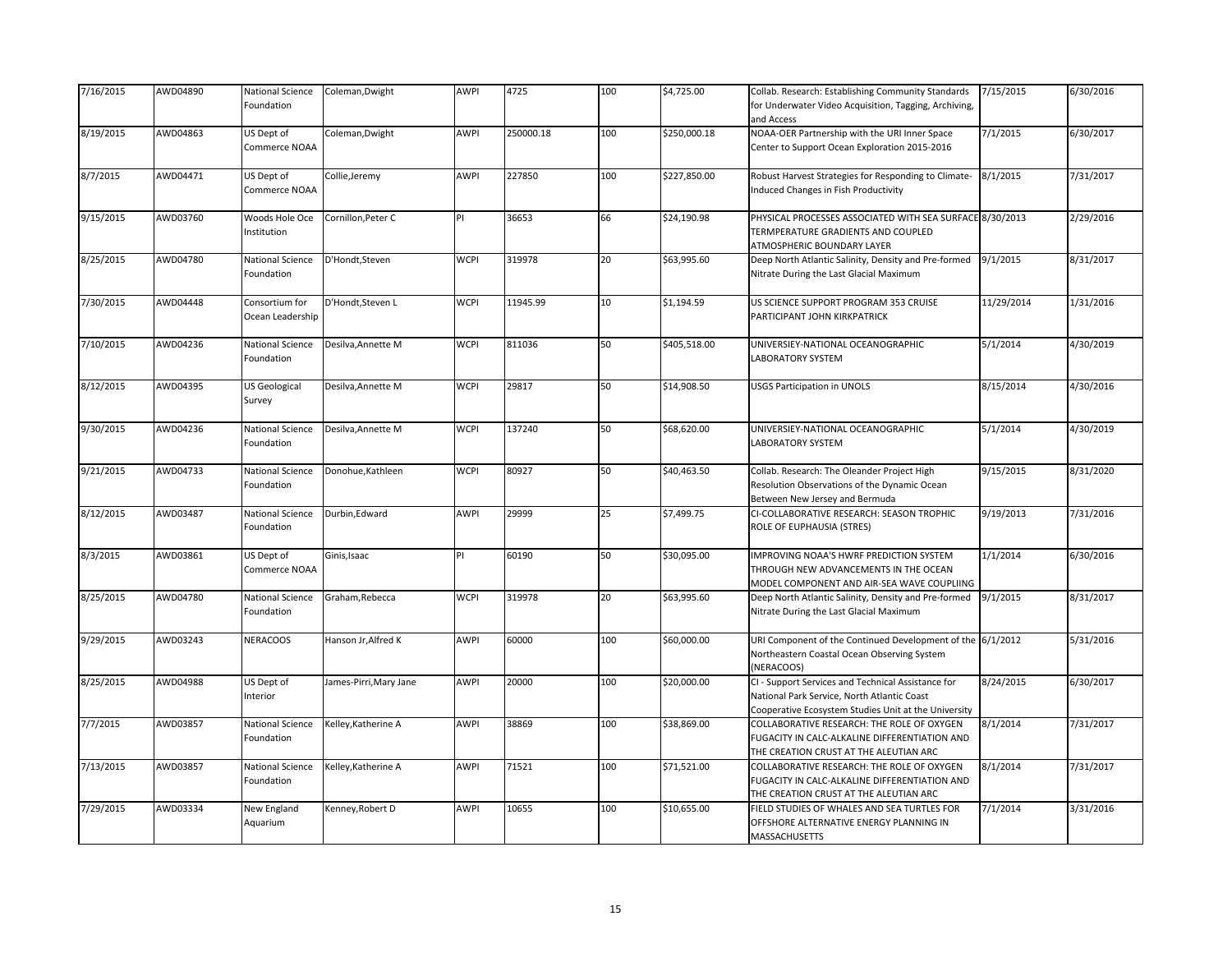| 8/6/2015  | AWD04940 | US Dept of<br>Commerce NOAA                           | Kenney, Robert D                       | AWPI        | 99996    | 100 | \$99,996.00    | Maintain and Curate the North Atlantic Right Whale<br>Sightings Database.                                                                                  | 9/1/2015   | 8/31/2016  |
|-----------|----------|-------------------------------------------------------|----------------------------------------|-------------|----------|-----|----------------|------------------------------------------------------------------------------------------------------------------------------------------------------------|------------|------------|
| 7/27/2015 | AWD03260 | US Geological<br>Survey                               | King, John                             | <b>WCPI</b> | 16780.44 | 50  | \$8,390.22     | SUBMARINE LANDSLIDES OF THE US ATLANTIC<br>CONTINENTAL MARGIN: INVESTIGATION OF<br>GEOTECHNICAL AND PHYSICAL PROPERTIES AND                                | 7/27/2015  | 11/30/2015 |
| 9/3/2015  | AWD04774 | RI Dept of Environ King, John<br>Magt                 |                                        | <b>AWPI</b> | 15997.54 | 100 | \$15,997.54    | CI - DEM Agreement for the Purpose of Producing<br>Resolution Bottom Maps of Narragansett Bay                                                              | 1/1/2015   | 6/30/2015  |
| 7/29/2015 | AWD04310 | US Dept of<br>Interior                                | King, John W                           | <b>AWPI</b> | 49770    | 84  | \$41,806.80    | CI - Electromagnetic Field Impacts on Elasmobranch<br>(sharks, rays, and skates) and American Lobster<br>Movement and Migration from Direct Current Cables | 9/24/2014  | 9/23/2016  |
| 9/21/2015 | AWD03856 | National Science<br>Foundation                        | King, John W                           | PI          | 36997    | 100 | \$36,997.00    | COLLABORATIVE RESEARCH: A 650,000 YEAR RECORD<br>OF HYDROCLIMATE IN THE WESTERN PACIFIC WARM<br>POOL: SCIENTIFIC DRILLING AT LAKE TOWUTI,                  | 9/1/2014   | 8/31/2016  |
| 7/30/2015 | AWD04448 | Consortium for<br>Ocean Leadership                    | Kirkpatrick, John                      | AWPI        | 11945.99 | 90  | \$10,751.39    | US SCIENCE SUPPORT PROGRAM 353 CRUISE<br>PARTICIPANT JOHN KIRKPATRICK                                                                                      | 11/29/2014 | 1/31/2016  |
| 7/7/2015  | AWD04719 | Space Admin                                           | NatAeronautics & Menden-Deuer, Susanne | <b>AWPI</b> | 285068   | 100 | \$285,068.00   | CI - North Atlantic Plankton Population Dynamics:<br>Quantifying the Predictive Values of Temperature,<br>Light and Hyperspectral Ocean Color Data         | 7/1/2015   | 6/30/2017  |
| 8/12/2015 | AWD03487 | National Science<br>Foundation                        | Menden-Deuer,Susanne                   | <b>WCPI</b> | 29999    | 25  | \$7,499.75     | CI-COLLABORATIVE RESEARCH: SEASON TROPHIC<br>ROLE OF EUPHAUSIA (STRES)                                                                                     | 9/19/2013  | 7/31/2016  |
| 9/23/2015 | AWD04887 | Woods Hole Oce<br>Institution                         | Omand, Melissa                         | AWPI        | 23991    | 100 | \$23,991.00    | Coastal and Ssubmesoscale Process Studies for Air Sea 7/1/2015<br>Interactions Research Initiative (ASIRI) in the Bay of<br>Bengal                         |            | 10/31/2015 |
| 9/22/2015 | AWD04800 | National Science<br>Foundation                        | Pockalny, Robert                       | <b>WCPI</b> | 2386897  | 33  | \$787,676.01   | STEM+C: Computing-Based Science Investigations                                                                                                             | 9/15/2015  | 8/31/2018  |
| 7/13/2015 | AWD04827 | National Science<br>Foundation                        | Post, Anton                            | AWPI        | 191039   | 100 | \$191,039.00   | CI - Collab. Research: Adaptive Responses of<br>Phaeocystis Populations in Antarctic Ecosystems                                                            | 4/15/2015  | 8/31/2016  |
| 8/12/2015 | AWD03487 | National Science<br>Foundation                        | Roman, Christopher                     | <b>WCPI</b> | 29999    | 25  | \$7,499.75     | CI-COLLABORATIVE RESEARCH: SEASON TROPHIC<br>ROLE OF EUPHAUSIA (STRES)                                                                                     | 9/19/2013  | 7/31/2016  |
| 9/21/2015 | AWD04733 | National Science<br>Foundation                        | Rossby, Hans T                         | <b>AWPI</b> | 80927    | 50  | \$40,463.50    | Collab. Research: The Oleander Project High<br>Resolution Observations of the Dynamic Ocean<br>Between New Jersey and Bermuda                              | 9/15/2015  | 8/31/2020  |
| 8/12/2015 | AWD03487 | National Science<br>Foundation                        | Rynearson, Tatiana                     | <b>WCPI</b> | 29999    | 25  | \$7,499.75     | CI-COLLABORATIVE RESEARCH: SEASON TROPHIC<br>ROLE OF EUPHAUSIA (STRES)                                                                                     | 9/19/2013  | 7/31/2016  |
| 8/17/2015 | AWD04458 | National Science<br>Foundation                        | Shen, Yang                             | <b>WCPI</b> | 322415   | 30  | \$96,724.50    | Origin and Deformation of the Ontong Java Plateau                                                                                                          | 8/15/2015  | 7/31/2018  |
| 8/25/2015 | AWD04780 | National Science<br>Foundation                        | Spivack, Arthur                        | AWPI        | 319978   | 60  | \$191,986.80   | Deep North Atlantic Salinity, Density and Pre-formed<br>Nitrate During the Last Glacial Maximum                                                            | 9/1/2015   | 8/31/2017  |
| 8/6/2015  | AWD04950 | University of<br>California, San<br>Diego             | Watts, D Randolph                      | AWPI        | 82902    | 100 | \$82,902.00    | California Current Studies - Two Modem-Pies for Uwe<br>Send, UCSD                                                                                          | 8/1/2015   | 6/30/2018  |
| 9/30/2015 | AWD05031 | <b>SEISMIC MARINE</b><br><b>TECHNOLOGY</b><br>LIMITED | Watts, D Randolph                      | <b>AWPI</b> | 1079280  | 100 | \$1,079,280.00 | Kuroshio Offshore Studies Using 20 CPIES for Second<br>Institute of Oceanography, Hangzhou                                                                 | 10/1/2015  | 9/30/2020  |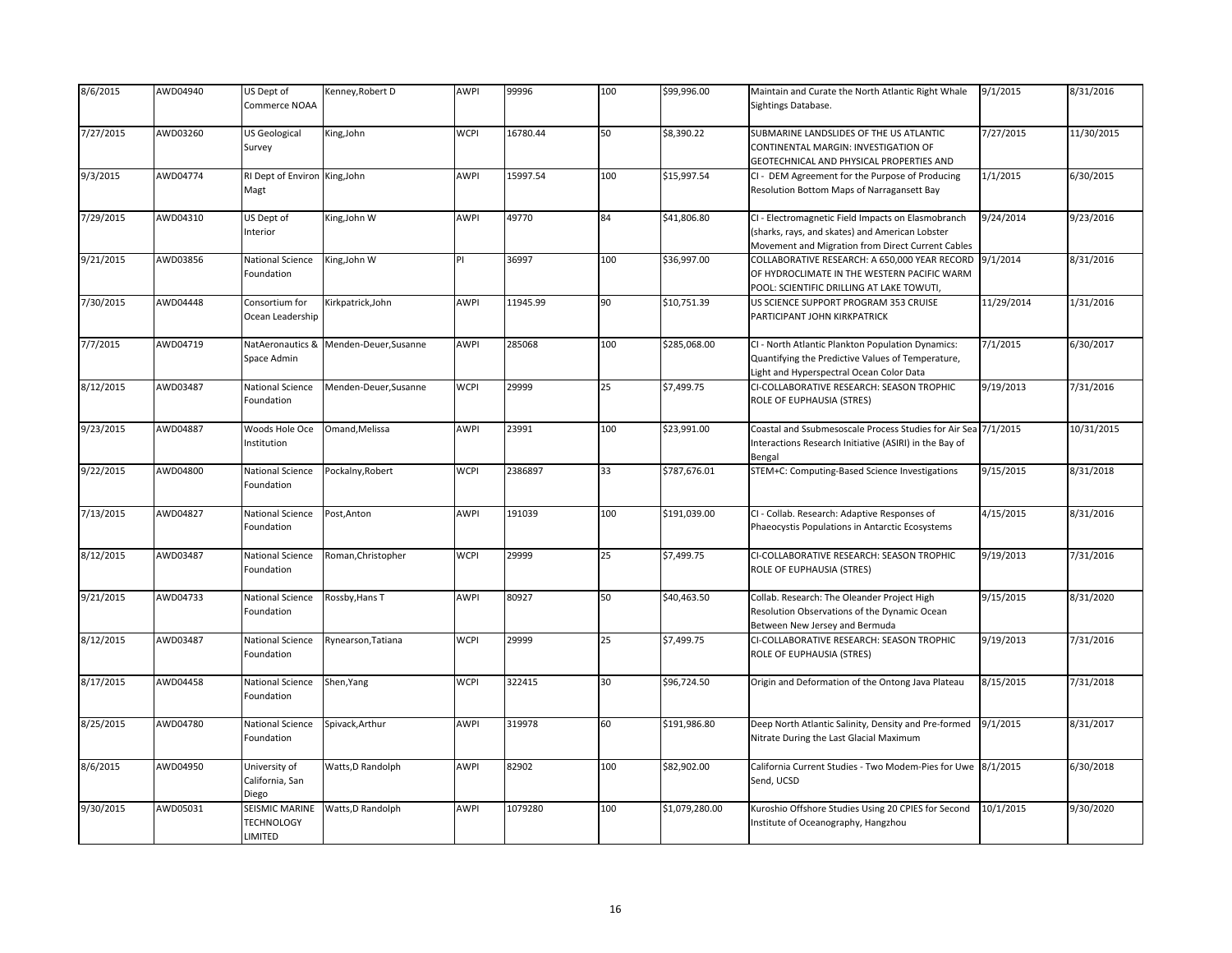| 8/3/2015 | AWD03861 | US Dept of    | Yablonsky.Richard Michael | <b>WCP</b> | 60190 | \$30,095.00 | IMPROVING NOAA'S HWRF PREDICTION SYSTEM    | 1/1/2014 | 6/30/2016 |
|----------|----------|---------------|---------------------------|------------|-------|-------------|--------------------------------------------|----------|-----------|
|          |          | Commerce NOAA |                           |            |       |             | THROUGH NEW ADVANCEMENTS IN THE OCEAN      |          |           |
|          |          |               |                           |            |       |             | MODEL COMPONENT AND AIR-SEA WAVE COUPLIING |          |           |

#### **GSO Marine Office**

| <b>AWARD DATE</b> | <b>AWARD ID</b> | <b>SPONSOR</b>                        | <b>INVESTIGATOR</b> | <b>ROLE</b> | <b>AWARD AMT</b> | <b>CREDIT</b> | <b>PORTION AMT</b> | <b>ITITLE</b>                                                    | <b>BEGIN DATE</b> | <b>END DATE</b> |
|-------------------|-----------------|---------------------------------------|---------------------|-------------|------------------|---------------|--------------------|------------------------------------------------------------------|-------------------|-----------------|
| 7/28/2015         | AWD04947        | US of Office of                       | Glennon, Thomas     | <b>AWPI</b> | 1173294.08       | 150           | \$586,647.04       | 2015 ONR TECH & SHIP TIME                                        | 7/1/2015          | 6/30/2016       |
|                   |                 | Naval Research                        |                     |             |                  |               |                    |                                                                  |                   |                 |
| 7/7/2015          | AWD03402        | <b>National Science</b><br>Foundation | Glennon, Thomas J   | <b>AWPI</b> | 1347823          | 100           | \$1,347,823.00     | Endeavor Ship Operations 2012 - 2017                             | 1/1/2015          | 3/31/2017       |
| 7/8/2015          | AWD03430        | <b>National Science</b><br>Foundation | Glennon, Thomas J   | <b>WCPI</b> | 166017           | 50            | \$83,008.50        | OCEANOGRAPHIC TECHNICAL SERVICES FOR R/V<br><b>ENDEAVOR 2012</b> | 6/1/2012          | 5/31/2018       |
| 7/16/2015         | AWD03402        | <b>National Science</b><br>Foundation | Glennon, Thomas J   | <b>AWPI</b> | 870963           | 100           | \$870,963.00       | Endeavor Ship Operations 2012 - 2017                             | 1/1/2015          | 3/31/2017       |

### **GSO Marine Technicians**

| <b>AWARD DATE</b> | <b>AWARD ID</b> | <b>SPONSOR</b>                        | <b>INVESTIGATOR</b>    | <b>ROLE</b> | <b>AWARD AMT</b> | <b>CREDIT</b> | <b>PORTION AMT</b> | <b>ITITLE</b>                                                    | <b>BEGIN DATE</b> | <b>END DATE</b> |
|-------------------|-----------------|---------------------------------------|------------------------|-------------|------------------|---------------|--------------------|------------------------------------------------------------------|-------------------|-----------------|
| 7/28/2015         | AWD04947        | US of Office of<br>Naval Research     | Fanning III, William   | <b>WCPI</b> | 1173294.08       | <b>ISO</b>    | \$586,647.04       | 2015 ONR TECH & SHIP TIME                                        | 7/1/2015          | 6/30/2016       |
| 7/8/2015          | AWD03430        | <b>National Science</b><br>Foundation | Fanning III, William L | AWPI        | 166017           | <b>1</b> 50   | \$83,008.50        | OCEANOGRAPHIC TECHNICAL SERVICES FOR R/V<br><b>ENDEAVOR 2012</b> | 6/1/2012          | 5/31/2018       |

#### **GSO Office of Marine Programs**

| <b>AWARD DATE</b> | <b>AWARD ID</b> | <b>SPONSOR</b>                           | <b>INVESTIGATOR</b> | <b>ROLE</b> | <b>AWARD AMT</b> | <b>CREDIT</b> | <b>PORTION AMT</b> | <b>ITITLE</b>                                          | <b>BEGIN DATE</b> | <b>END DATE</b> |
|-------------------|-----------------|------------------------------------------|---------------------|-------------|------------------|---------------|--------------------|--------------------------------------------------------|-------------------|-----------------|
|                   |                 |                                          |                     |             |                  |               |                    |                                                        |                   |                 |
| 8/20/2015         | AWD04892        | Carnegie<br>Institution of<br>Washington | Hickox, Sara C      | <b>WCPI</b> | 47971            | 25            | \$11,992.75        | Deep Carbon Observatory Synthesis Planning<br>Workshop | 7/15/2015         | 5/31/2016       |
| 8/20/2015         | AWD04892        | Carnegie<br>Institution of<br>Washington | Menezes, Sunshine   | <b>AWPI</b> | 47971            | 150           | \$23,985.50        | Deep Carbon Observatory Synthesis Planning<br>Workshop | 7/15/2015         | 5/31/2016       |
| 8/20/2015         | AWD04892        | Carnegie<br>Institution of<br>Washington | Pratt, Catherine    | <b>WCPI</b> | 47971            | 125           | \$11,992.75        | Deep Carbon Observatory Synthesis Planning<br>Workshop | 7/15/2015         | 5/31/2016       |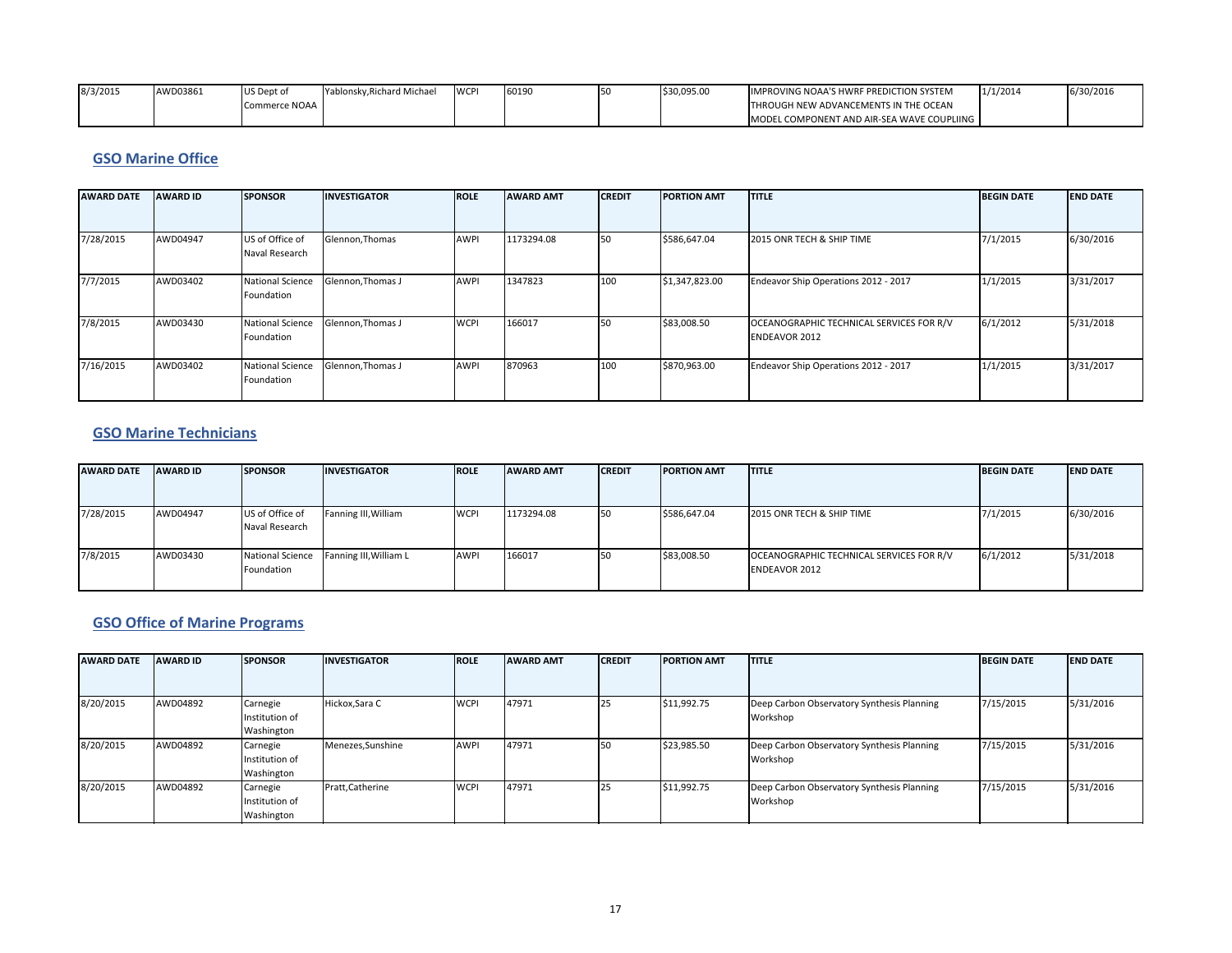#### **GSO Rhode Island Sea Grant**

| <b>AWARD DATE</b> | <b>AWARD ID</b> | <b>SPONSOR</b>              | <b>INVESTIGATOR</b> | <b>IROLE</b> | <b>AWARD AMT</b> | <b>CREDIT</b> | <b>PORTION AMT</b> | <b>ITITLE</b>                            | <b>BEGIN DATE</b> | <b>IEND DATE</b> |
|-------------------|-----------------|-----------------------------|---------------------|--------------|------------------|---------------|--------------------|------------------------------------------|-------------------|------------------|
|                   |                 |                             |                     |              |                  |               |                    |                                          |                   |                  |
| 7/23/2015         | AWD03971        | US Dept of<br>Commerce NOAA | Nixon, Dennis W     | <b>AWPI</b>  | 150000           | 100           | \$150,000.00       | RHODE ISLAND SEA GRANT 2014-2018 OMNIBUS | 9/1/2014          | 1/31/2018        |

# **Awards for College of Pharmacy From: 7/1/2015 To: 9/30/2015**

### **Investigator Award Total: \$914,877.00**

#### **Biomedical & Pharm. Sciences**

| <b>AWARD DATE</b> | <b>AWARD ID</b> | <b>SPONSOR</b>                                | <b>INVESTIGATOR</b> | <b>ROLE</b> | <b>AWARD AMT</b> | <b>CREDIT</b> | <b>PORTION AMT</b> | <b>ITITLE</b>                                                                        | <b>BEGIN DATE</b> | <b>END DATE</b> |
|-------------------|-----------------|-----------------------------------------------|---------------------|-------------|------------------|---------------|--------------------|--------------------------------------------------------------------------------------|-------------------|-----------------|
|                   |                 |                                               |                     |             |                  |               |                    |                                                                                      |                   |                 |
| 8/27/2015         | AWD04927        | Moleculera Labs                               | Kovoor, Abraham     | <b>AWPI</b> | 33000            | 100           | \$33,000.00        | Preparation of D2 Dopamine Receptor-Expressing SF9 8/1/2015<br><b>Cell Membranes</b> |                   | 7/31/2016       |
| 9/2/2015          | AWD03773        | US Dep of Health Lu, Wei<br>& Human Srvcs     |                     | <b>AWPI</b> | 332571           | 100           | \$332,571.00       | Biodegradable hollow CUS nanoparticles for<br>photothermal cancer therapy            | 9/1/2015          | 8/31/2016       |
| 9/28/2015         | AWD05003        | Harvard<br>University                         | Rowley, David       | <b>WCPI</b> | 375000           | 33            | \$123,750.00       | Biocontrol of Early Mortality Syndrome in Farm Raised 9/1/2015<br>Shrimp             |                   | 8/31/2018       |
| 8/12/2015         | AWD04314        | National Institute Yan, Bingfang<br>of Health |                     | <b>AWPI</b> | 276300           | 100           | \$276,300.00       | Signaling of the Pregnane X Receptor During<br><b>Endoplasmic Reticulum Stress</b>   | 9/1/2015          | 8/31/2016       |

# **Pharmacy Practice**

| <b>AWARD DATE</b> | <b>AWARD ID</b> | <b>SPONSOR</b>                                               | <b>INVESTIGATOR</b> | <b>ROLE</b> | <b>AWARD AMT</b> | <b>CREDIT</b> | <b>PORTION AMT</b> | <b>ITITLE</b>                                                                                       | <b>BEGIN DATE</b> | <b>END DATE</b> |
|-------------------|-----------------|--------------------------------------------------------------|---------------------|-------------|------------------|---------------|--------------------|-----------------------------------------------------------------------------------------------------|-------------------|-----------------|
|                   |                 |                                                              |                     |             |                  |               |                    |                                                                                                     |                   |                 |
| 9/14/2015         | AWD04875        | Boston University Bratberg, Jeffrey<br><b>Medical Center</b> |                     | AWPI        | 11756            | 100           | \$11,756.00        | Advancing Patient Safety Implementation through<br>Pharmacy - Based Opioid Medication Use Reseaarch | 8/1/2015          | 7/31/2016       |
| 9/29/2015         | AWD04748        | US Dep of Health<br>& Human Srvcs                            | Estus, Erica        | <b>WCPI</b> | 850000           |               | \$42,500.00        | Geriatrics Workforce Enhancement Program                                                            | 7/1/2015          | 6/30/2016       |
| 9/29/2015         | AWD04748        | US Dep of Health<br>& Human Srvcs                            | Hume, Anne          | <b>WCPI</b> | 850000           |               | \$42,500.00        | Geriatrics Workforce Enhancement Program                                                            | 7/1/2015          | 6/30/2016       |
| 9/8/2015          | AWD03584        | National<br>Association of<br>Chain Drug Store               | Lemay, Virginia     | AWPI        | 10000            | 100           | \$10,000.00        | Community pharmacy residency expansion project<br>(PREP)                                            | 10/26/2012        | 6/30/2016       |